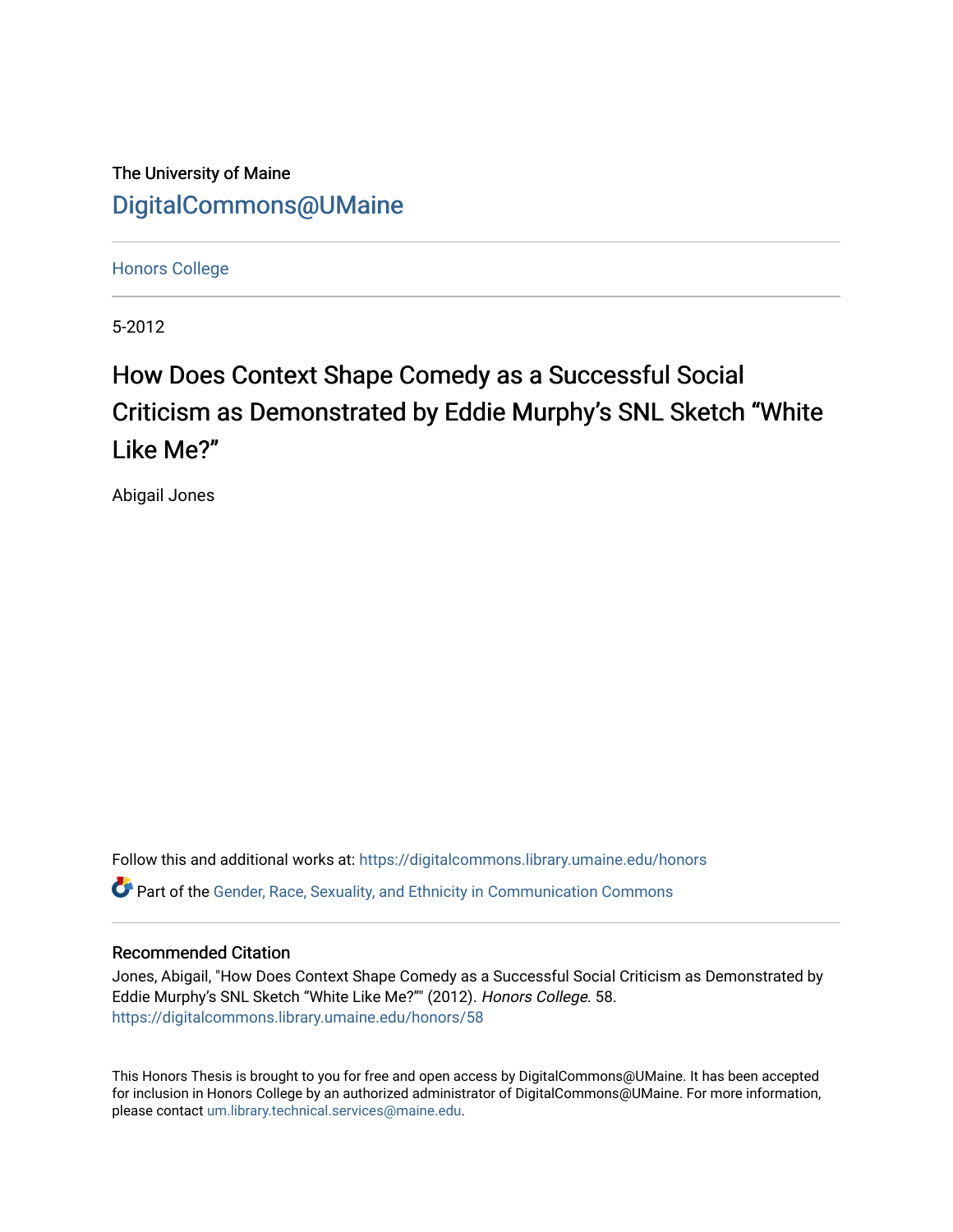## HOW DOES CONTEXT SHAPE COMEDY AS A SUCCESSFUL SOCIAL

## CRITICISM AS DEMONSTRATED BY EDDIE MURPHY'S SNL

## SKETCH "WHITE LIKE ME?"

by Abigail Jones

A Thesis Submitted in Partial Fulfillment of the Requirements for a Degree with Honors (Communications)

The Honors College

University of Maine

May 2012

Advisory Committee:

Nathan E. Stormer, Professor of Communication, Advisor Kristin M. Langellier, Professor of Communication Sandra Hardy, Associate Professor of Theater Mimi Killinger, Honors College Rezendes Preceptor for the Arts Adam Kuykendall, Marketing Manager for the School of Performing Arts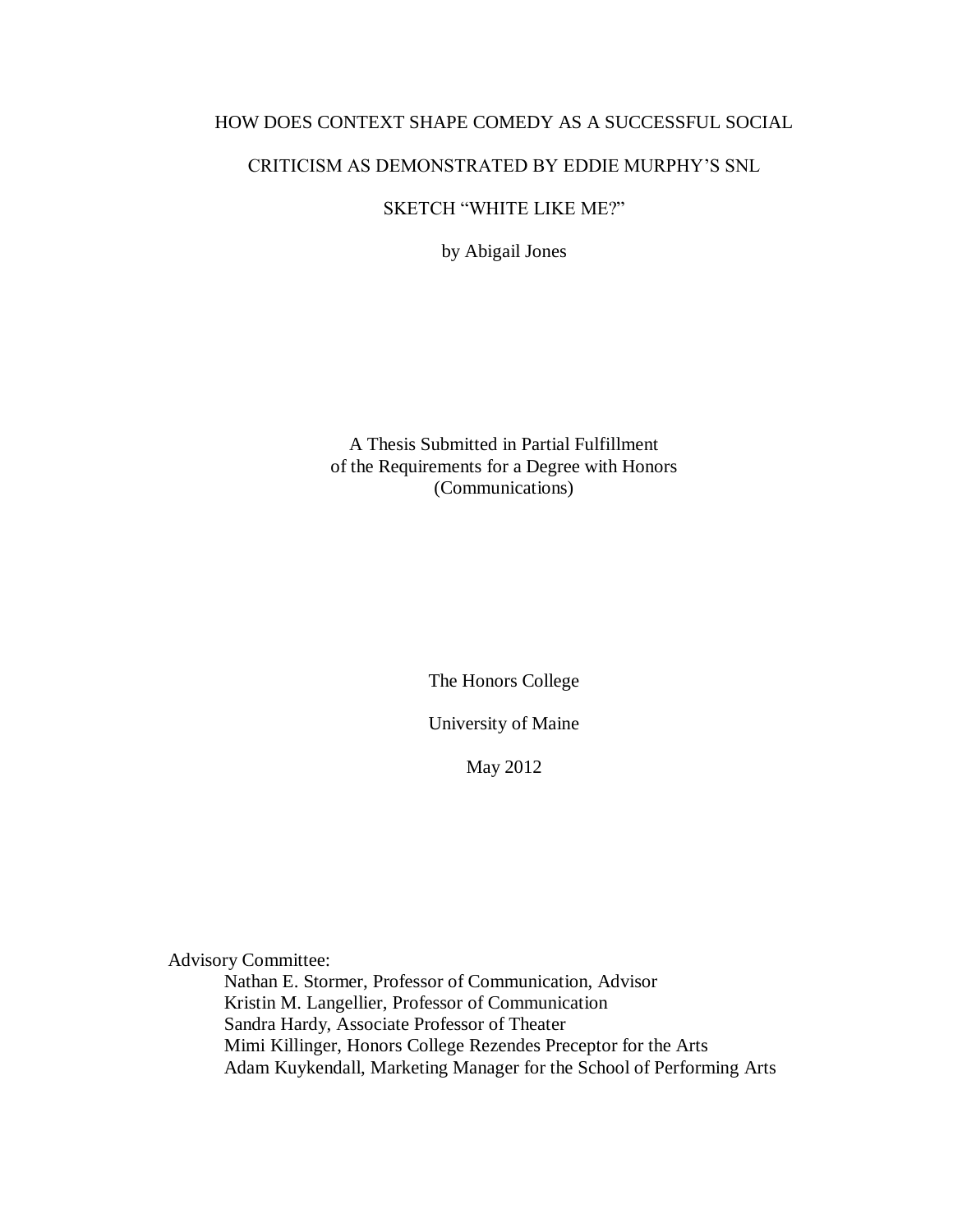## **Abstract**

This thesis explores the theory of comedy as social criticism through an interpretive investigation. For comedy to be a potent criticism it is important for the audience to understand the context surrounding the sketch. Without understanding the context the sketch still has the ability to be humorous, but the critique is harder to acknowledge. "White Like Me" as performed by Eddie Murphy on *Saturday Night Live*  will be used as an example for understanding the social criticisms presented in the sketch. This will be descriptively analyzed by dissecting the three major jokes shown and then, to conclude the thesis, there will be a discussion of the dangers of not understanding context in comedy.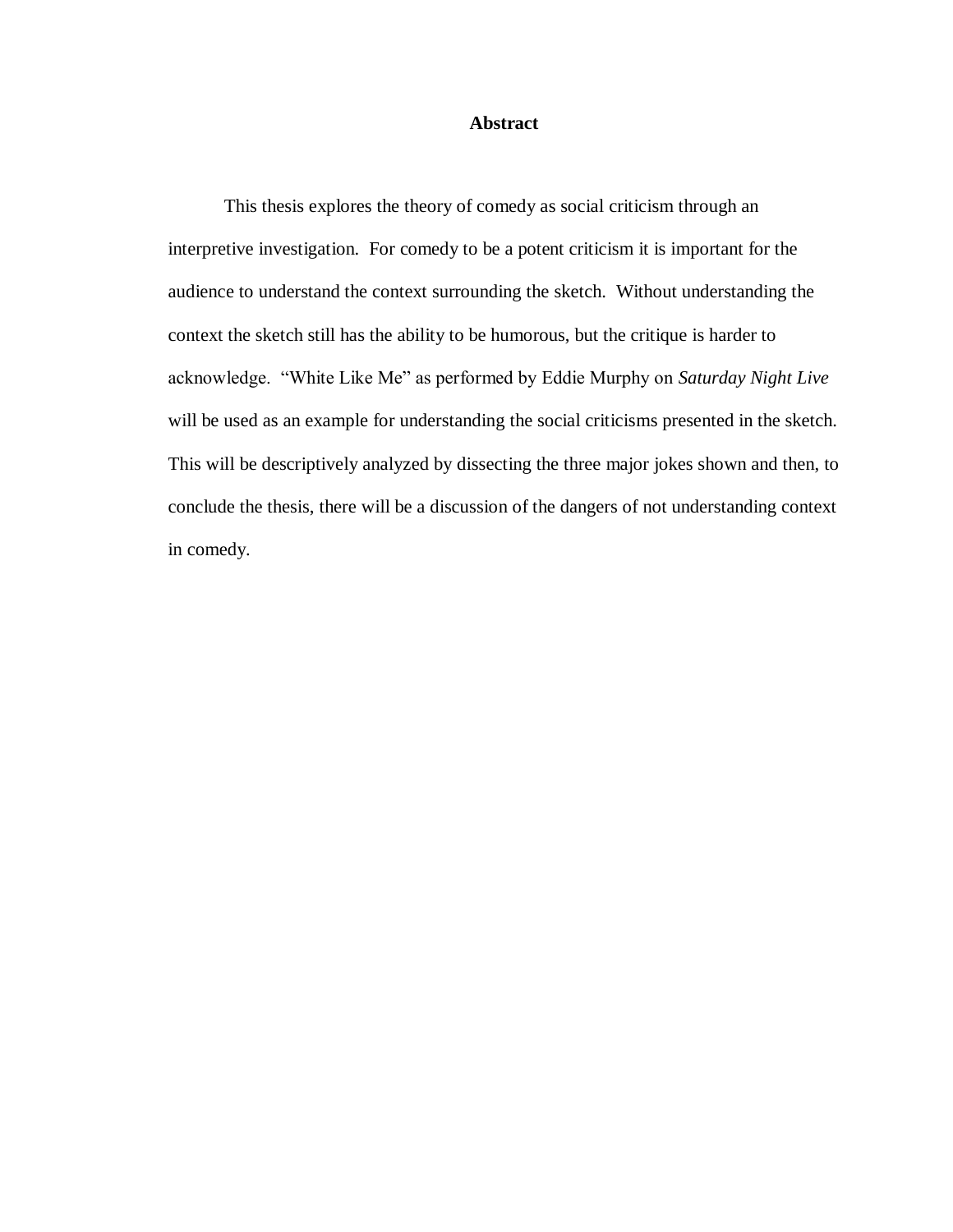## **Table of Contents**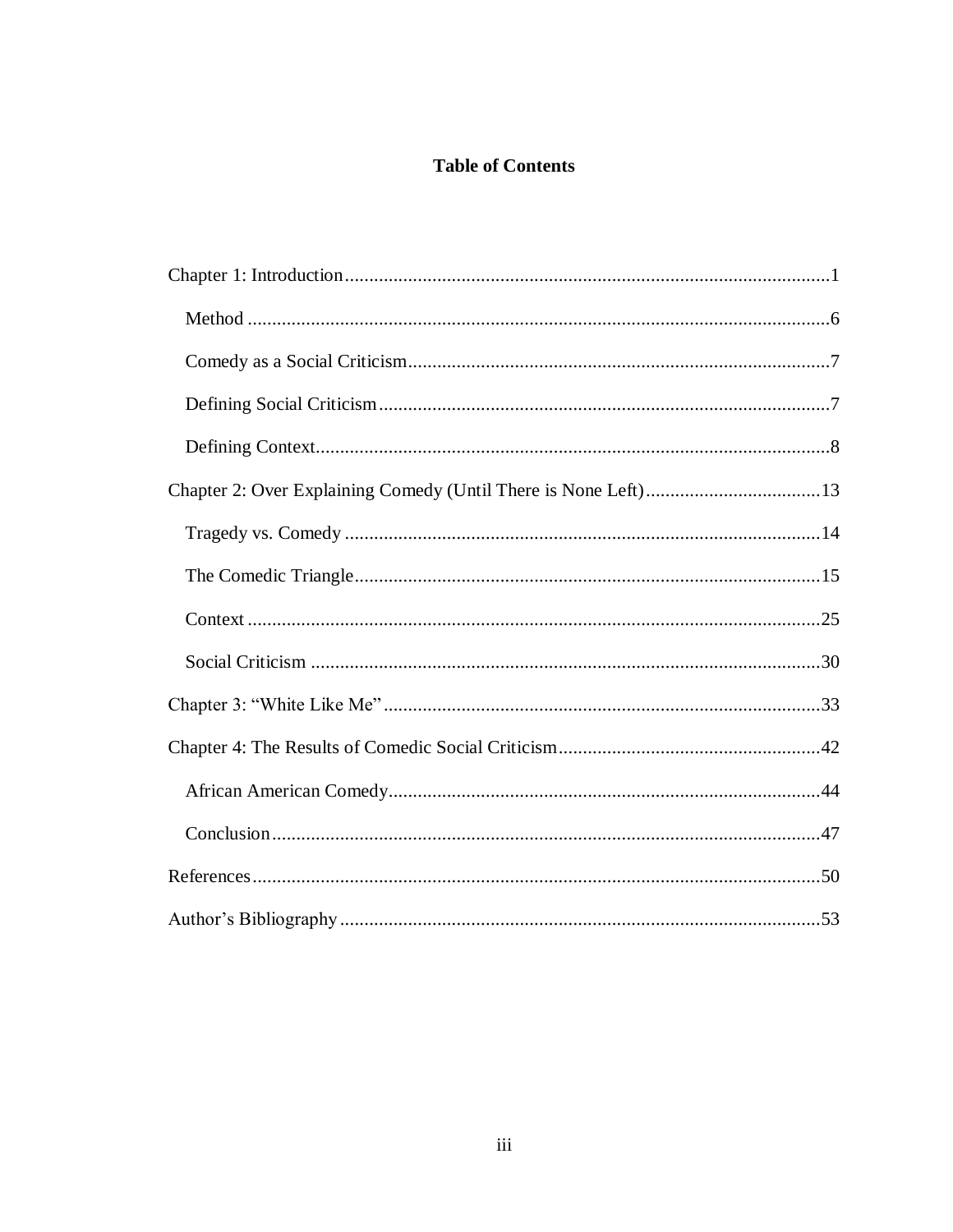## **Chapter 1: Introduction**

## <span id="page-4-0"></span>**How does context shape comedy as a successful social criticism as demonstrated by Eddie Murphy's SNL sketch "White Like Me?"**

This thesis argues that for comedy to be a social criticism it must rely on context to form a successful critique. Comedy is an ambiguous art form based on double meanings and irony, and to be able to recognize those underlying implications the context of the situation must be understood. In the theory of comedy, there is a gap in the research regarding the necessity of context. Much of the literature I read on the subject included an explanation of how comedy is created and how performance and timing is used in a sketch. What the theories lack is the attention to the use of context and to the importance of modern culture. I will focus on the importance of contemporary culture in comedy and support my argument through analysis of an example of comedy as social criticism.

The sketch I have chosen for my comedic analysis is Eddie Murphy's Saturday Night Live sketch "White Like Me." In the beginning of the sketch Murphy breaks the fourth wall and talks to the audience about the racial problems of 1980's America. To see if the rumors are true about the split Americas, Murphy goes undercover as a white man to see if he is treated differently. As he goes through the transformation from black to white, Murphy learns how to act as a white man by studying Dynasty and Hallmark cards. He concludes that to be a white man he must enunciate his syllables and walk as though he is clenching his butt cheeks. The next scene shows Murphy walking around the corner with white skin and clenched cheeks. His first stop is a convenience store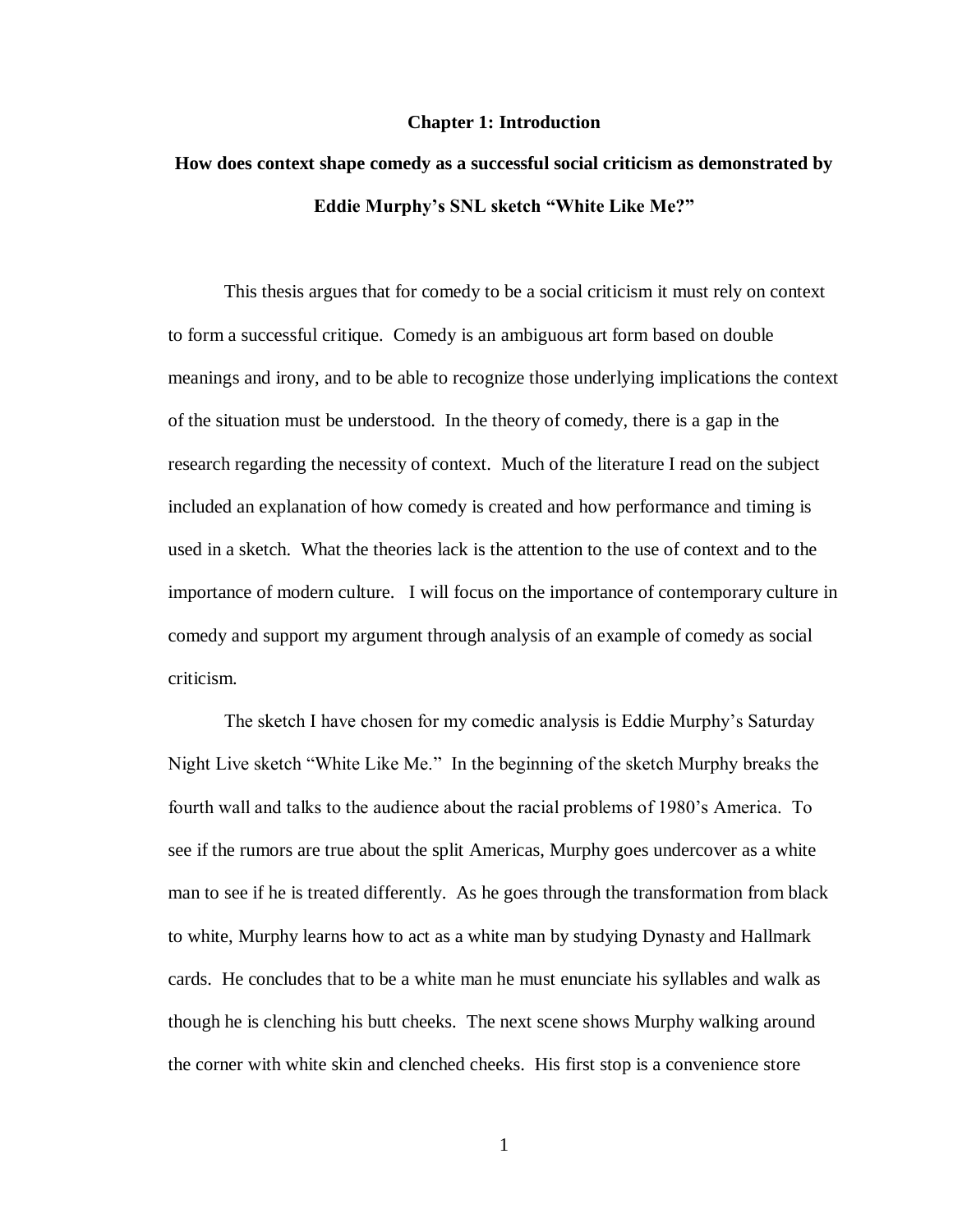where he buys a newspaper. His encounter with the cashier concludes with Murphy leaving with a free newspaper because he is white.

Murphy then proceeds with his journey through white America on a public bus. The bus is filled with white people and one African American man. Once the African American man leaves the bus, the white citizens begin to party. Waitresses pull off their clothing to reveal work uniforms and start serving drinks. Couples start dancing and people start mingling. Murphy has never seen this before because he has always been on the opposite side of white privileged society. Murphy does not realize the divide was such a problem. Finally, he decides to test the differences between the races one last time; he applies for a loan. He goes in to the bank under the alias of Mr. White, and he has no collateral and no identification. The banker who started assessing the application was African American. He began to deny him the loan when his white boss walked in and sent the banker on a break. Afterward, the boss takes out a suitcase of money and tells Murphy that he does not need to pay the bank back. The sketch concludes with Murphy telling the audience to be careful when they meet a white person because he or she might be an African American in disguise, and the camera scans a make-up room filled with African Americans getting transformed.

What drew my attention to the sketch "White Like Me," compared to the other comedic sketches in SNL, was its humorous but critical view on racism in America. The issue of race in America has historically been a sensitive topic. The sketch still holds significance because of the ongoing struggle between the different races. When I was younger I remember watching this sketch and thinking it was quite funny because Eddie Murphy dressed up and acted like a white man, which was the opposite of his usual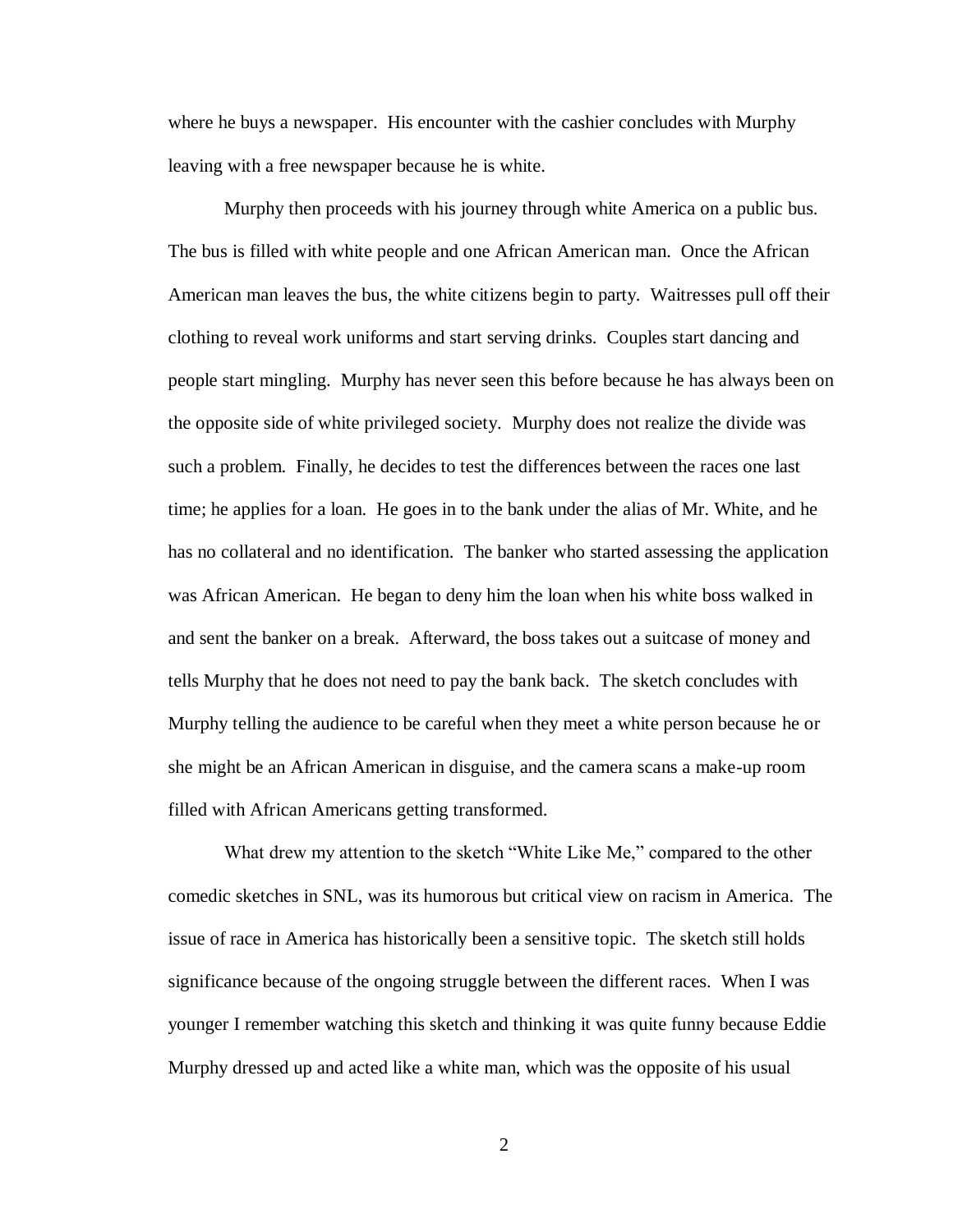characters. I did not realize the message Murphy was trying to send about the racism in the United States. Yet, seeing the sketch now I realize how much social criticism is projected through this sketch. I have come to understand the historical significance and the potent issues this sketch is presenting. Yet, without this knowledge, I would still perceive the sketch as funny because of the contradictions it introduces. Without the knowledge of the context surrounding the sketch, the sketch loses its ability to criticize society. This sketch is a great example to use in my thesis because it shows the importance of context for comedy to enact social criticism.

I was particularly interested in the sketches of Saturday Night Live (SNL) because of their intimate closeness with the audience and the current culture. SNL is truly live, which makes the show unique compared to all other comedy shows in this era. SNL has the ability to receive live reactions from the audience and to incorporate highly current events within its comedy, such as Tina Fey imitating Sarah Palin during the 2008 elections. One of the reasons why those sketches are so popular is because the audience is able to watch the news and literally that night see a parody of that day's events on SNL. The audience reaction to the contemporary material is useful in determining what topics are considered comedic. SNL has survived 36 years of television, and throughout those years the comedy has reflected national crises and attitudes of the times. The start of SNL was attributed to Johnny Carson's want for more vacation time. Before the creation of SNL, the network NBC was showing reruns of Johnny Carson on Saturday nights to fill in the empty time-slot. Carson complained that he wanted those reruns to be played during the week so he did not have to work as much. So NBC put out a call for young directors to create a comedic show. Essentially SNL was created as a "throw-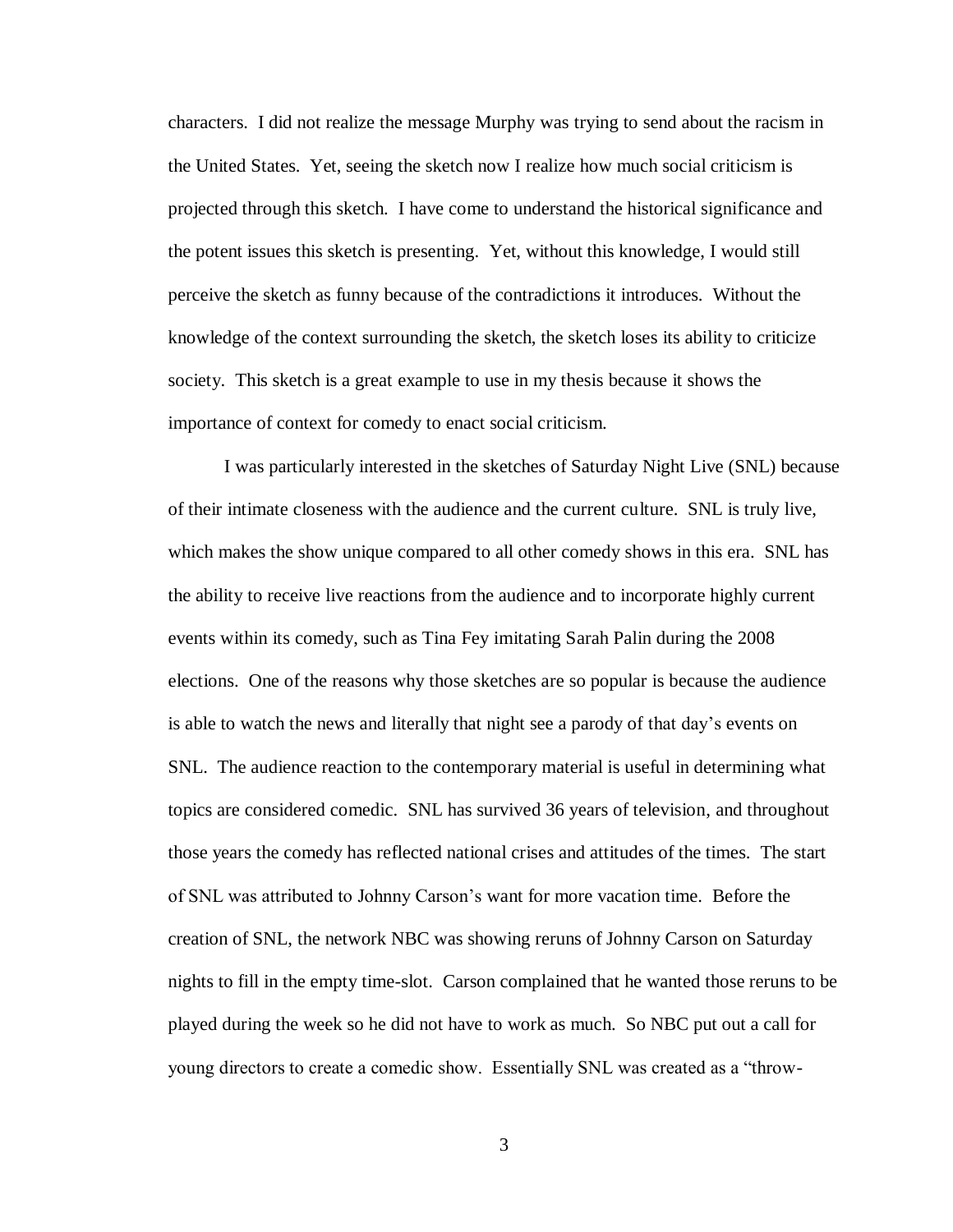away" show. Yet, with Lorne Michaels as the director, SNL became a legacy by successfully appealing to their target audience (Shales & Miller, 2002).

SNL is an excellent resource to use to research comedy as social criticism because of the risks that the show takes. In fact, because of those risks the show has experienced many dips in popularity and many skits have flopped. Different arguments can be made as to why sketches fail but, given the argument of this thesis, I believe that many of the sketches did not make proper use of context to connect with the audience. Many of the sketches were created from the surrounding environment of the news and media. Some of SNL's most famous skits involved political figures, celebrities, or crises. These subjects provided a plethora of material to work with because the media exacerbates scandals and exploits people nationwide. SNL pushed the envelope of televised comedy because of its constant, and sometimes created very pointed criticism of pop culture. However, many of the sketches were not fully comprehended by the audience because the pop culture references were not current. For example, the parodies of older public figures do not work as well a criticism of current political figures. The context of the sketch is lost because they lacked currency. But, since SNL has survived over several decades, this allows us to see how successful the criticisms were and whether it has inspired a change in the current society.

As a form of communication, comedy is common to all societies yet, until recently, many scholars did not find it necessary to research the phenomenon. People often believe that comedy's significance goes no deeper than the surface of its jokes. Aristotle barely mentioned comedy within his *Poetics* and many educated minds have underestimated its importance. Although Aristotle really only focused with tragedy in his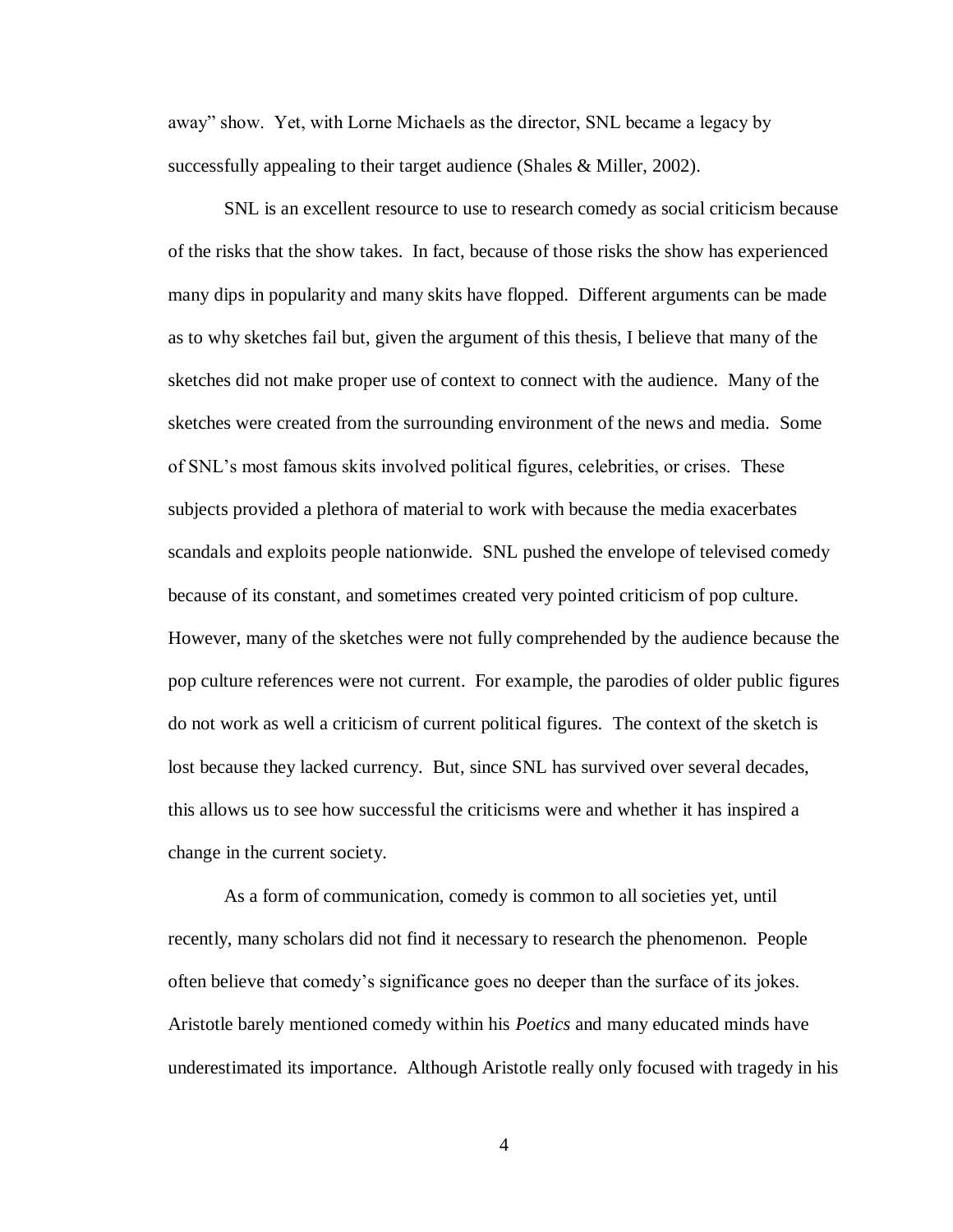*Poetics*, there are some rumors of a lost third book that examined the comedic aspects of theater (Levin, 1987). Even if this was the case, a more thorough study of comedy is only a recent development. One reason why people may think that comedy is not a serious art form is because it invokes laughter, which is almost proof that the subject is not serious. People may laugh at something, but they do not necessarily need to know the whole meaning behind the situation to do so. Laughter comforts people and, therefore, tricks them into believing that there is nothing serious within the comedy. One aspect of comedy's social function is its relation to critique and, therefore, I believe researching the critical functions of comedy is important given the pervasiveness of comedy within the arts.

This thesis will investigate comedy as a form of social criticism and particularly the importance of context in producing social criticisms through comedy. Criticizing social norms is a useful tool for creating change, especially for challenging the disfavored norms and the beliefs they manifest. Although history is usually written by the powerful, the non-dominant culture often writes comedy. Comedy has been an important means of surviving, even contesting, oppression; in order to survive, the non-dominant voice had to subtly implant the criticism without being noticed. "This is why festive folk laughter presents an element of victory not only over supernatural awe, over the sacred, over death it also means the defeat of power, of earthly kings, of the earthly upper classes, of all that oppresses (Bakhtin, 1984, p. 92). To understand these subtleties the audience must understand the surrounding context of the culture. For comedy to be useful as a social criticism there has to be an acknowledgment of the culture itself, both by the comedian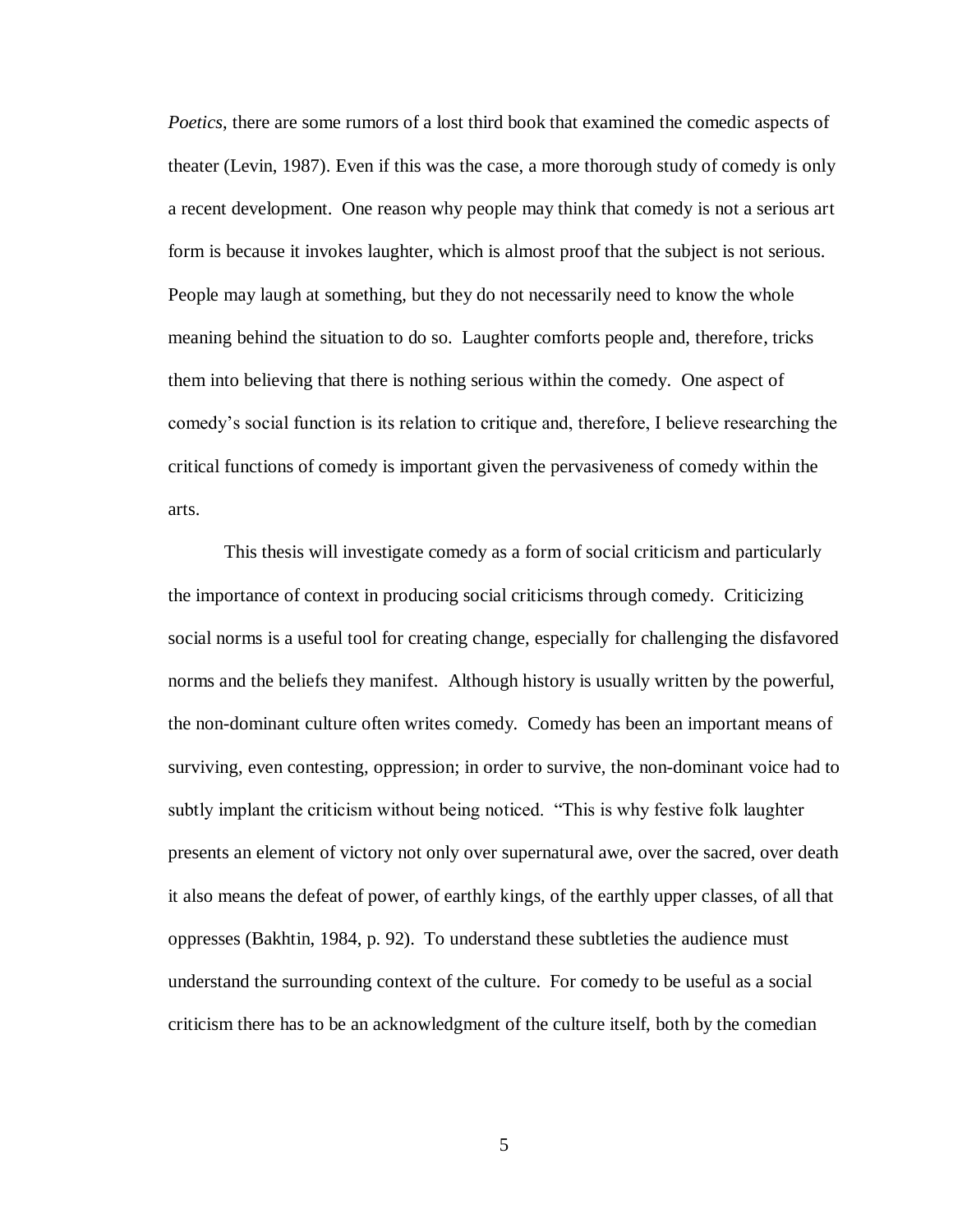and the audience. The audience has to be conscious of the social and historical references in comedy to appreciate the criticism along with the humor.

My investigation is interpretive and exploratory rather than historical or social scientific. I work with a single example, an Eddie Murphy sketch form SNL, to illustrate a general understanding of comedy. I use an exploratory and interpretive approach because this thesis is meant to argue a question, not to give a final answer. As such, the research is based on describing examples of human and cultural behavior rather than using quantitative approaches to predict their behavior. This thesis is meant to explore the different possible views people may have on comedy according to their knowledge and experience of society. Comedy is supposed to be ambiguous and therefore an interpretive approach, unlike a social scientific one, would not limit the analytical possibilities by presupposing a set of stable categories to determine meaning instead of analyzing the range of potential meanings (Martin & Nakayama, 2009).

#### <span id="page-9-0"></span>**Method**

I will present my claim about comedy as a social criticism through descriptive analysis and interpretation of a specific comedic sketch. First, I will set forth a conceptual explanation of comedy as social criticism and the importance of context both for humor and for critique. Comedy can be a powerful form of critique if it focuses on the ideological assumptions and the failures of society. Behind the concept of social criticism is the thought of justice (Polimeni & Reiss, 2006). Social criticism challenges societal stereotypes and addresses failures in the hope of helping to fix social injustices. To understand comedy in terms of social criticism, the audience must understand the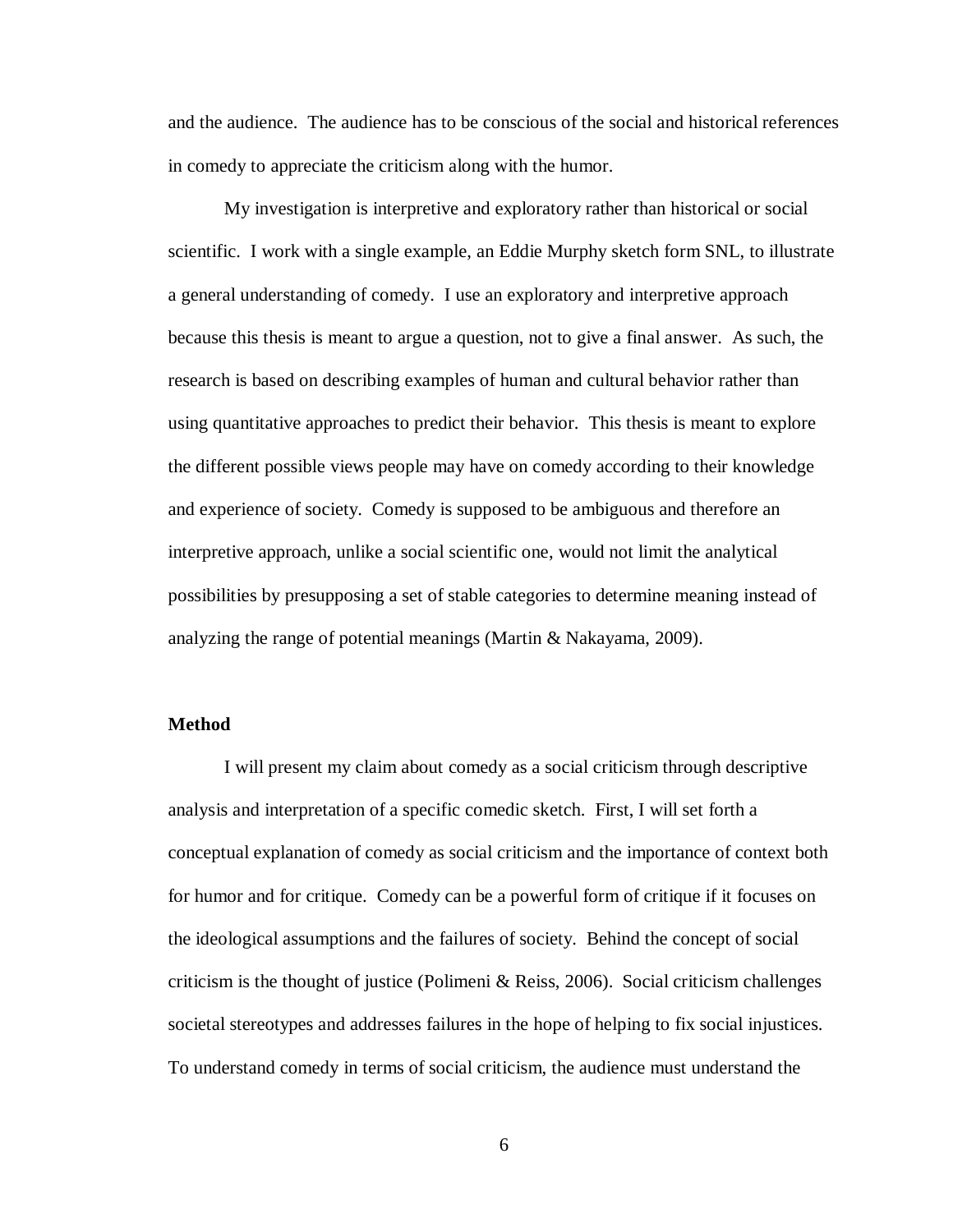references to events, people, and values made by the comedian and the causes of the failures it satirizes. If the audience understands the motivation behind the jokes they will be able to understand the criticism made of society and, hopefully, more effectively seek justice. Then, the comic has successfully recruited social critics. "The comic can appear as a lawless element for subverting staid contentions or serve as a leveling force against hierarchy bonds, but it also can generate new ones" (Willett, 2008, pg. 5).

Second, I will conduct a close reading of "White Like Me" in which I perform a descriptive analysis of the key elements of the sketch. I will address the type of language that is used, the juxtaposition of the jokes, and the relationships between the characters. After the descriptive analysis I will interpret the sketch in light of the historical context relevant to the key elements of the sketch. These will include brief, illustrative histories and interpretations of "black face," segregation, and redlining. I will explain the way that context makes the sketch funny and gives it critical bite. For example, it might be ridiculous to see an African American painted up with a white face, but when one stops and thinks of the historical relevance behind the act of covering up one's skin to experience equality, it is a sobering acknowledgement to how racially divided America is. Finally I will specifically look at racial humor in the United States and talk about the progress that it has made as a social criticism.

#### <span id="page-10-1"></span><span id="page-10-0"></span>**Comedy as a Social Criticism**

#### **Defining Social Criticism**

Social criticism has been defined and developed in many different ways, but in this thesis it will be understood as a way to seek justice within an oppressive society.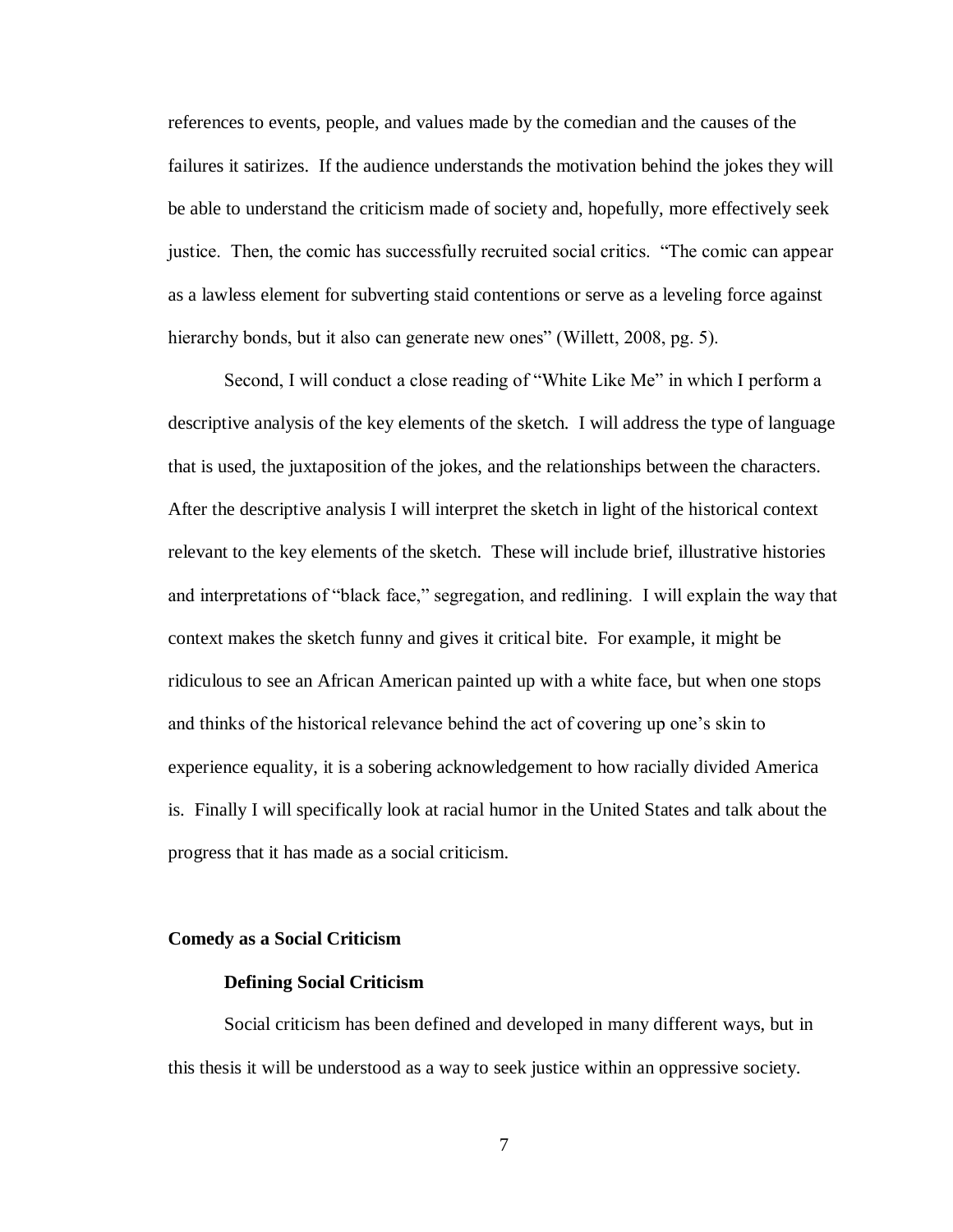Kenneth Baynes (1992) quotes John Rawls' definition of society as "the way in which major social institutions fit together into one system, and how they assign fundamental rights and duties and shape the division of advantages that arises though social cooperation" (p. 162). Social criticism arises when the fundamental rights and duties are not equitable within a society. Comedy is a vehicle for subtly (or not so subtly) addressing these injustices by mocking the social norms in the hope of slowly changing the masses beliefs about the inequalities.

"To our knowledge, no culture exists that is unfamiliar with humor" (Polimeni  $\&$ Reiss, 2006, p. 348). From the jesters in ancient Greece to the political humor in South Park, comedy is an ancient activity that fulfills many social functions. However, I believe the most important function is its ability to criticize. If comedy is observed from a shallow point of view, it is easy to believe that comedy is a useless form of art. Yet a closer look at comedy reveals a rich store of underlying significance. Without a critical function comedy loses its voice and then it does seem like nothing more than a bunch of "crotch shots" and "fart jokes." Understanding that social criticism fuels comedy casts comedy as a rather dangerous form of protest that needs more attention.

#### **Defining Context**

<span id="page-11-0"></span>For comedy to have a critical edge it must trade on double meanings, hence the key to understanding the social criticism behind comedy must be context. Context will be equated with experience, in the sense of knowledge gathered and awareness of surroundings. Raymond Williams (2005) defined experience in *Keywords* as "(i) knowledge gathered from past events whether by conscious observation or by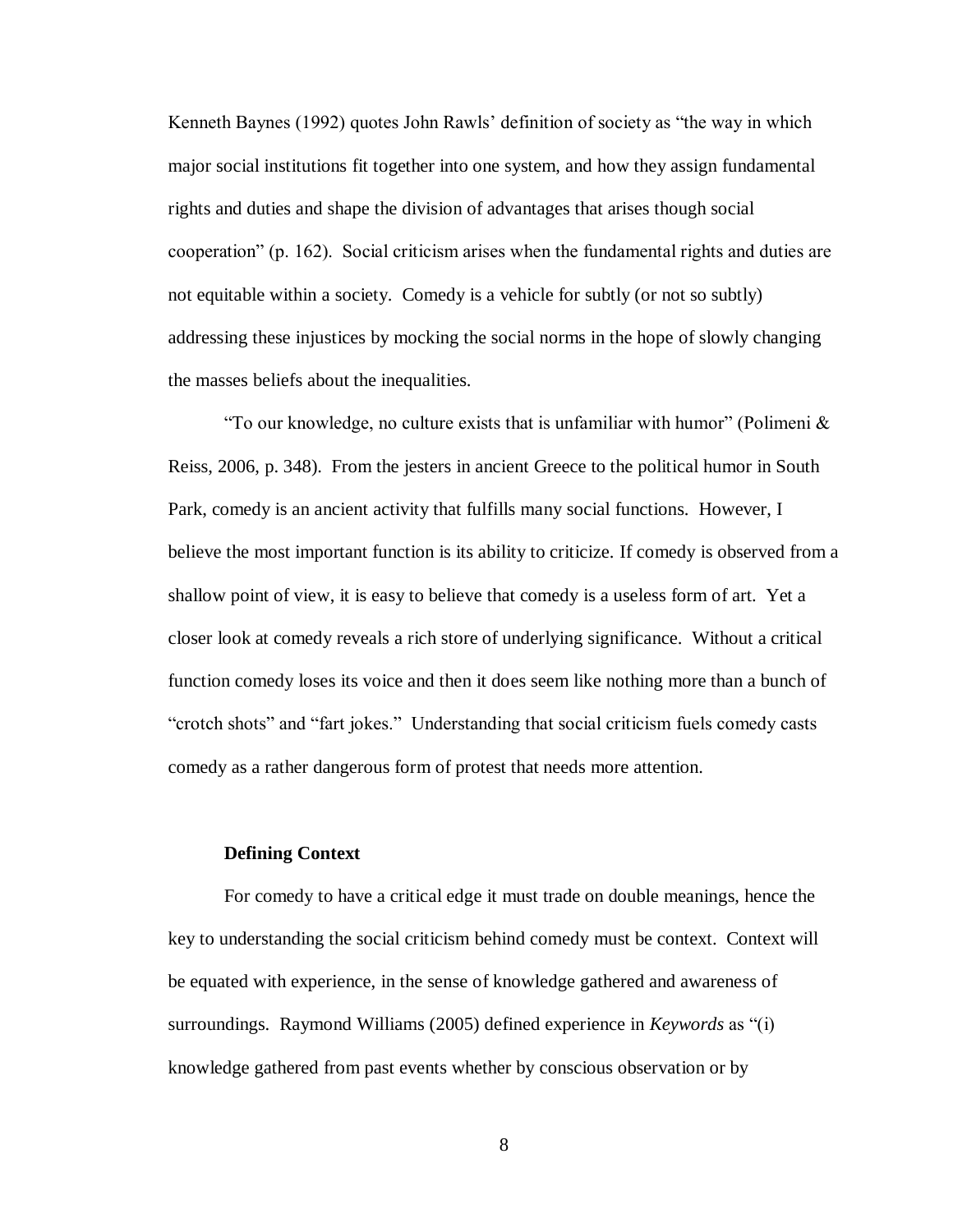consideration and reflection; and (ii) a particular kind of consciousness, which can in some contexts be distinguished from reason or knowledge" (p. 126). I will deal mainly with the first definition in this thesis, but in accordance to Williams' definition, I will also add "unconscious observation" when talking about context. This is important because living in a society means constant immersion in culture, so we must have unconscious experiences that form our way of looking at the world. Comedy works basically as a reading of culture.

Hence, the more we look about us, the greater becomes our belief that the "planned incongruity" in the concept of the 'socialization of losses' gets us pretty close to the heart of things. The formula seems basic for purposes of "putting things together," by establishing modes of convertibility between economic, religious, and esthetic vocabularies. (Burke, 1964, p. 98-99)

Therefore, context is important for comedy because without it, the meaning behind comedy would not have any grounding. This thesis will use historical analysis to help explain the jokes in Murphy's sketch, but the purpose is not to tell the history behind the jokes. By stating the context surrounding the sketch, the richness of his criticism made will be clearer.

This thesis has three main chapters. The first chapter will address why a topic that could be taken as offensive can be seen as comedic. This chapter will include a history and explanation about the theory of comedy. Also, in this chapter I will explain why context is so important to humor. There are many factors that contribute to a "theory of comedy" to consider, and context is not the only aspect necessary for producing laughter. Most people have heard the phrase "comedic timing," which many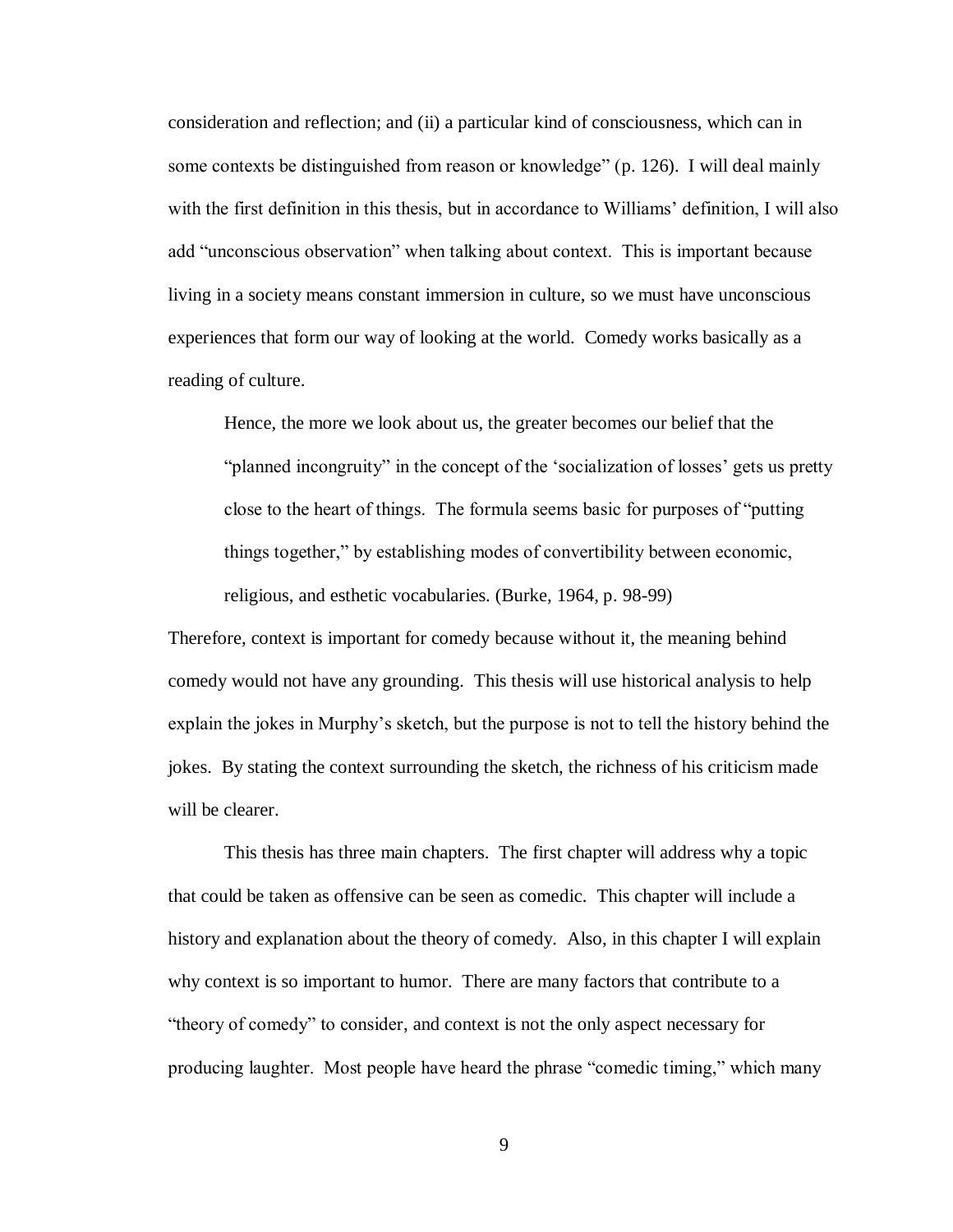experts say is the most important rule for comedy. Yet partnered with timing is the argument that performance means everything. But still, there cannot be a successful performance without successful writing, which includes sub-categories such as character, plot, and technical devices (Levin, 1987). All these parts contribute to a successful comedic sketch, but nothing guarantees a response of laughter. This thesis will argue that context is the glue that holds all these parts together. I do not claim that context is the "rosetta stone" of comedy because misunderstanding is always possible. Yet context is the key to understanding the joke *and* the social criticisms that are presented by a performance. Context needs good timing in the performer and understanding in the audience and, therefore, logically context connects to all the other factors required of comedy.

The second chapter is a descriptive analysis of "White Like Me." In this chapter, I will explain the three criticisms that Eddie Murphy presents as jokes in the sketch. The overall joke that Murphy asserts in the sketch is the subject of "white face." Eddie Murphy was, and still is, known for his race humor and in this sketch he is made up to look like a white male who walks around New York City experiencing life through a white man's eyes. On his journey, he discovers that if you are white, other white people secretly give you everything for free; for example, when he walked in a newspaper shop the white store clerk whispered to him, "There's no one around. Go ahead take it, take it." As the sketch unfolds the audience is exposed to other stereotypical African American references that acknowledge the divide between the black and white America. The references evoke many notoriously racist acts that have marked U.S. history, such as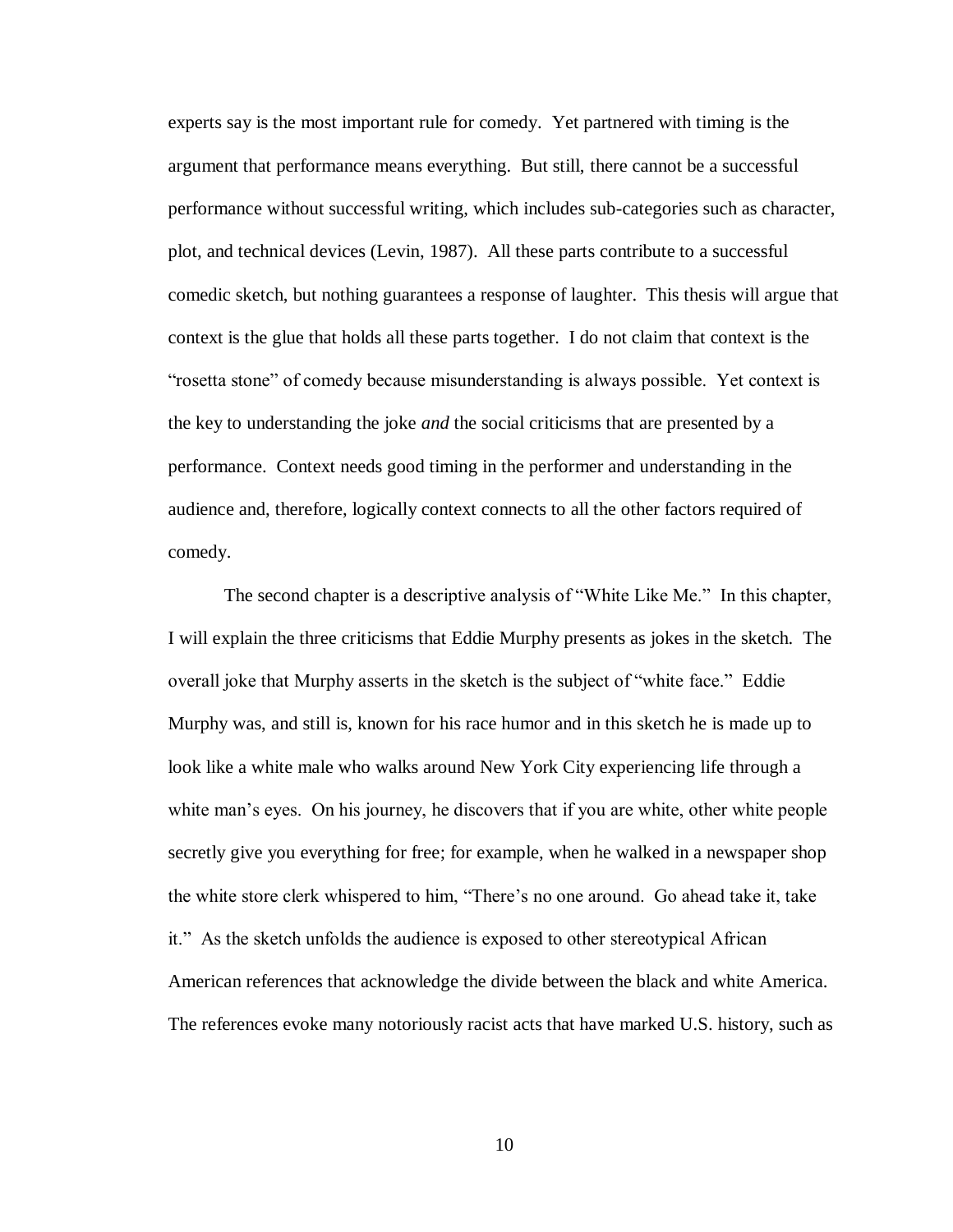references to African Americans being denied access to buses and the inability for an African American to receive a loan.

Context is not understood to have the same meaning to every person; in fact, context is quite personal and individualized. This is an important factor that explains why comedy is difficult to produce. The context in which "White Like Me" was set does not deal only with the events of 1985 or even the decade of the 1980's. In fact, the context in which this sketch is situated is centuries long. For example, the topic of black face/white face was very popular during the late  $19<sup>th</sup>$  century, carrying over into the early  $20<sup>th</sup>$  century. Black face got its start because the white society did not allow African Americans right to perform, yet white Americans still looked at them as a source of humor. The comedy of most traveling minstrel shows' involved mocking and exploiting the black slave. Since real African Americans were not allowed to be performers, the actors of the minstrel group would paint their face black and pantomime exaggerated versions of imagined slave behavior. White audiences enjoyed the comedy but soon they desired a more authentic representation of a black slave, although they still wanted to laugh at their ignorance (Banjo, 2011).

Some African Americans aspired to become actors and when they were given a chance to act as an "authentic black person" they had a tough decision to make. Should the ambitious African American performers take the offer and risk being scrutinized by their own race or should they rebel against what the dominant race wanted and risk not being able to pursue their dream? Most African American performers battled with these two opposing sides, yet secretly they were able to make their own social critique within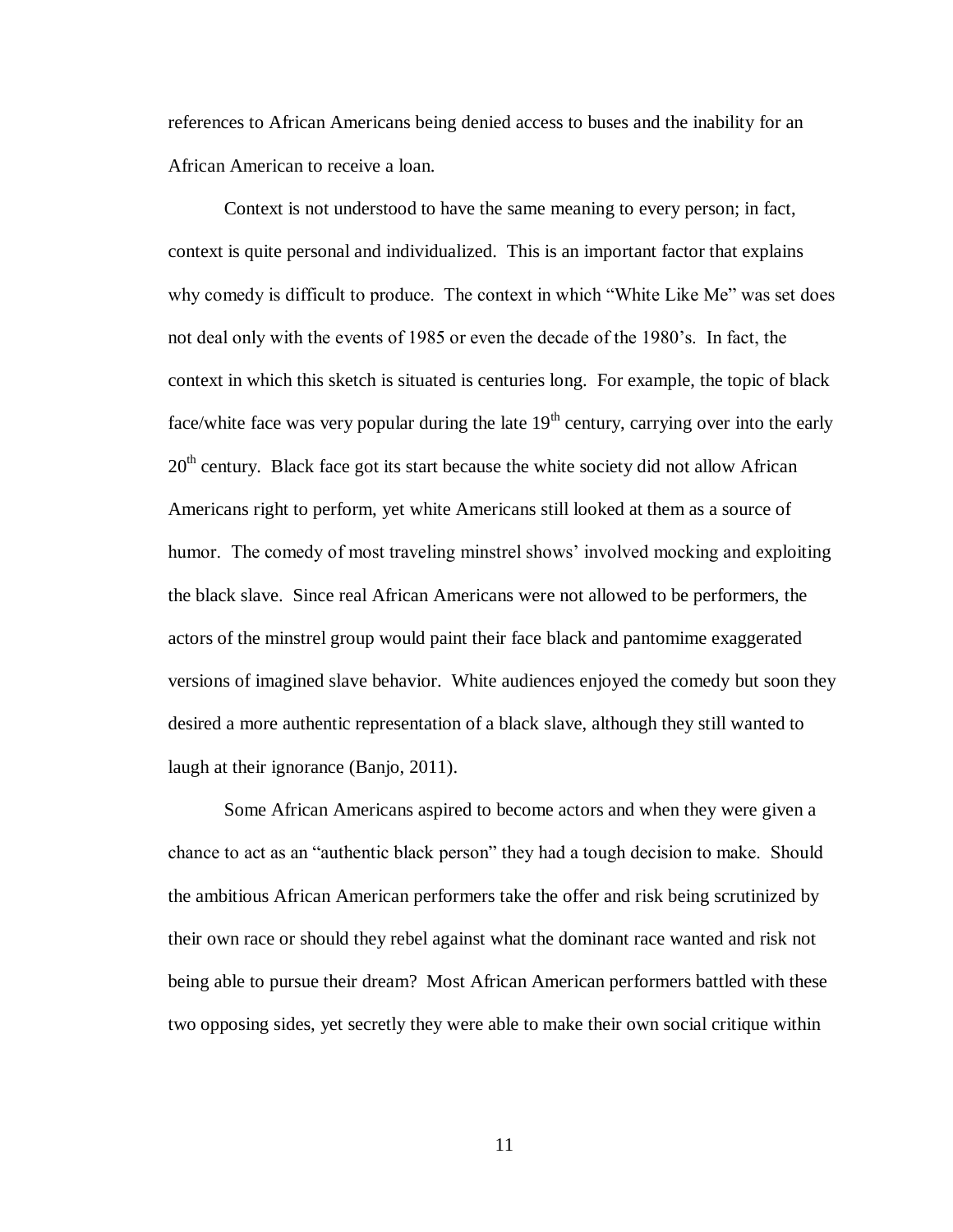their performance for the oppressing audience (Krasner, 1997). These accomplishments will be discussed in later chapters.

Despite African American struggles, the image of the "coon" has still survived as a stereotype. This image, created by and for dominant white culture, has led to many other stereotypes of African Americans in modern America. Murphy touches upon these issues in his sketch. For instance, he touches upon segregation, alluding to historical events regarding the segregation on public buses. Finally, his last criticism references the discrimination African Americans receive in contemporary America. The criticism that Murphy makes is that, even though slavery is over and formal segregation a thing of the past, there is still an informal, even unconscious segregation of whites from blacks, and whites are still oppressing blacks in many ways.

Finally, after discussing the components of comedy, the third chapter will address the justification for studying comedy and context. Context references the state of the culture and its views on different issues. It will show how the jokes could be meaningful today. The justification for this thesis is that comedy is truly a social criticism. The study of comedy, and the context surrounding it, reflects on broader attitudes toward societal conflicts. Comedy is usually the voice of nondominant class speaking out against the superior class, and if people listen to that voice, then change is possible, for better or for worse.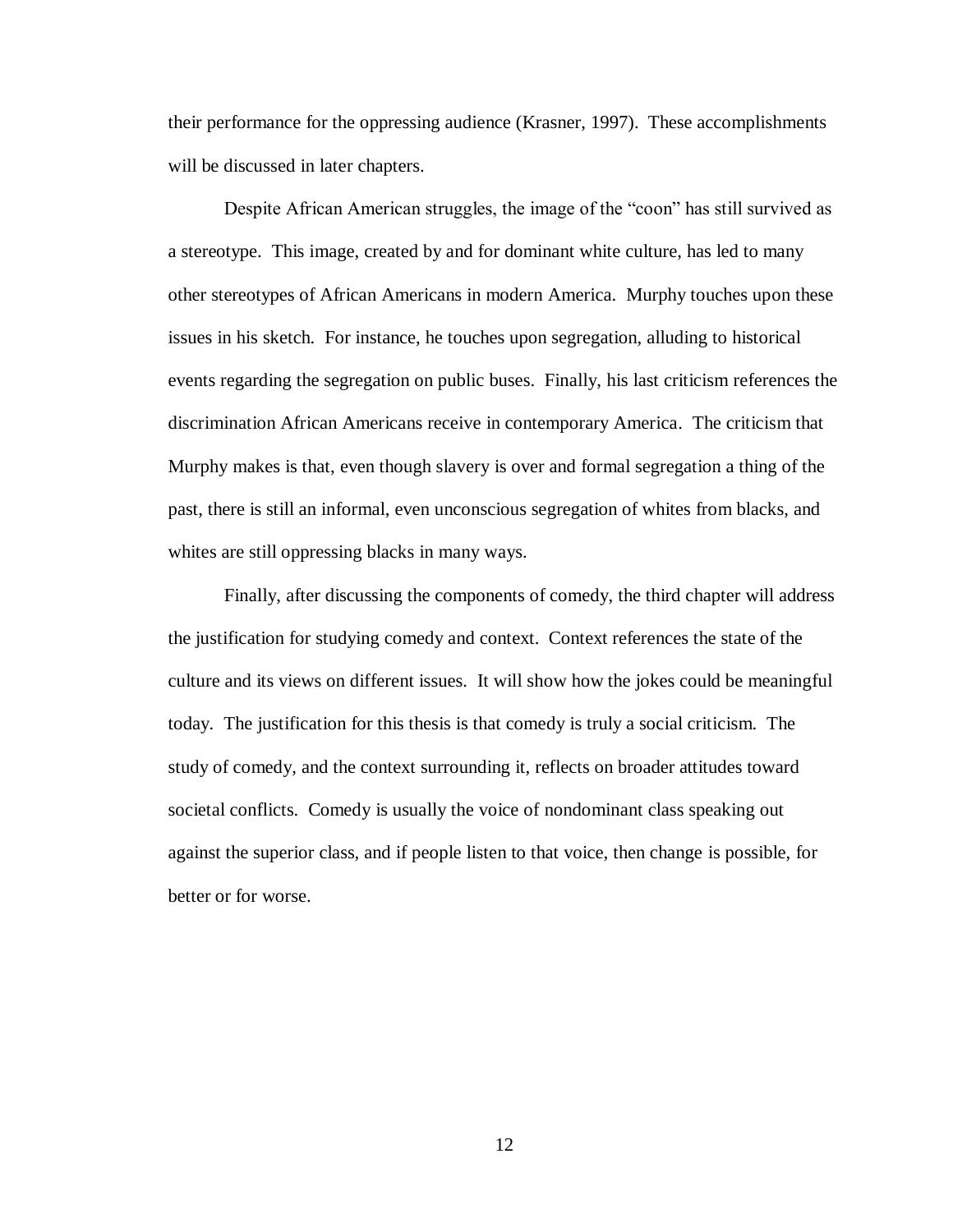#### **Chapter 2: Over Explaining Comedy (Until There is None Left)**

<span id="page-16-0"></span>Before you move on with this thesis you are warned that after you read this section, comedy will be over-explained until it is not funny anymore. The basics of comedy must be understood in order to recognize the deeper criticisms it can make. According to Polimenti and Reiss (2006) there are three basic rules to comedy.

Three essential themes, however, are repeatedly observed in the majority of humor theories: 1) humor reflects a set of incongruous conceptualizations, 2) humor involves repressed sexual or aggressive feelings, and 3) humor elevates social status by demonstrating superiority or saving face. (p. 348)

Much comedy is based on incongruities, such as Eddie Murphy changing the color of his skin. Yet the theme that is essential for comedy to become a social criticism is the statement that says humor "involves repressed sexual or aggressive feelings." This theory shows that comedy is more serious than often believed, and that the comic is expressing repressed feelings in order to change something about the current society, or at least to register his or her desire.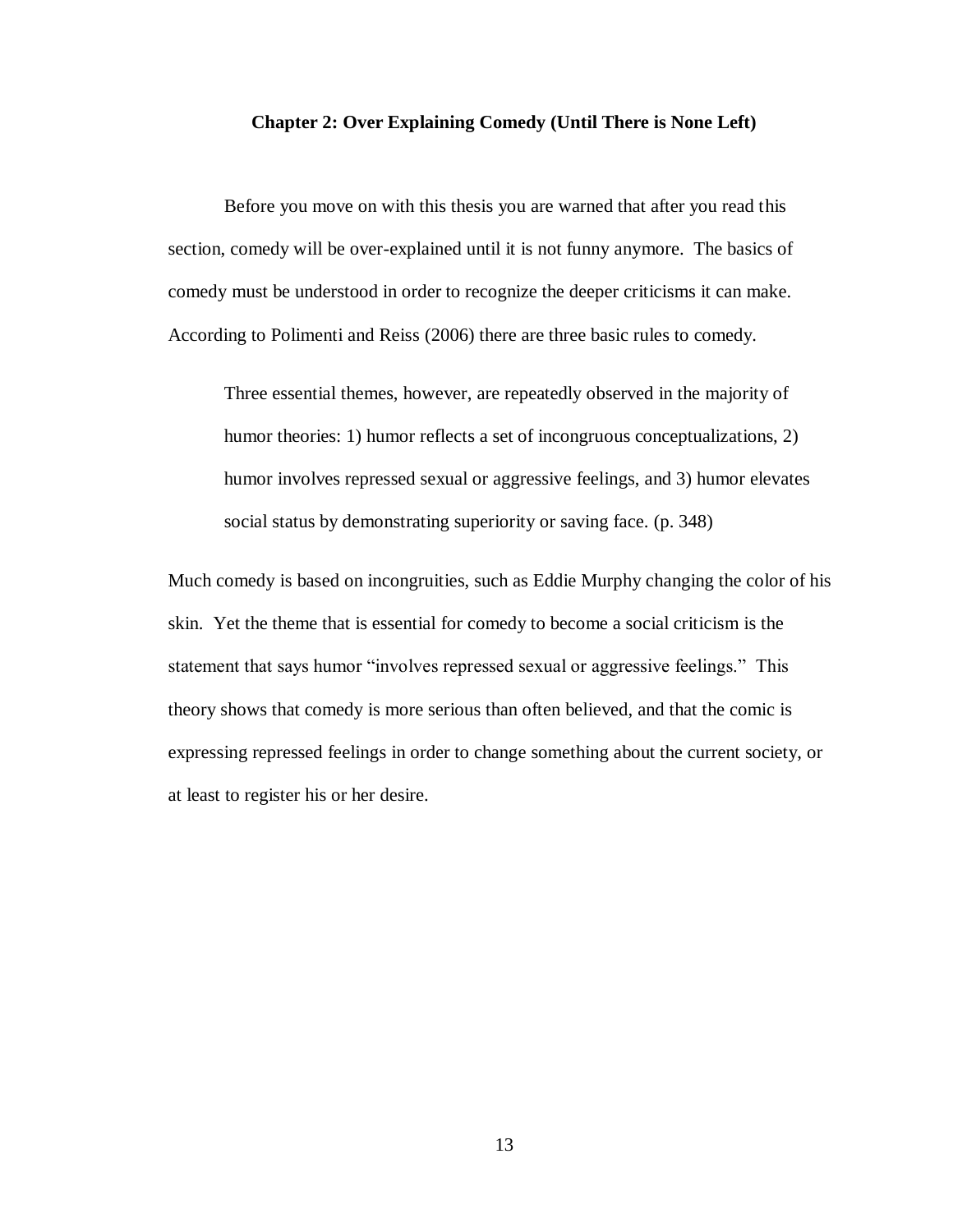## <span id="page-17-0"></span>**Tragedy vs. Comedy**

Instead of classifying tragedy and comedy as two separate identities it is easier to think that they are two separate leaves, or as Aristotle says, roots of the same tree. Contrary to popular belief, comedy deals with very serious topics in life. "We cannot help but laugh at this grotesque report of a thwarted suicide, and yet in its own grim way it does reiterate the commonplace that comedy and laughter are serious business" (Corrigan, 1980, p. 2). Without touching upon the serious aspects of life, comedy would be less than effective in criticizing society. Comedy and laughter are the release of tension, but the difference from tragedy is that comedy instills hope in the audience.

Comedy and tragedy are very similar in many respects, which means it is quite easy to make a comedy a tragedy, or vice versa, by changing the ending.

The difference between tragedy and comedy is the difference between experience and intuition. In the experience we strive against every condition of our animal life: against death, against the frustration of ambition, against the instability of human love. In the intuition we trust the arduous eccentricities we're born to, and see the oddness of the creature who has never got acclimatized to being created. (Fry, as quoted in Corrigan, 1980, p. 4)

One significant difference between comedy and tragedy is that comedy usually has happy endings. As Corrigan (1980) says, "The constant in the comic view of life or the comic spirit: the sense that no matter how many times man is knocked down he somehow manages to pull himself up and keep on going. Thus while tragedy is a celebration of a man's capacity to aspire and suffer, comedy celebrates his capacity to endure" (p. 3).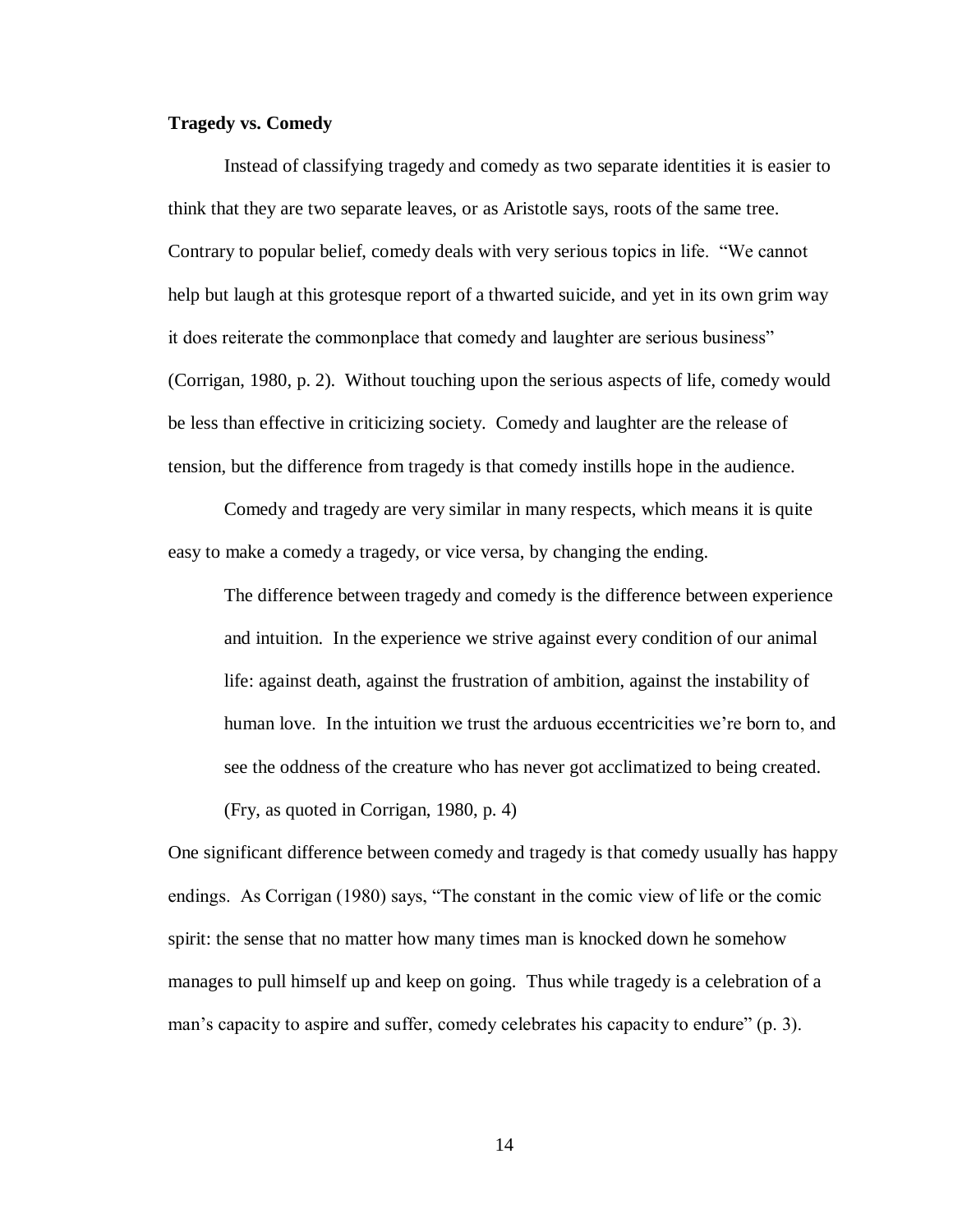The comic tries to endure daily life, but without hope the audience will retract their connectedness with the characters and so the story becomes a tragedy.

Styan (1968) explains how thin the line is between comedy and tragedy. If the audience sees an elderly lady, many people will have pre-formed reactions to be sympathetic toward her. Yet if the elderly lady is over-dressed and is heavily made-up, the incongruity causes the audience to laugh. However, if that behavior was intended to keep the interest of her husband the audience's sympathy reappears and the comedy is lost. It is quite easy to switch between comedy and tragedy with a mere change of the ending, and this is why comedy is as critical of how we live and what we believe as tragedy is.

#### <span id="page-18-0"></span>**The Comedic Triangle**

Comedy has one crucial element that is not necessarily present within tragedy and that is the audience's relationship to the comedic subject. Comedy is based on the audience's reaction, after all. "Moreover, Purdie implies that both the source of the stimulus and the recipient are involved in an active process of construction" (Pye, 2006, p. 59). As Olsen (1965) said, comedy requires three components; "the Laugher," "the laughed at," and the relationship between the two. Although the term "Laugher/Laughed at" is used when describing comedy, the audience must realize that there is a very distinct difference between the act of laughing and comedy.

In other words laughter and comedy are not synonymous. Comedy is more difficult to analyze than simply judging it by the vocal response that is produced by the audience. "Laughter is only a symptom, and not a very reliable one …it is only an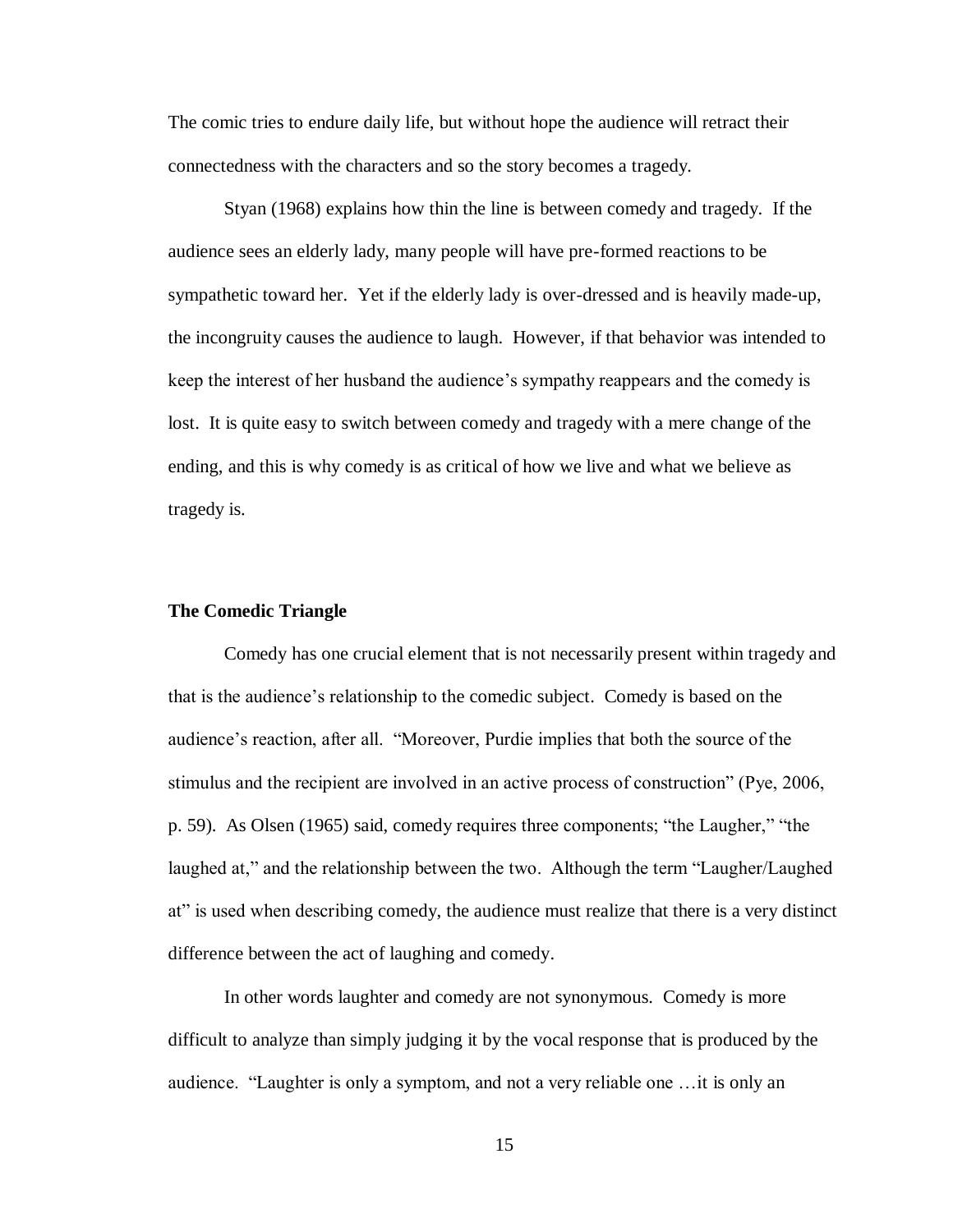unreliable external sign of a particular internal—I mean psychic phenomenon" (Olson, 1968, p 11). What Olson is saying is that people laugh for many different reasons including reasons that do not include humor. Many people will laugh if they are nervous or uncomfortable, and some may even laugh when they are mad. People will laugh when a tragic event happens and some may not make a sound when they are thoroughly enjoying themselves. "The Laugher" will be described as the audience member who is outside looking in on the comedic situation.

Next is the "laughed at," which, as Bergson (1921) argues, has to be characteristically human and have human tendencies because people have to be able to create a relationship with the "object." That is not to say that humans cannot, or do not, find animals or inanimate objects funny, but what the audience actually finds humorous are the human characteristics that are displayed within the animal or object. The "laughed at" would be considered the "butt" of the joke.

Through experience and context the audience is able to create a relationship with the "butt" of the joke. This relationship is the ham in the middle of two slices of bread; without the ham you do not have a complete sandwich, and without context, experience and a relationship to the "butt" of the joke, you do not have a social criticism. For the audience to be able to identify the social criticism within comedy the audience must form a relationship with the "laughed at." This usually is a dominant versus an non-dominant relationship.

Hobbes' (1968) superiority theory argues that enjoyment of humor messages is derived from a falsely constructed sense of superiority to the disparaged. In other words, the perceiver not only fails to identify with the disparaged, but also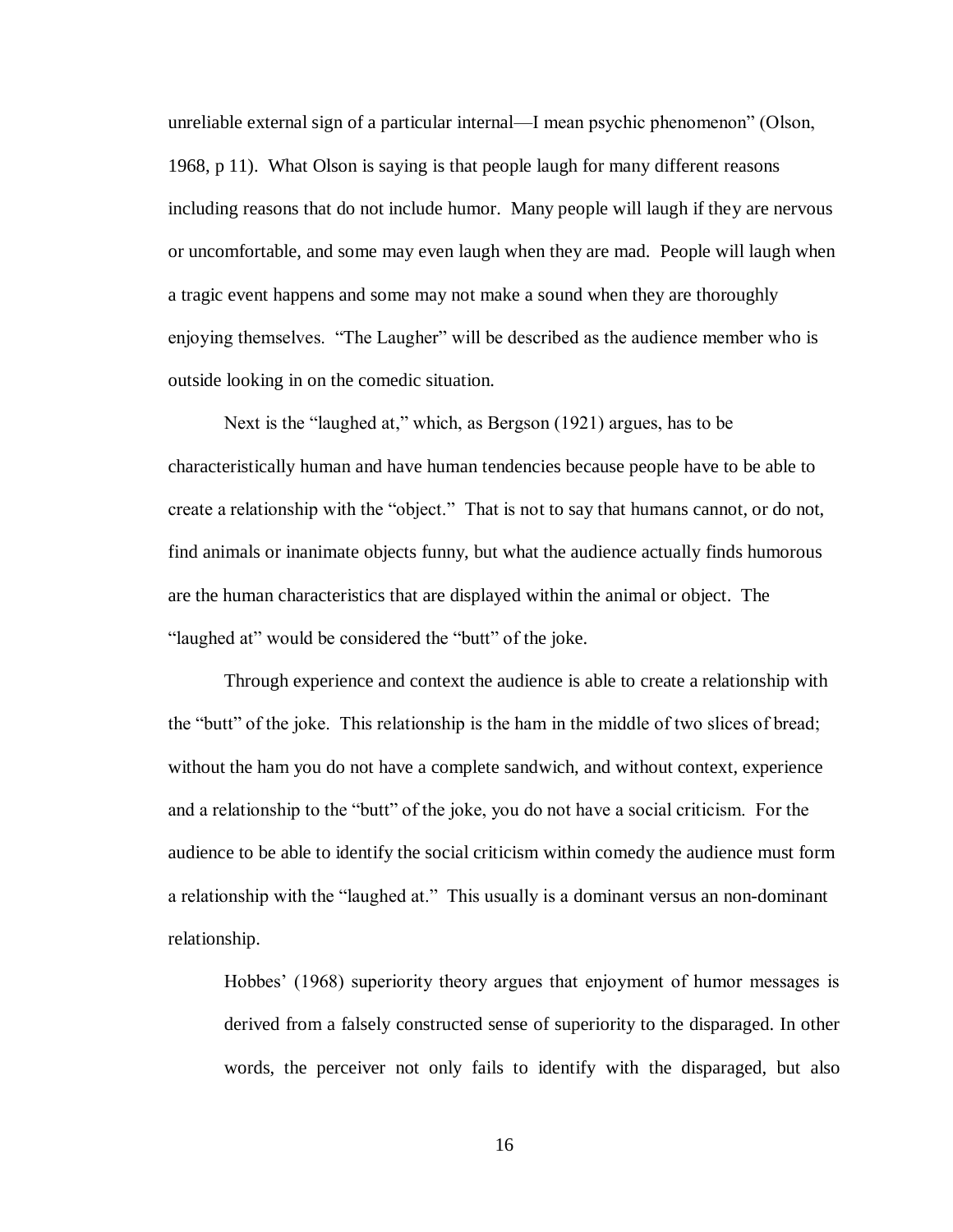receives gratification from seeing an inferior group belittled because it makes them feel more positive about themselves." (Banjo, 2011, Pg. 142)

Maintaining this relationship involves a third party, the comic, to keep the audience connected to the action. Pye (2006) mentions that in comedy there has to be a "two-against-one" scenario. The "butt" of the joke has to be perceived as incompetent in some way. In order for the tables not to be turned on the audience, both the comic and the audience must feel as if they are both superior over the "butt" of the joke. This is accomplished if there are two people declaring that the one is a fool.

If the creation of the comic involves the construction of oneself as 'discursively strong' then the identification of a butt in humor, a figure who is laughed at, usually involves constructing him as somehow discursively incompetent, as someone who does not have "full control" of the signifying system (Pye, 2006, p. 58).

It is the job of the comic to keep the control. When the audience loses the control they are vulnerable to feeling ridiculed. This invokes vulnerable emotions such as sympathy, guilt, or compassion, and then comedy is lost because the audience has an emotional fear for the comedic character. This distracts the audience from the content and allows them to focus on more personal problems and ultimately the audience feels like they are experiencing these vulnerable feelings along with the character. That is why a third party needs to be involved to help maintain the audience's connectedness towards the "butt" of the joke.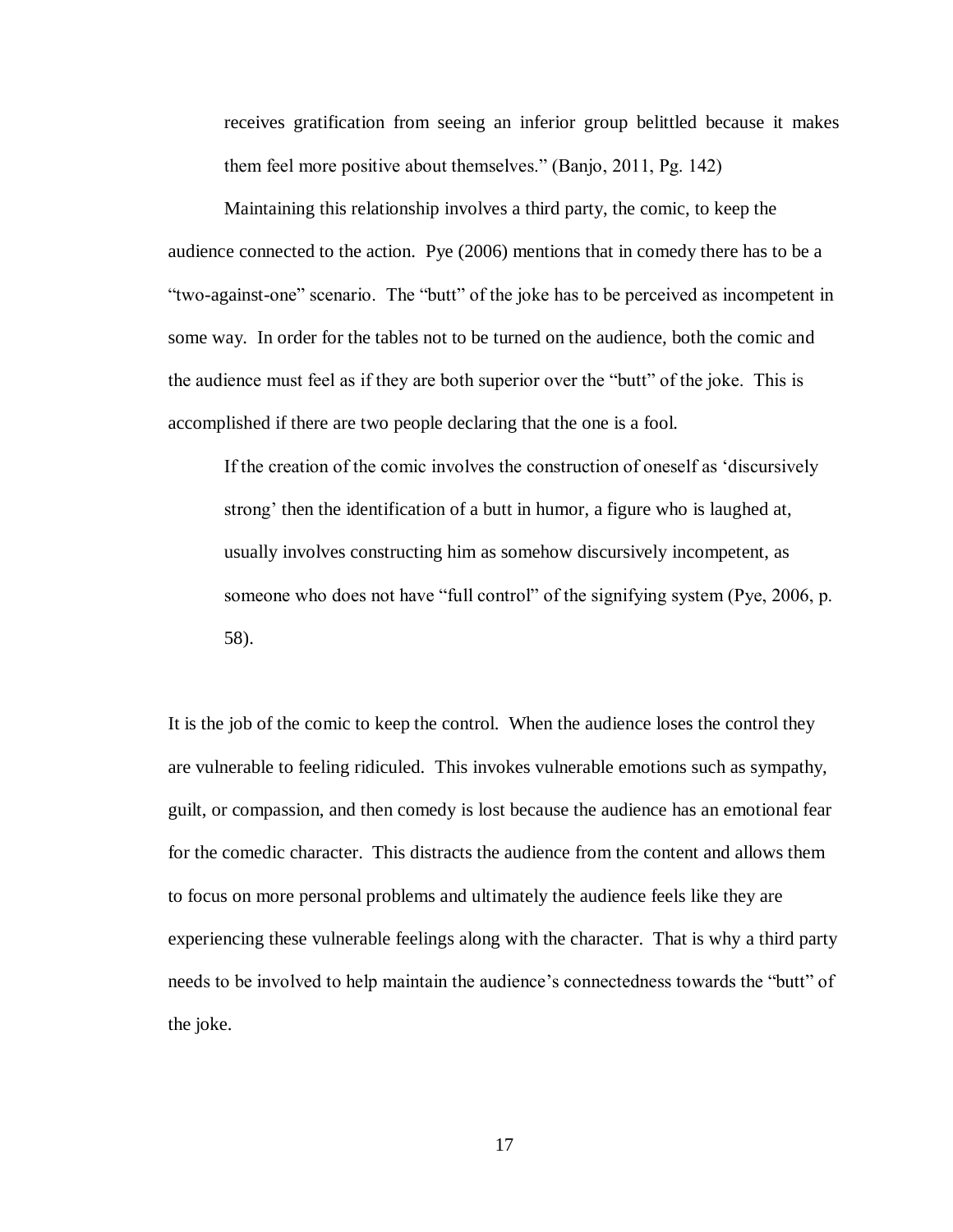Individual people find meaning in everything, yet for comedy to be successful it must allow individuals to form some sort of relationship that does not rely on emotions. As Bergson (1921) states, "Laughter has no greater foe than emotion" (p. 63). If an audience experiences a sympathetic emotional reaction to the sketch, the comedy immediately dies because emotion becomes too real and too painful to the audience emotion is tragic. Therefore, the number one rule of comedy is no vulnerable emotions. Yet there should be a certain connection or all meaning is lost on the audience. The hard job for the comic is to create not only a sense of closeness but also a false sense of distance. This is so the audience can use the "butt" as a scapegoat. The emotions and tensions of the audience member is transferred over to the "butt," and the "laugher" is able to proceed without fear that their reaction incriminates here or him emotionally.

These parts of comedy create a triangle, which is similar to Ogden's "semiotic triangle" that is used in the study of communication. Ogden's triangle, as described in the *ABC of Communication Studies* (1998), is a great resource for describing language, but it is also helpful for understanding comedy. The triangle notes three components in Communication: the concept, the form, and the referent. The form is the symbol used to invoke an image, the concept is the image that is associated with the form, and the referent is the object that is referred to by the image. The lines that form the triangle and that connect the three elements together are the "denotations" and the "connotations." Denotations are the meanings that can be found in the dictionary, and connotations are the meanings that are defined by experience and culture. These lines that connect the triangle are the "ham" of the sandwich that was mentioned above. Without the lines to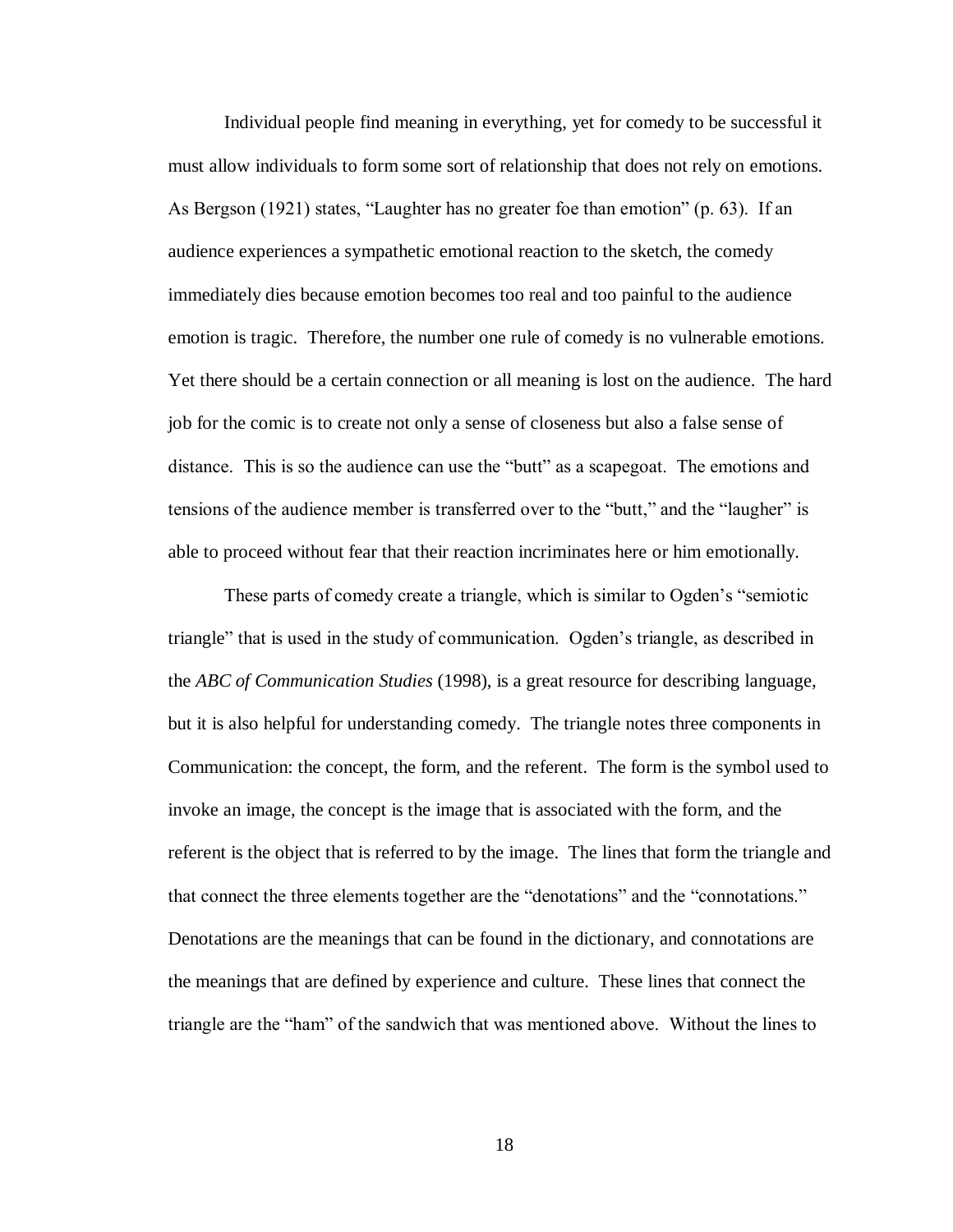connect the three separate components the equilateral triangle cannot be formed (Gill  $\&$ Adams, 1998).



Comedy involves a similar triangle in the sense that there are three participating parties that need to exist as a basis for comedy. First there needs to be a "concept," or what closely identifies with the concept. Where comedy is concerned it would be referred to as the "butt." The "butt" is a mental image that is being created inside the audience's head. The "form" is what *forms* the image by using humanly-created symbolic tools, such as language, costume, etc. Using forms to create the humorous image is the job of the comic. The comic is responsible for helping the audience recognize and relate to the concept, the "butt," in a particular way. Then we have the referent. The members of the audience bring their already defined experiences and social memories and supply the concept for the referent.

Now that the points of the triangle are defined the triangle is almost finished. It is important to realize that without the lines that represent the "denotations" and the "connotations" we are left with three insignificant spots floating on a plane that are not connected by anything. The "denotations" and the "connotations" form the relationships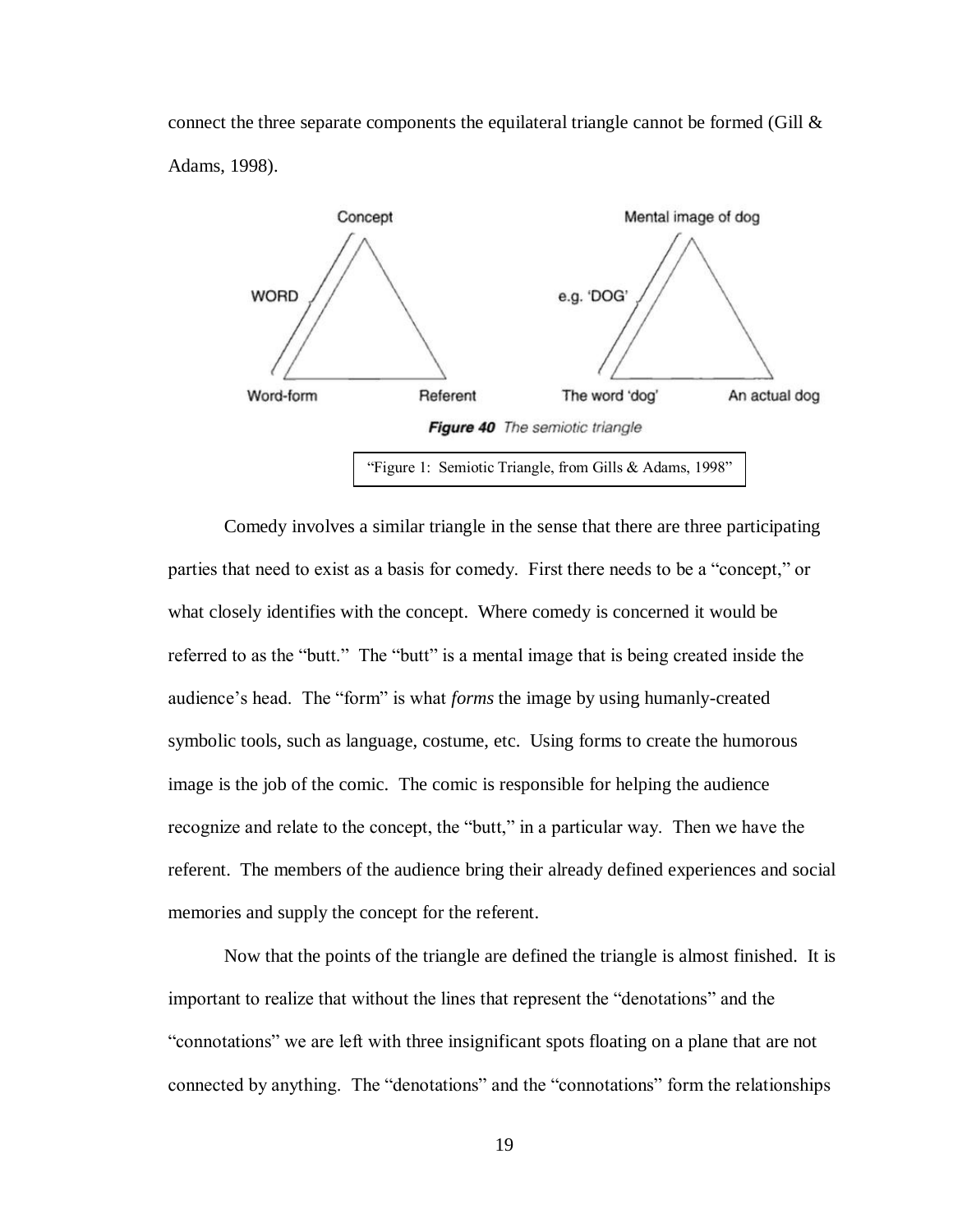between the elements of the triangle; they are the context and the experience that are the background of these relationships. By adding "denotations" and "connotations," lines connecting the three parts can be drawn and the triangle is formed.

The last point to be stressed is that the triangle is an equilateral triangle. No one part is more important and no one relationship or context is stronger than the other. The relationship between the audience and the comic is just as important as the relationship between the "butt" of the joke and the audience, and the "butt" of the joke and the comic. Comedy is a balancing act.



## **Figure 2: 'The Definition of Comedy is Ambiguous' or 'The Definition of Comedy IS ambiguity'**

Both statements for Figure 2 are true because for comedy to be successful it has to be ambiguous. It is up to the audience to decide, based on their experience, how the relationships between the elements are formed.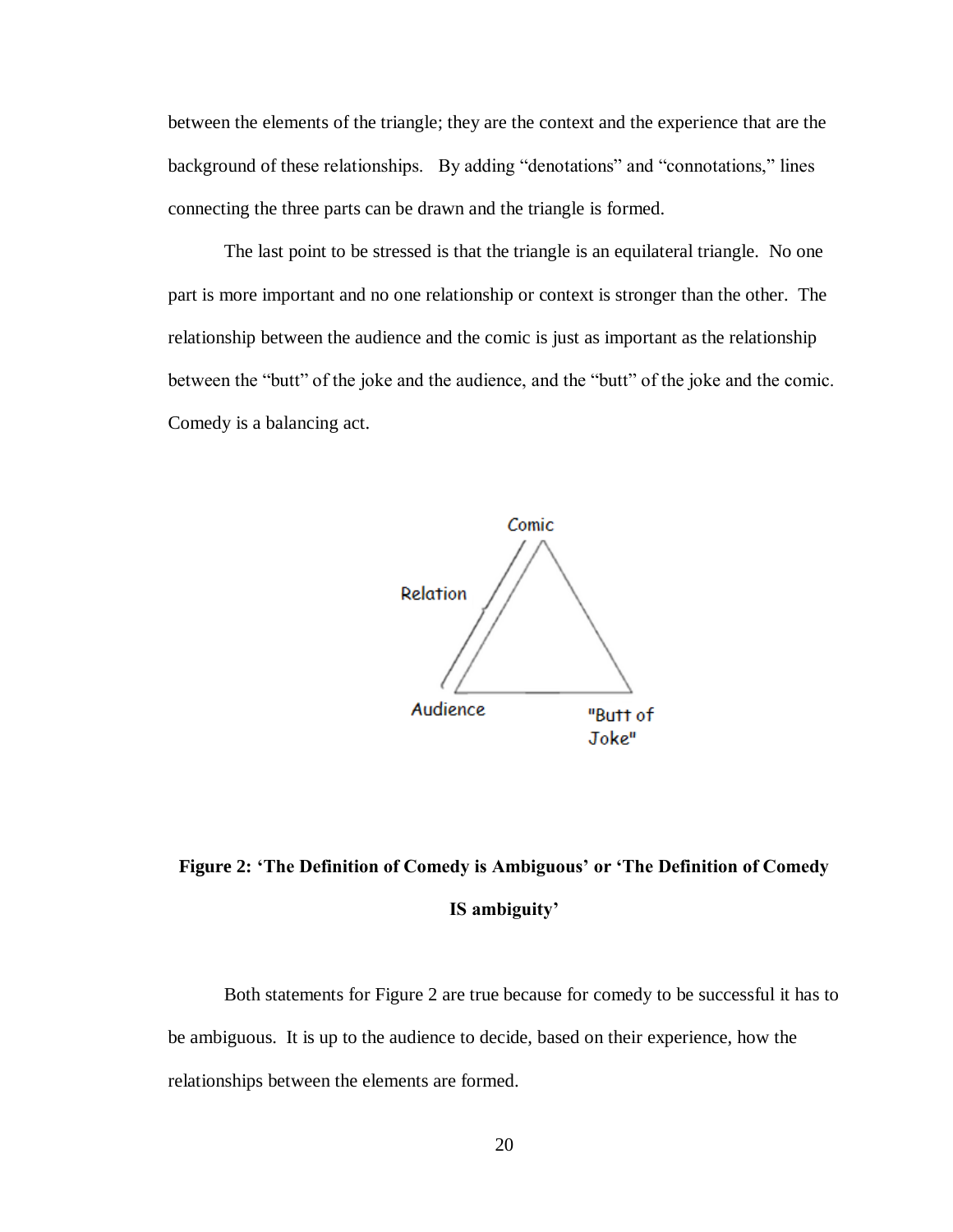Ambiguity allows the audience, no matter their background or beliefs, to create their own meaning based on the interaction of elements of the joke. "White Like Me" seems fairly straightforward, but it has ambiguity that allows for a wide variety of audiences to interpret its social criticisms differently. The sketch fits into the triangle model, but what makes the sketch funny to several different people is the fact that the components to the triangle are ambiguous and allow the individual audience members to insert what they believe should be the elements of the triangle. In the sketch, the only thing that is not ambiguous is the fact that Murphy is the comic. He forms the audience's image of the "butt" of the joke and guides the audience on a journey through the social criticism and helps create the relationship between the two. The audience and the "butt" are both ambiguous, however.

Together, context, experience, and connotation are what define the other parts of the triangle. There are many different perspectives presented in this sketch, and therefore there are many different audience members and "butts." When Eddie Murphy performed this sketch on SNL in 1985, crime was rising within inner cities. The 80's were an era of national angst. Crime was rising within inner cities where many citizens were of African descent. Reeves and Campbell (1994) researched the major news networks for their coverage of drugs, especially cocaine. What they found was that stories related to the "war on drugs" began to rise in 1982, spiked in 1986, and then again rose in 1988. Many white Americans equated these crimes with working class Americans, and since it was prevalent in the inner cities, white Americans believed that the drug problems stemmed from African Americans. "[C]ocaine would be defined according to a 'trickle-down' paradigm in which what was once a decadent 'glamor' drug became increasingly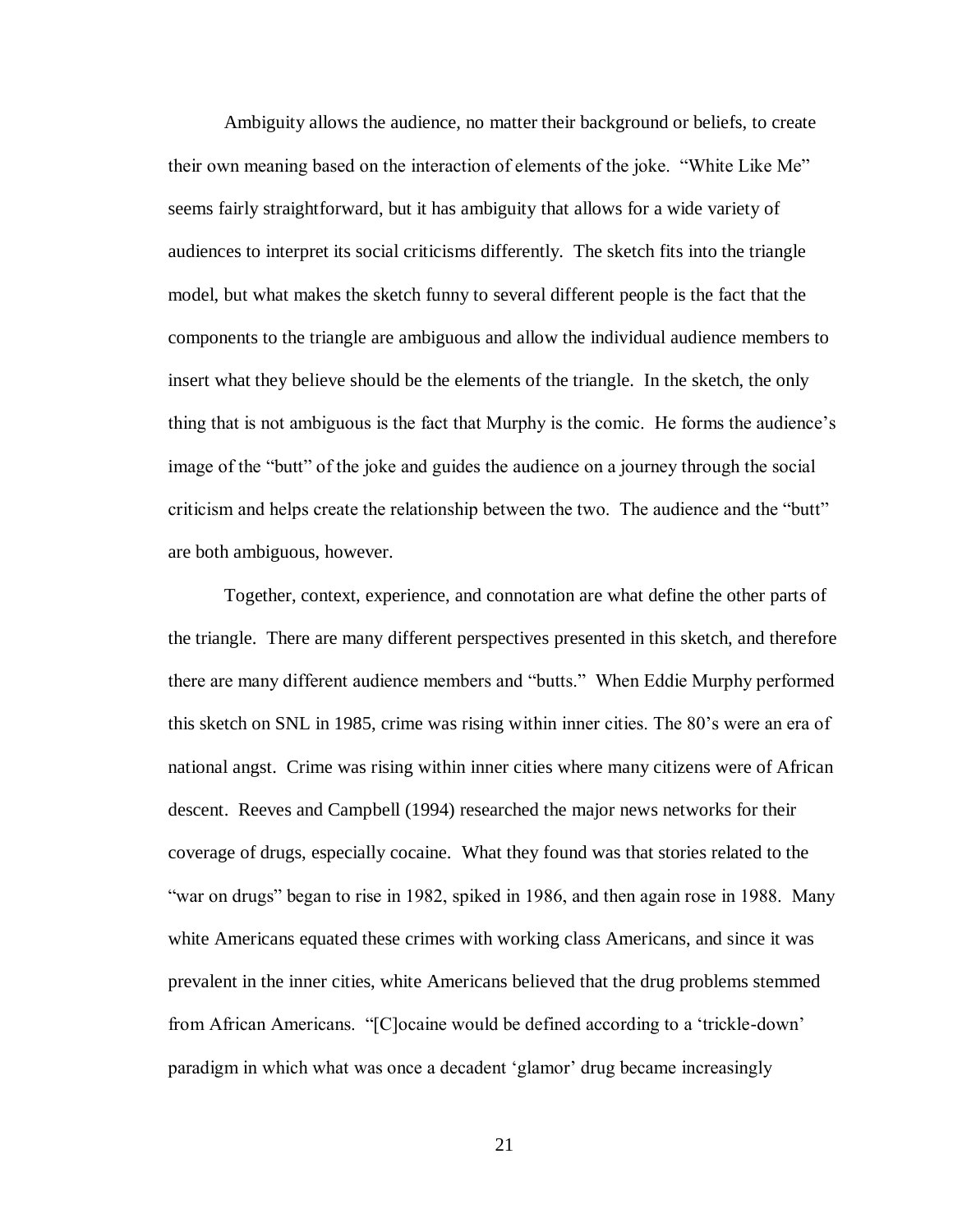available and abused by the middle-class Americans" (Reeves & Campbell, 1994, p. 18). After the mainstream discovery of crack, anti-welfare and anti-affirmative action rhetoric skyrocketed. Reagan used the "war on drugs" to attract the votes from middle and upper class whites and the made the decade of the 80's the decade of a war against the people who needed help (Reeves  $& \text{ Campbell}, 1994$ ). From a white American's perspective, the "butt" of the joke might be the African Americans. Murphy alludes to many stereotypes, for example of an African American not being able to receive a loan. Murphy also looks unnatural playing a white man so it is plausible, based on the criminal portrayals in the news that some viewers may have taken, to see the sketch as a critique of the inner cities.

On the opposite end of the spectrum the audience may be the "black Americans" perspective and Caucasian Americans are the "butt" of the joke. The 80's were also the time of Regan and his effort to extinguish accomplishments of the civil rights movement. The tensions can be shown through the many jokes that Murphy does to reference the "white culture." He over-enunciates every consonant or walks with clenched butt cheeks to over emphasize the white's rigid attitude.

Finally, there is a third point in the triangle which includes the audience who is the "other." The "other" could be defined as people of different races, cultures, or citizens who do not have a direct relationship with the historical events of the black racial inequality and who believe that both whites and blacks are the "butts." With this audience, context is still important because in order to maintain an understanding of the jokes this audience does need to have some knowledge of the history of the United States.

Ambiguity is also important within the structure of the joke. One main job of the comic is to lead the audience, whoever it may be, to the punch line of the joke. The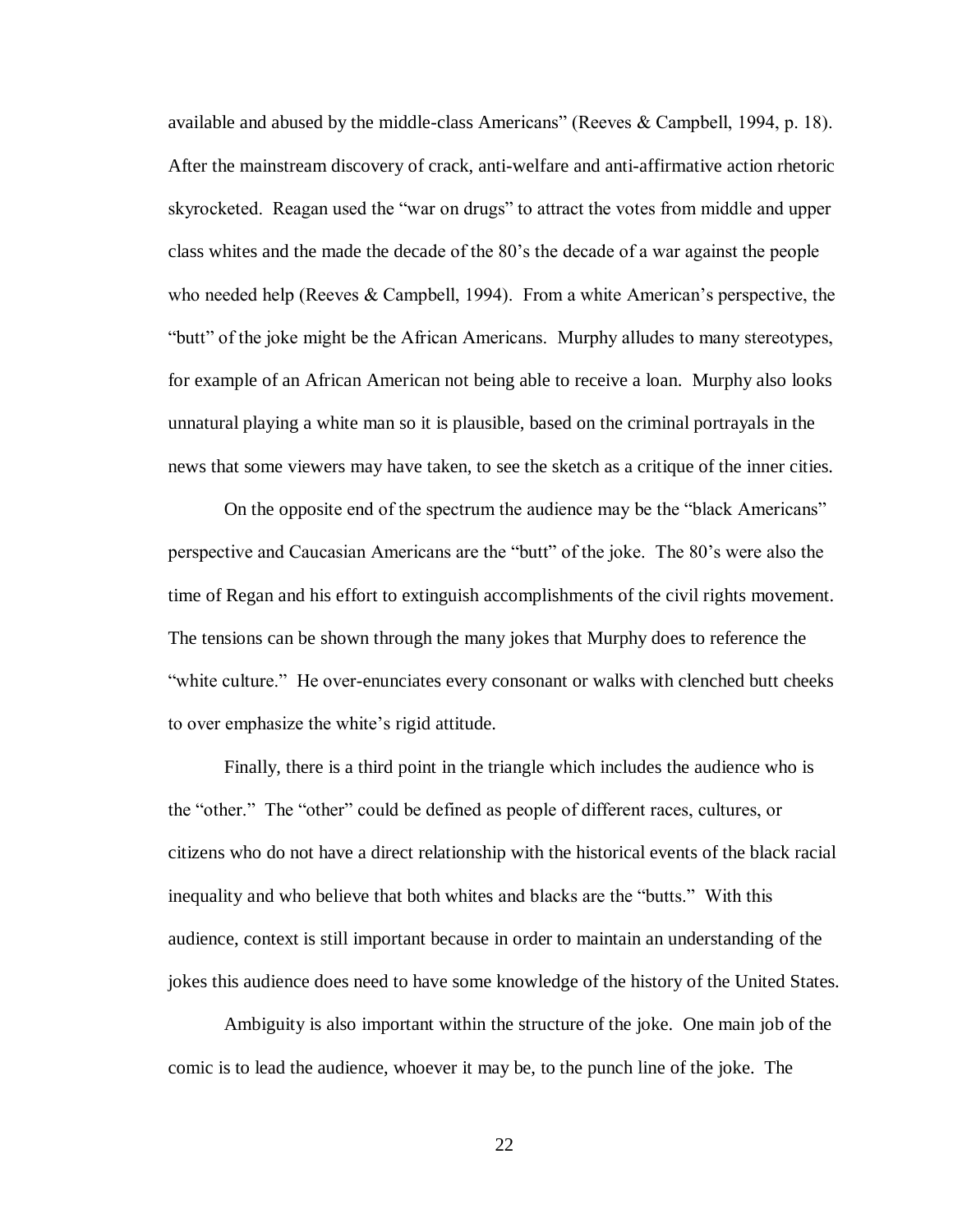ambiguity, in this case not knowing how the sketch will play out, is part of the entertainment of the joke. If the comic leads the audience down the path to what they are expecting, then the entertainment is lost because there is no room for surprise. Comedy has a lot to do with surprising the audience, but this is part of the delicate balancing act of comedy: surprising and confusing the audience in a way that entertains them. Therefore, comedy deals with plausibility versus implausibility. "Examining the relationship between the many possible variations in the balancing act between plausibility and implausibility affords a fascinating insight into the complex way in which the comic manipulates affective implication" (Pye, 2006, p. 67).

Eddie Murphy presents implausibilities, or incongruities, within his sketch. "For Hazlitt the essence of the laughable was 'the incongruous,' a distinction between 'what things are and what they ought to be'" (Styan, 1962, p. 230). The first incongruity is that Murphy starts acting as a white man. Because of racialized expectations, audience members may assume Murphy is going to act like a stereotypical "black man." But the implausible happens when Murphy enacts the racialized opposite of what is expected. The next implausibility is when Murphy presents the notion that white people get everything for free. Through different perspectives, the implausibility of the situation may not be so far from the truth; redlining is just one form of evidence of the white culture hiding opportunities from the African culture, for example.

Comedy involves taking something normatively "true" within society and applying an opposing meaning. The plausible situation is needed to provide the audience with a connection to reality so that they can form a relationship with the joke. Plausible situations are basically everyday situations whose outcomes are relatively normal. After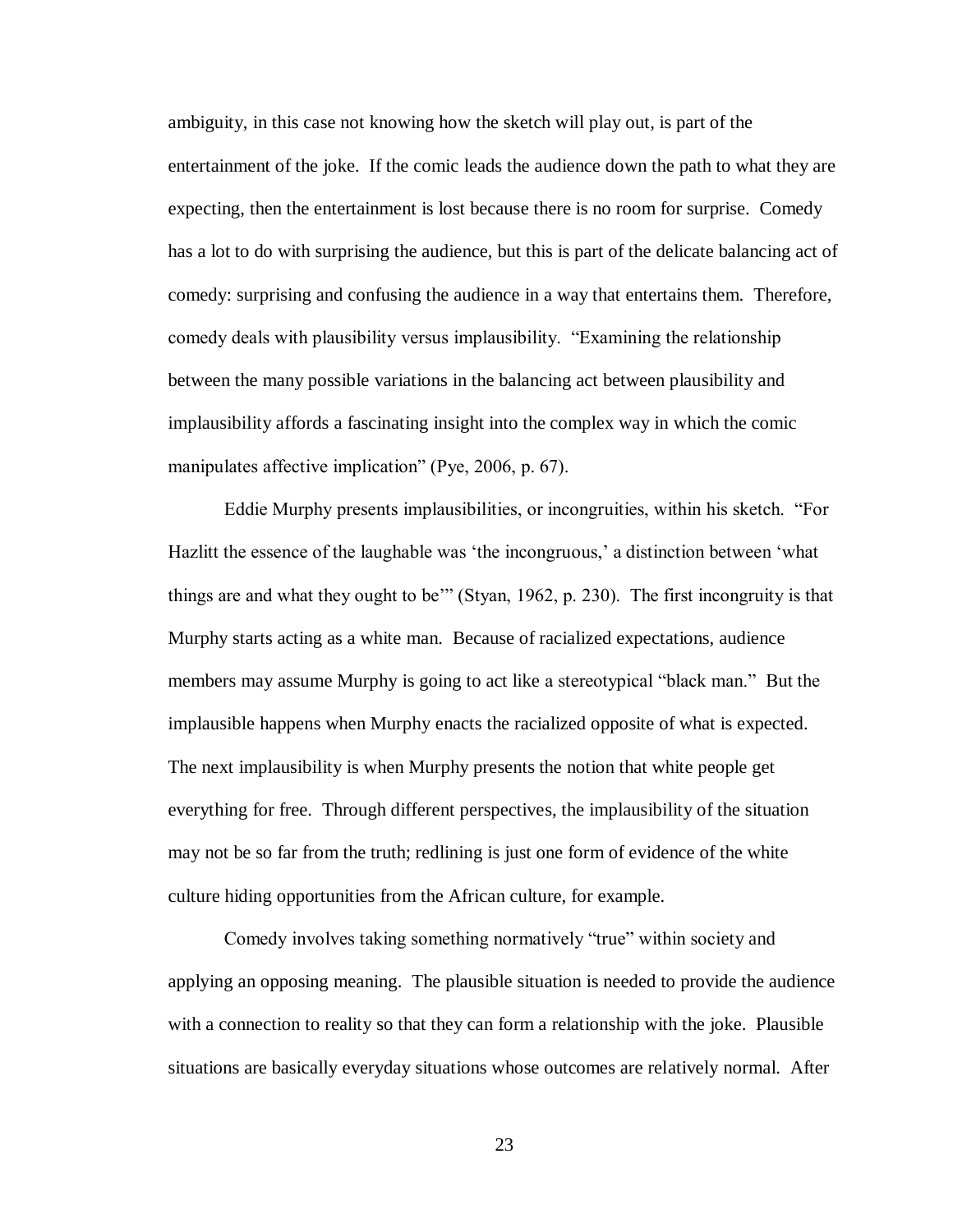the comic is able to establish a routine with the audience, he breaks it, causing the audience to be surprised; what they were expecting is suddenly gone. Finally, great endings involve the comic incorporating the prior expectation back into the joke. Because the plausible outcome was stripped away in the beginning, the audience is not expecting a normal ending. When the comic ends the sketch with the plausible outcome of the beginning, the audience is surprised again. Yet, because the comic returns to the expected outcome, the comic made the audience feel like they are smart, thus reinforcing the fact that the audience is not the "butt" of the joke.

The theory of plausibility and implausibility helps explain why many people find physical and dark humor funny. The audience suspends disbelief, knowing that the performer is not going to get hurt and this allows the comedy to ensue. Yet, once the audience fears for the performer or the content invokes sympathetic emotions, the comedy is done. This is why the cartoon of the Coyote and the Roadrunner has maintained its comedy. For example, in Wily E Coyote cartoons the plausible ending would be him falling off the cliff to his death, but the implausible ending happens when he peals himself off the ground and continues chasing after the roadrunner (Pye, 2006). If the coyote ever gets seriously injured or killed, the comedy has also died and the sketch becomes a tragedy.

Comedy cannot be completely ambiguous, however, because the audience has to be able to piece together some understanding of the situation. Incongruity is just a technique. "If, as we have said, the ultimate effect of a play is dependent upon values assigned to it by the audience, then one of the chief functions of the artist is to provide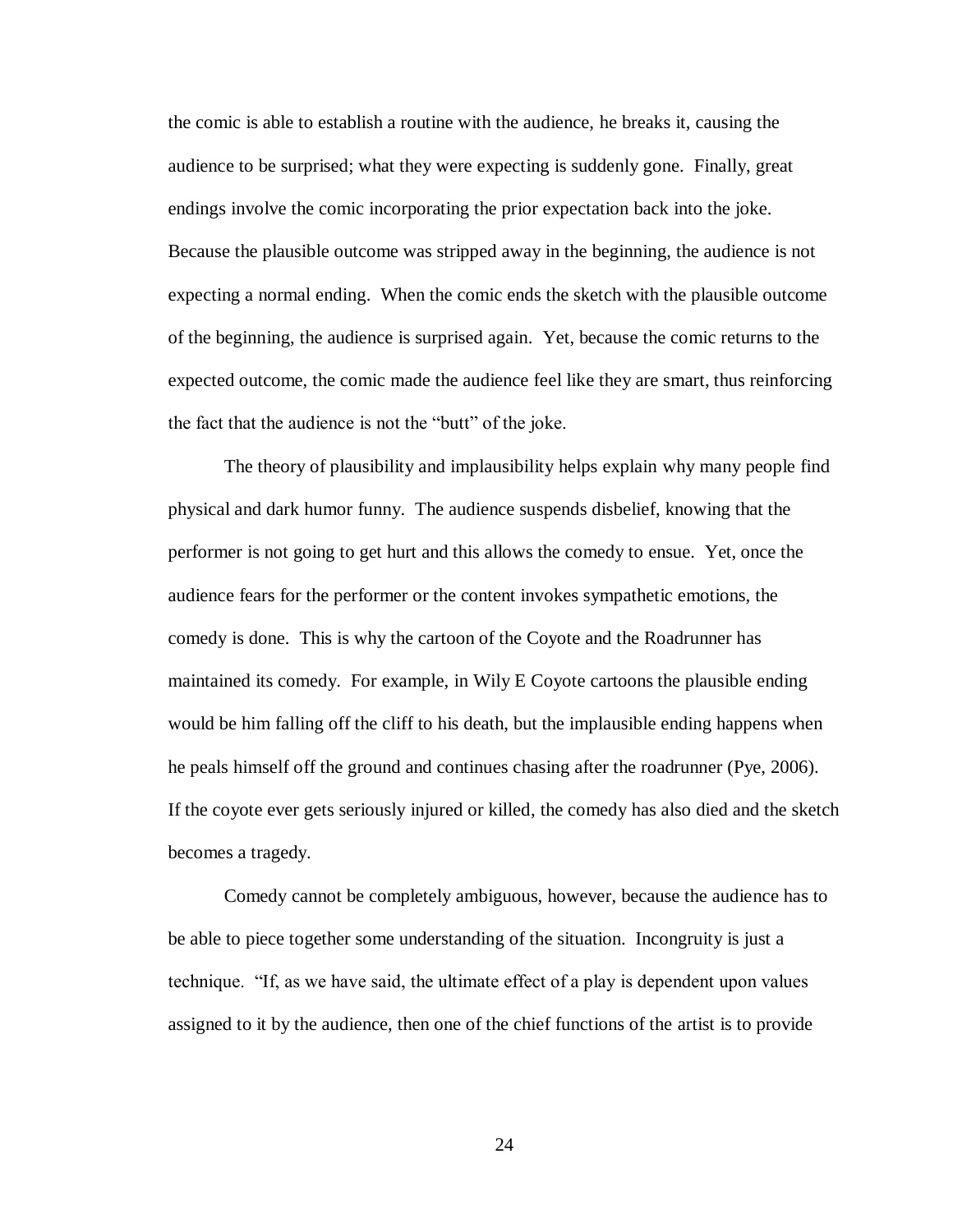those signs which will lead the audience to draw the proper conclusions about the play's meaning" (Corrigan, 1980, p. 8). Context allows the audience to read the ambiguity.

## <span id="page-28-0"></span>**Context**

Recently found, says *The Huffington Post* (2012)*,* on tablets dating back 3,500 years ago was a statement saying "…of your mother is by the one who has intercourse with her. What/who is it?" This has the claim of the oldest "Yo Mama" joke in history. A "Yo Mama" joke is a joke that is created to insult another's mother by calling her fat, stupid, or ugly. The purpose of the game is for the two participants to keep "one-upping" the other until one of them cannot think of any more insults. An example of a "Yo Mama" joke would be, "Yo mama is so fat when her beeper goes off people thought she was backing up." This may seem like a simple insult, but in order to truly understand the joke, the audience needs to know the context.

The first step in understanding the joke is to understand what a beeper is. The problem that comedy faces is that the times, traditions, and technologies are changing so fast that people of the next generation do not fully understand the joke because they were not exposed to the context surrounding it. Beepers are a thing of the past; hardly anyone uses a beeper except for doctors. Beepers also get their name from the sound that they make, and within this joke the comic equates the sound of the beeping with the backing up of a large truck. Not all cars or trucks make this sound when backing up. It is common among Americans to understand that large trucks beep when backing up, but that is only because of the Department of Transportation. The D.O.T has made it a law that all large vehicles must beep when backing up to ensure safety (Department of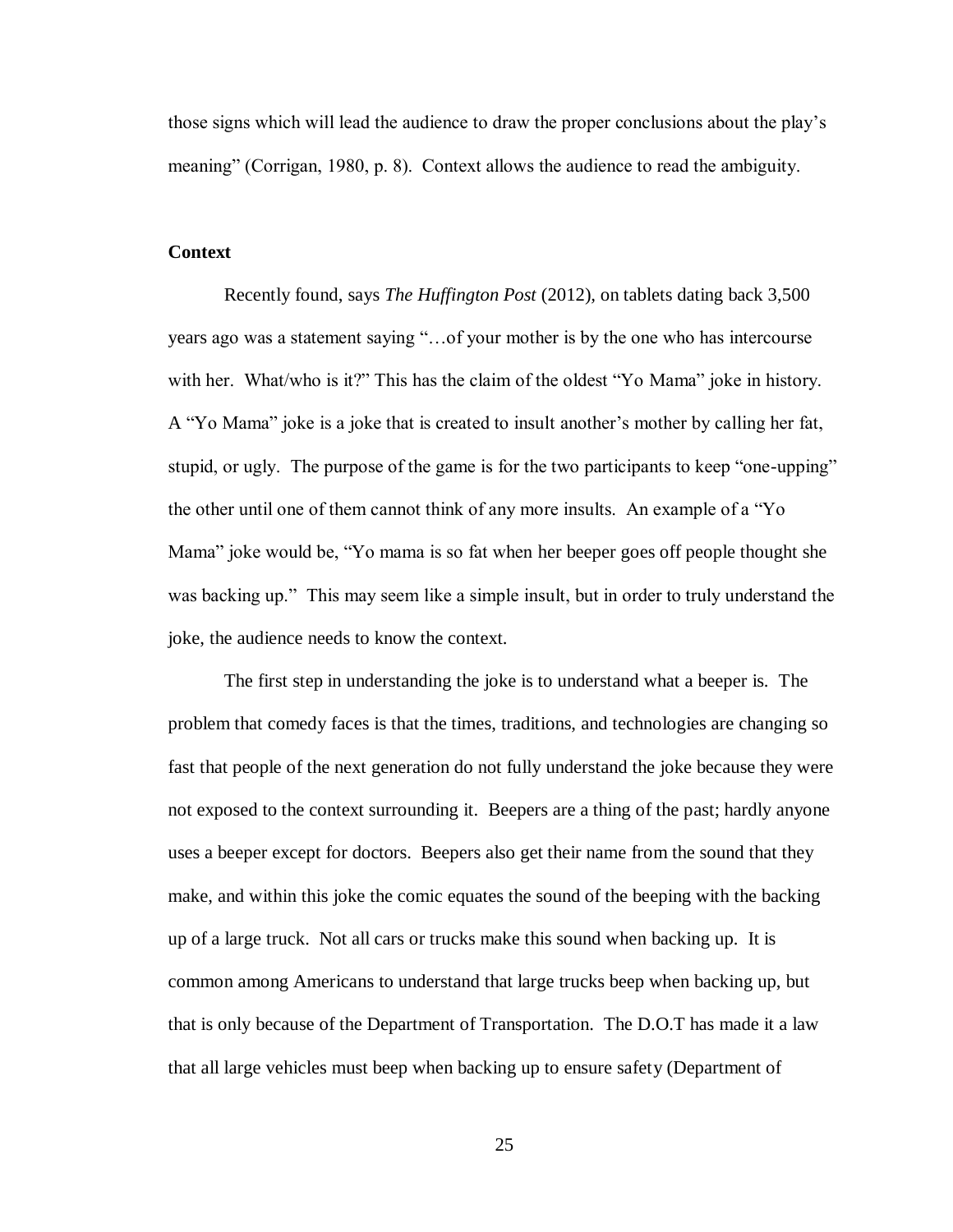Transportation). Not every country has a Department of Transportation and not all countries require trucks to beep when they back up. Therefore, someone without knowledge of beepers or truck safety measures they would not fully understand this particular "Yo Mama" joke. Furthermore, an audience member who does not know that cultural besting one another with ritualized insults would not appreciate the skill, let alone the frequent use of insult to assert power over another.

Many older comedians are finding that what was once commonly known is now lost on younger audiences. "It is, moreover, a nuisance that what is comic to one age is not to another; Shylock was a butt for the Elizabethans, but not for the Victorians; Richard III was played for comedy by Irving, but for pathos by Oliver" (Styan, 1962, p 230). For example, rolling up a car window used to be mimed as a crank that required much strength and struggle to get it closed. Now, younger generations are used to the automatic windows and cars with the manual windows are slowly fizzling out of existence. Soon a small amount of people will understand the function of the window crank. Another example lost is that once a friend mentioned that her child asked why a ringtone was called a *ring*tone. This baffled me because it is true that phones do not "ring" any more. Most people have mobile phones and do not use landlines. Even when you first buy a mobile phone, the default ringer is usually some watered down version of Mozart's *Eine Kleine Nachtmusik,* and then from there, most everyone changes it to some popular song on the radio. Besides my mother, almost no one has a ringer as a ringtone, so it is no wonder that the child was confused with the word.

All this ties in with the mention of the oldest "Yo Mama" joke above, and the thesis. In 1976, J.J. van Dijk discovered a tablet that dated back 3,500 years ago that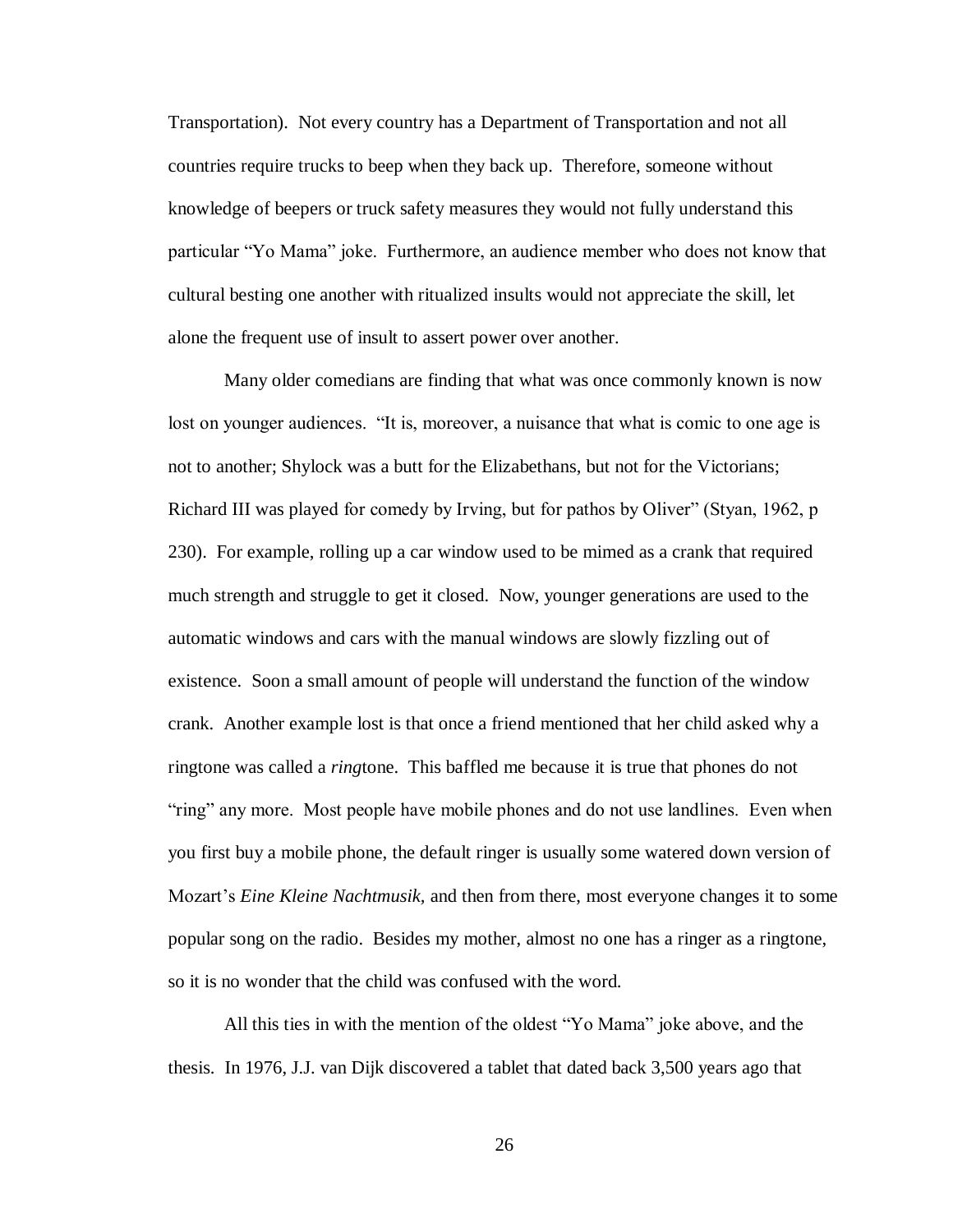contained what seemed to be jokes and riddles. van Dijk surmised that due to its rudimentary style that tablet was in fact written by a student (Streck & Wasserman, 2012). Experts can see the carvings are trying to convey comedy but it is very hard for the modern world to understand the joke. A joke deciphered on the text says:

"The deflowered (girl) did not become pregnant(!?),

the undeflowered (girl) became pregnant(!?).

 $(-$  What is it?)

(Answer:) Auxiliary forces(?)."

During the time that this tablet was written, the jokes may have been hilarious to the people telling them. Although it is not hard to see the humor in some of them, the jokes are out of context and it's difficult to understand the full potential meaning of the jokes. This explains why many different cultures have their own styles of comedy and why outsiders often do not fully grasp the humor; it is because they do not fully grasp the context.

When I was studying in Bulgaria, I had a few Bulgarian friends and sometimes they would talk in Bulgarian to each other, and they would laugh at each other. I would ask what was so funny, and they said that I would not get it because it was too hard to explain in English. I said, "Try me." Well, they were right. When they told me the joke, and tried to explain the context surrounding it, I still could not understand it. I just ended up faking a laugh and moving on to a different topic. What I discovered was that many Bulgarian jokes revolve around animals and their personification, just like American jokes can revolve around insulting other people's mothers.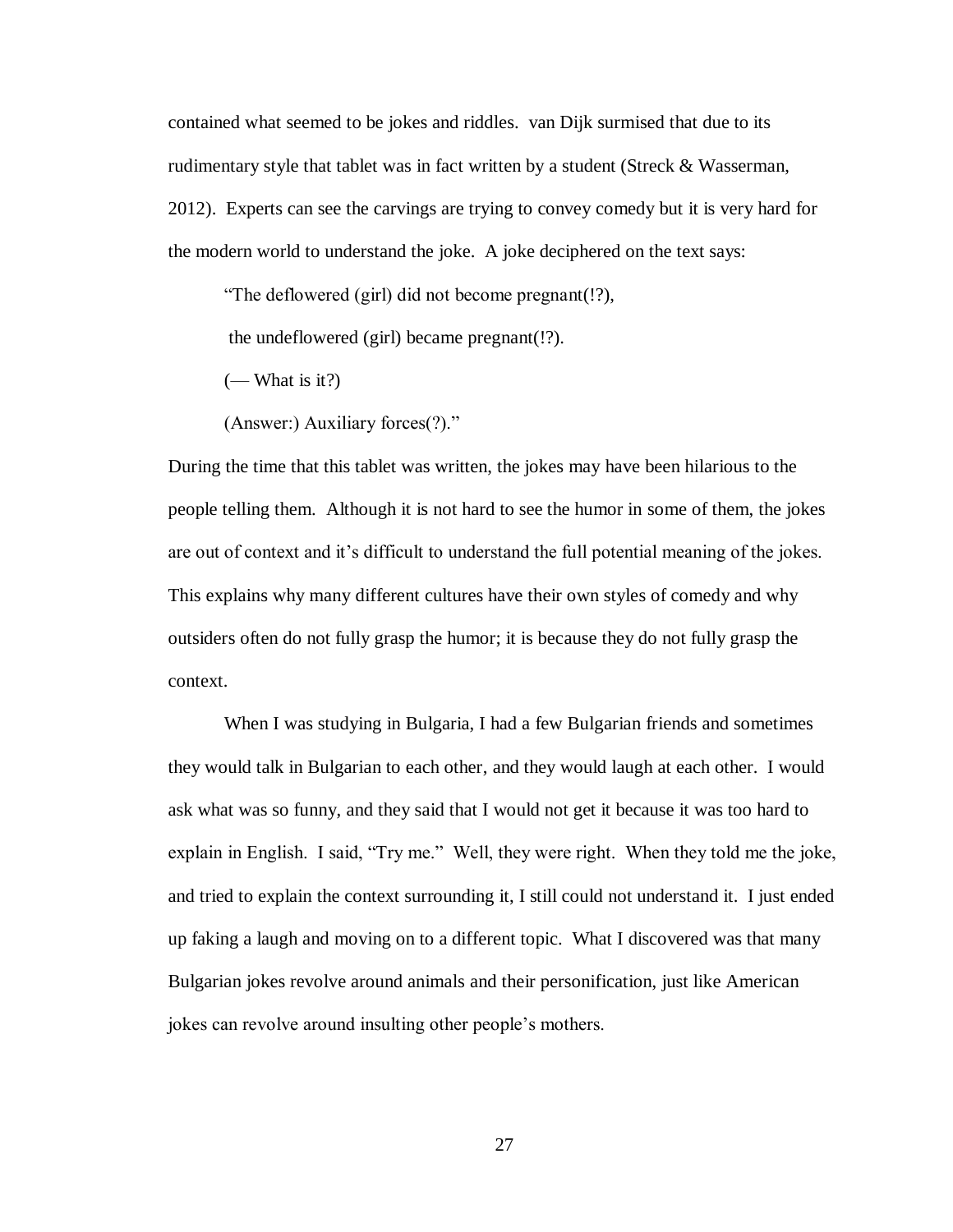Even in a person's own culture it is sometimes hard to understand a joke if one does not understand the context, or is indifferent to it. The saying "He who laughs last, doesn't get it" is very true, because laughter is contagious. If everyone else is laughing then one feels the need to laugh, regardless if one understands the joke. People do not want to be the "butt" of the joke for not understanding it.

For example, I recently went to an Improv show in Boston, and there was one joke that didn't receive much acknowledgement because it was not understood. The setting of the sketch was a spelling bee and three of the actors were the contestants and two were the judges. The judges would call out to the audience for a word for the contestant to spell. One person yelled out "Santorum." After several political jokes later the contestant began to spell out, "A, N, A, el-." I let out a loud laugh. Unfortunately, no one around me found the joke funny and the only thing that is worse than not getting a joke is being the only one laughing very loudly.

My friend next to me asked me what the joke meant and I tried to explain it to her, but it was to no avail because the show was still going on. One must know the meaning of Santorum. Santorum is not just a candidate who is running for the Republican nomination for president in the 2012 election anymore. Dan Savage, a gay rights activist, coined a new meaning to Santorum's name because Santorum is an outspoken opponent of gay rights. If one were to look it up (which I advise caution in doing so), one will find that the word "santorum" has to do with anal intercourse. Now, if one does not know the context in which this is funny, again the meaning would be lost on them. As some may hear from the critics in the news, people are calling Santorum a theocrat who is trying to introduce much of his religious beliefs into public policy. All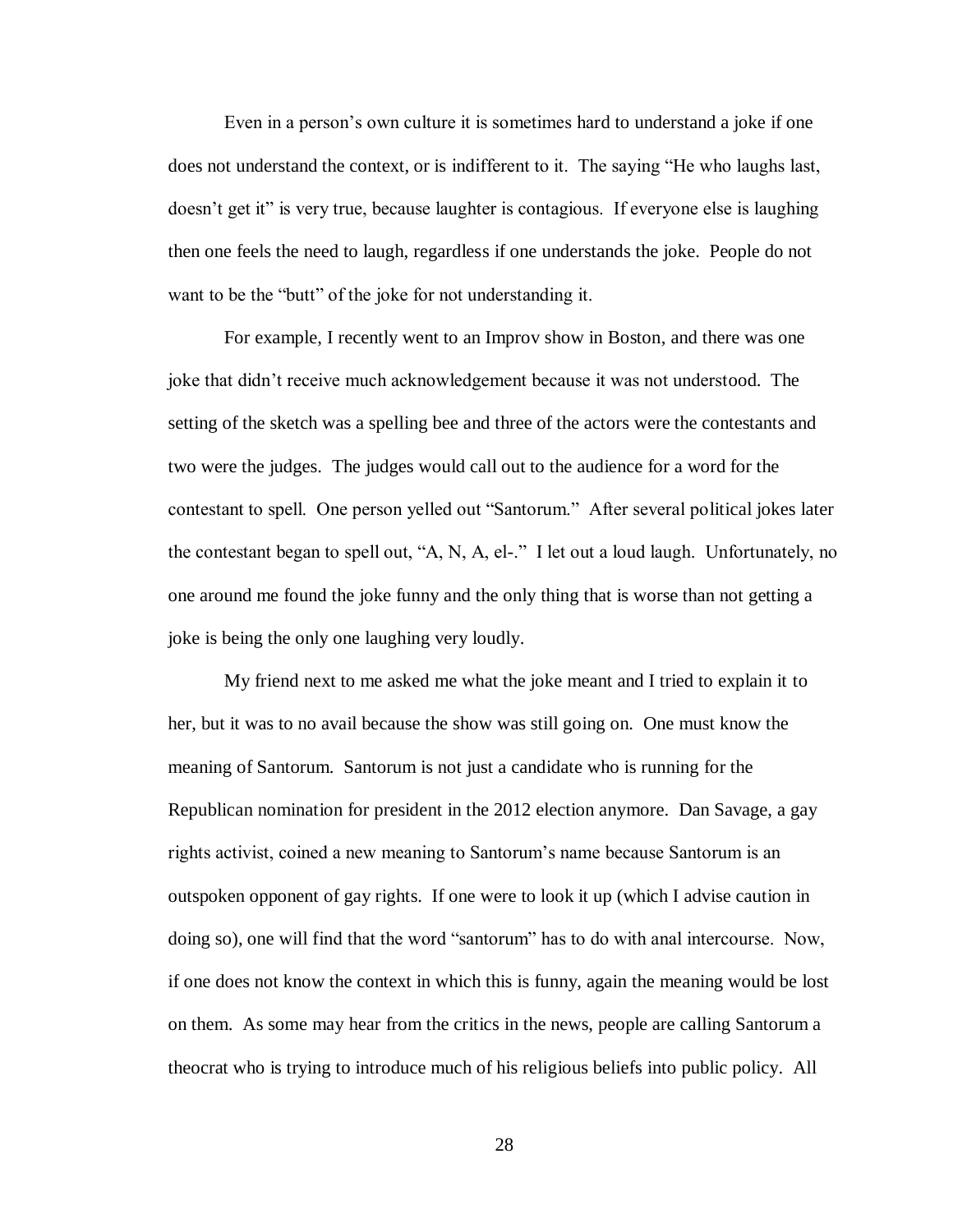this information is needed to understand this one joke; it is wonder humans are able to be comedic at all.

One argument against this thesis may be that if context is so important, then why have Shakespeare's comedies and many other older works still retained their value? The answer to this question involves context as much as modern sketches do. I would argue a main reason why Shakespeare's plays have withstood the test of time is because Shakespeare was a brilliant writer who was able to write about topics that are still meaningful to humanity. Meaning is everything in comedy and once something has lost its meaning the comedy is not the same.

Thus, when a black moustache is used to signify an evil man, it is quite clear that this significance is valid only so long as the audience assigns the value on the basis of such a sign. When, for whatever reason, the sign is no longer accepted, and when no natural signs are present in the work, the inference from sign to value is impossible, and the sign ceases to have meaning (Corrigan, 1980, p. 9).

So, although Shakespeare's comedies are able to get a comedic response out of a modern audience, there are still many references in his plays that are lost on the audience because of the context. For example, although it is not a comedy, in the opening of *Romeo and Juliet* Sampson bites his thumb at Gregory. The meaning is lost on a modern audience if they do not know the meaning behind the act of "biting your thumb." Today we express feeling of dislike towards another person through other nonverbal actions. Shakespeare writes about many themes, like love and vengeance, that are still prevalent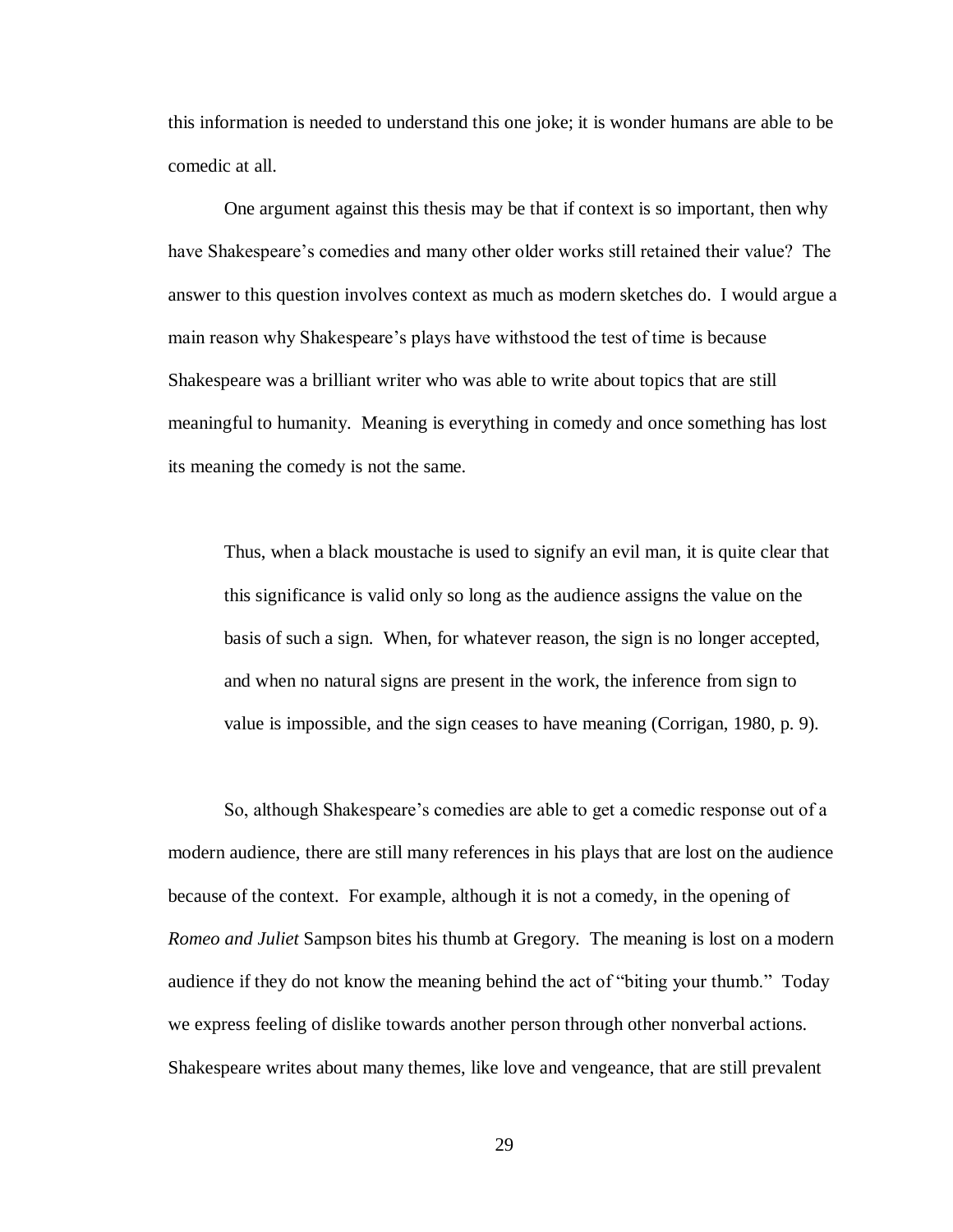in today's society, but there are many other examples in Shakespeare that have lost their meaning over the years.

#### <span id="page-33-0"></span>**Social Criticism**

The comedic sketch with the word "santorum" is saying much more than just a rude, funny definition for a word; it is a criticism of Santorum's political beliefs. What is funny is the incongruity with the meaning of "santorum" and the beliefs of the candidate Rick Santorum. The irony of the situation is that Rick Santorum does not believe in gay marriage, yet the made-up definition of his last name brings up rather raw associations with homosexuality. Savage does not agree with Santorum's opinion and wanted to fight back. Therefore, by defining Santorum's surname as something disgusting, many people cannot take him seriously and this takes away from his influence and also, the critic's voice is heard.

Comedy is like a social ninja. It distracts you with the safety and the good feeling of laughter and then out of nowhere it hits you with a roundhouse kick of criticism. Comedy does much more than entertain an audience. Comedy calls attention to crises within society and brings our problems "center stage" (pun intended). "[I]t is possible to gain valuable insight into the ways in which comedy masks and unmasks sites of anxiety" (Pye, 2006, p. 58). Although on the surface comedy may seem all fun and games, underneath all the jokes there is a seriousness of someone saying something about society. Thus, comedy is socially critical in that it can open the eyes of the audience and makes them see the faults in themselves or their community.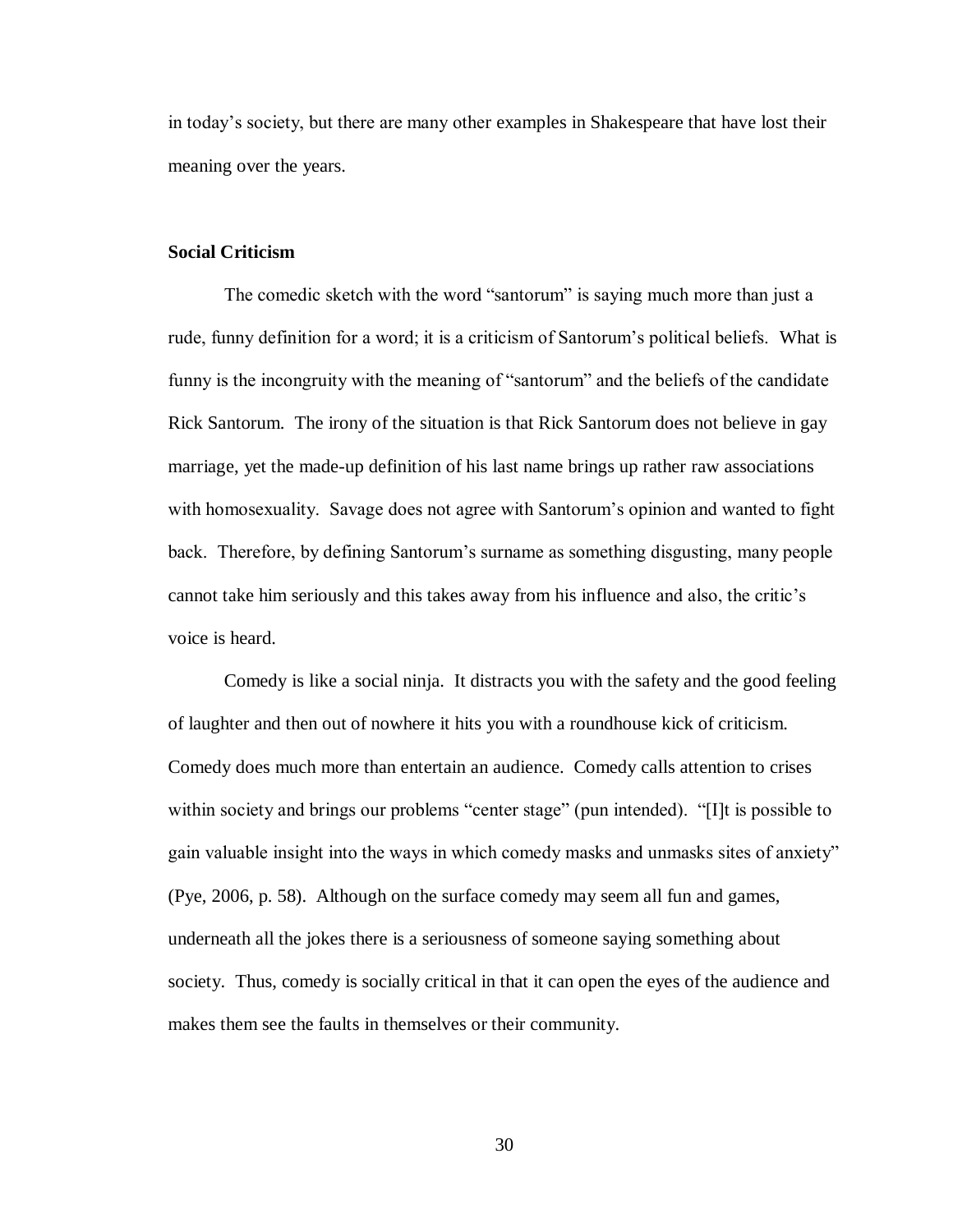It helps if the comedy uses subtle and non-accusational techniques. As Johnston (2012) says, "Drama is for the feeling, comedy is for the thinking." Comedy has the ability for the audience to laugh at themselves even when they don't want to. "Laughter can capture us from outside and reveal aspects of ourselves even against our own will. And strangely this experience is emancipatory" (Willett, 2008, p. 3).

Context is what gives comedy its critical edge. "Comedy is an escape, not from truth but from despair" (Fry, 1960, p. 15). Comedy does not shy away from truths, and context is the key to unlocking the truth of the time. The *New York Times* writer, Michael Marder (2011), writes that comedy's essence may be rooted in crisis. He uses the example of Mitt Romney's Republican primary campaign in Florida during which Romney mentioned a joke about unemployment. He said that he was unemployed too because he didn't have the job of President of the United States. The joke did not get a great response. In fact, it received the exact opposite response that he was expecting because there is a great difference between an unemployed multimillionaire and an unemployed middle-to lower-class citizen. The fault of his joke is that as the comic, he did not create the illusion of two against one. Instead he increased the anxieties of the Floridians and the joke was more on them instead on someone else. Marder explained how comedy is a result of crisis and social criticism.

For comedy to be successful as criticism, the audience needs to feel a certain distance from the topic of the joke. Romney's joke was not successful in Florida because unemployment is a real and present issue for people (and most everywhere these days). The audience is very close to the crisis whereas Romney is not. "The after-taste of laughter may be bitter, Bergson grants, but comedy is itself only 'a slight revolt on the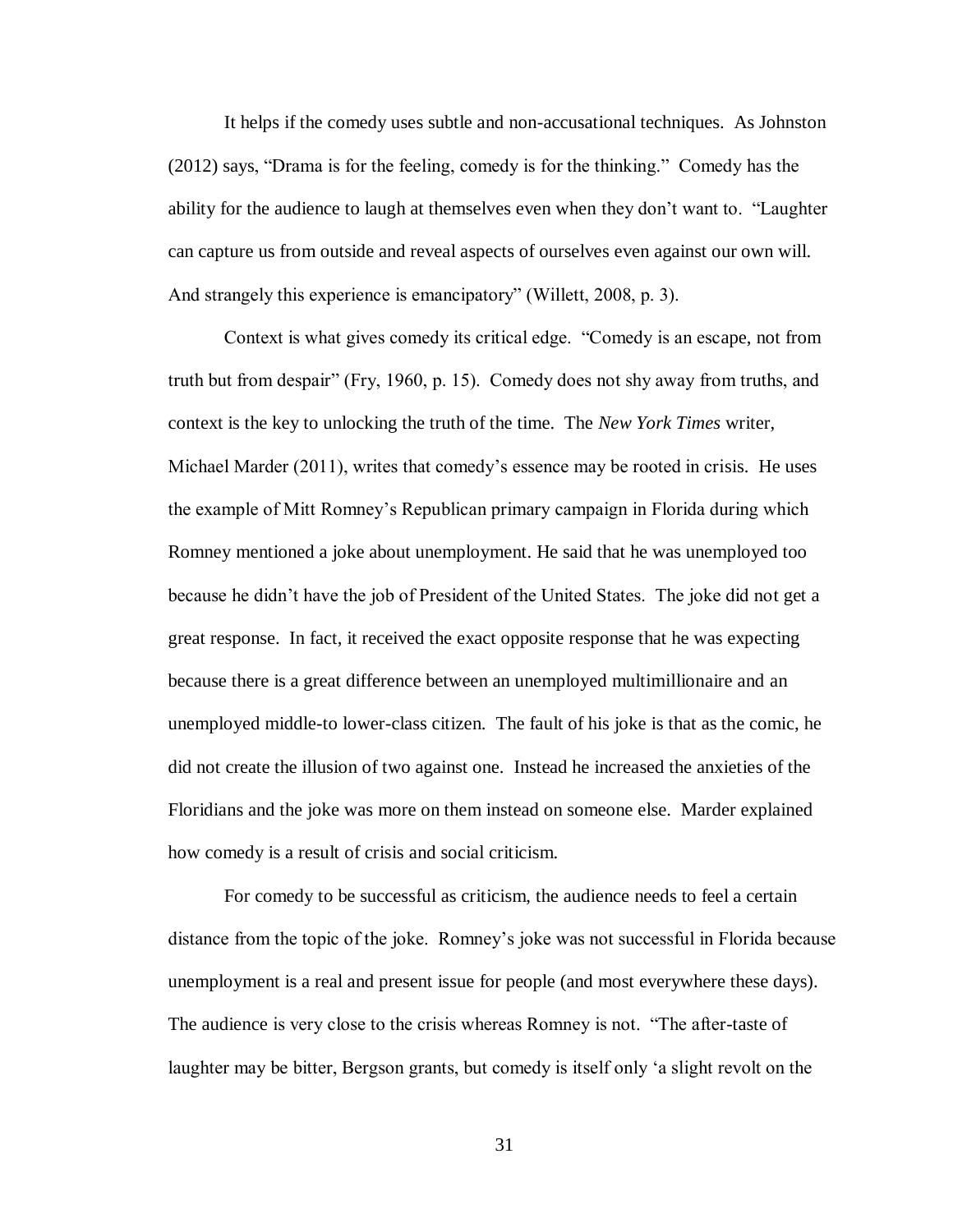surface of social.' Its gaiety happens like froth along a beach, for comedy looks at man from the outside: 'It will go no farther'" (Sypher, 1956, p. 18). Comedy has to be from the outside because if it's on the inside it becomes a tragedy.

"To make fun of the future is to put it under our control, if only for a brief instant of a shared explosive laughter, by mastering the fear it provokes" (Marder, 2011, para. 14). Comedy is a look at the present and a prediction of the future. The future holds fear and anxiety, but by being able to take a hard look at the present, it is possible for comedy to give people the feeling of control over current crises. Comedy has a sense of hope.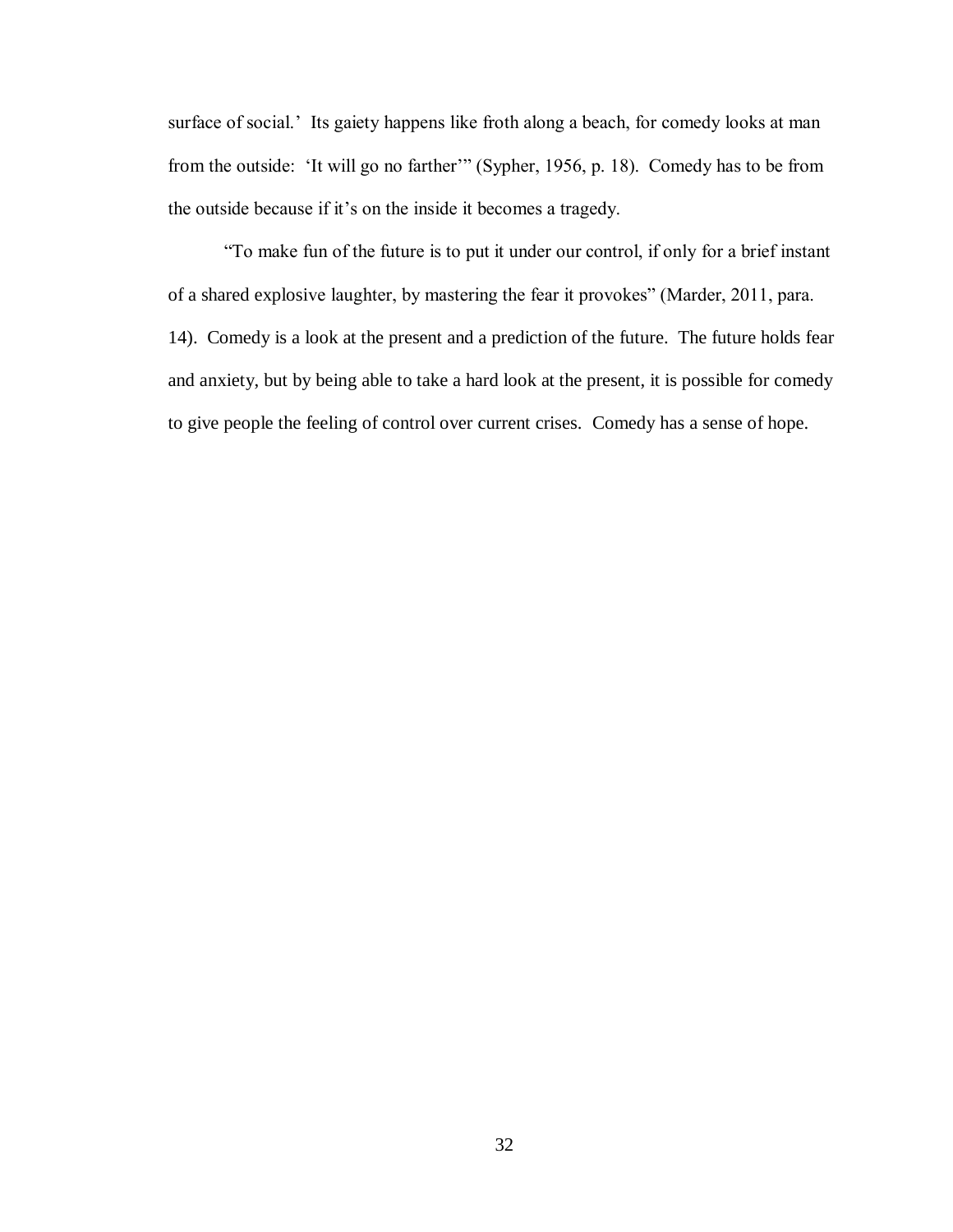#### **Chapter 3: "White Like Me"**

<span id="page-36-0"></span>Before Eddie Murphy, SNL was a predominately white cast. Garret Morris was an original cast member but he found it hard to rise above being type-cast in sketches that needed an African American. Because of his inability to generate his own material Morris was not able to gain stardom. In 1980, SNL came back for a sixth season. But with new cast members the sketches annoyed the audience and created dislike. Most of the sketches from that season have been described as tasteless and cultureless. Kay Gardella described the premiere as being "so disgusting and tasteless that throwing up would have been a compliment" (Whaley, 2010, p. 63).

Then, in 1981, Murphy joined the cast. At first he was put in sketches only as a walk-on "black character." Finally Murphy received an opportunity as a respondent on the *Weekly Update* where he had the opportunity to try out racial humor. The audience responded kindly to his outlook on race and the viewership began to rise again. Murphy was promoted to full-time cast member (Whaley, 2010). This trend, although it is only an indication, shows that audiences crave something more than just shallow comedy.

In 1985, Murphy performed a sketch on SNL called "White Like Me." The sketch started off with Murphy breaking the fourth wall and talking to the audience about the existence of two Americas, one white and one black. He stated that "talk is cheap" and that he wanted to find out whether white America exists, firsthand. Murphy built the sketch around three historically defining racist practices that targeted African Americans. The historical events alluded to by Murphy range across several decades of discrimination in the United States. He took up stereotypes defined through blackface;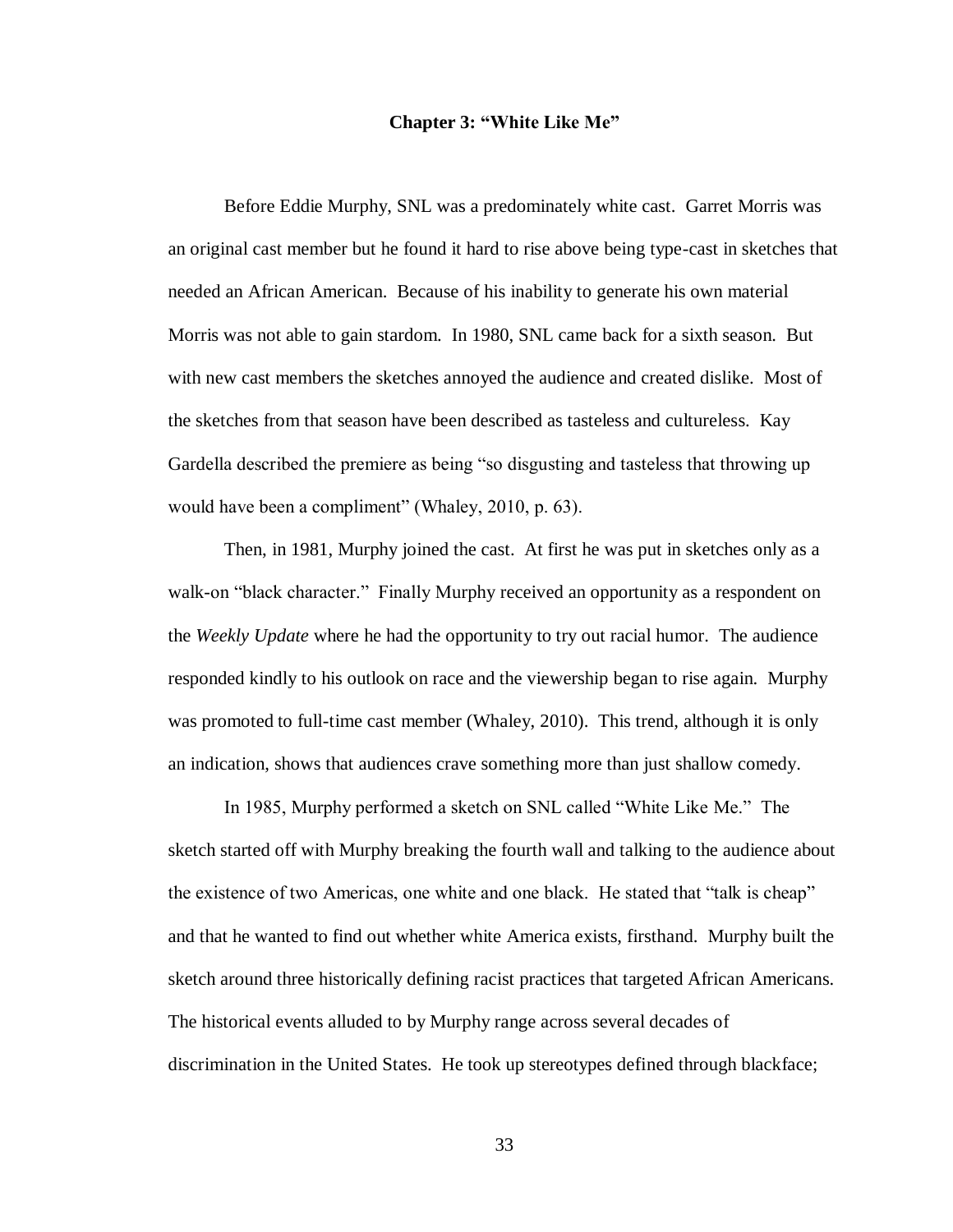segregation, particularly on public transportation; and economic discrimination, specifically in getting loans.

The start of his transformation in becoming white was to get a makeover. To be able to be fully immersed in white society, Murphy had to look white so he put on "white face." Murphy also had to study the way that white people act, which he did by watching episodes of Dynasty. Dynasty was a nighttime television drama that premiered in the 1980's and portrayed rich, greedy white Americans. The results of Murphy's research are a pale skinned, "tight assed," over-enunciating white male.

The concept of "white face" refers to "black face" and it references the representation of African Americans in entertainment, particularly the minstrelsy tradition. Minstrels used to observe black men as a sort of zoo animal and mimic them on stage (Williams-Witherspoon, 2006). By putting on "white face," Eddie Murphy imitated the minstrels' imitation of African Americans and so mocked white society. This is the first and all-encompassing joke presented in the sketch. Black face had a long and painful history within the United States, so painful that it is now effectively outlawed. The context for understanding black face begins centuries ago, but the era that is relevant for Murphy's sketch began in the late  $19<sup>th</sup>$  century and continued on through the early  $20<sup>th</sup>$  century. White minstrel groups in the early  $20<sup>th</sup>$  century would wear black face as a caricature of a black person. African Americans were not able to perform. Whites believed that blacks were animalistic and, therefore, not capable of art (Williams-Witherspoon, 2006). Since the actors were not able to employ "real" black people, they would make themselves up and act as they perceived slaves. The white American saw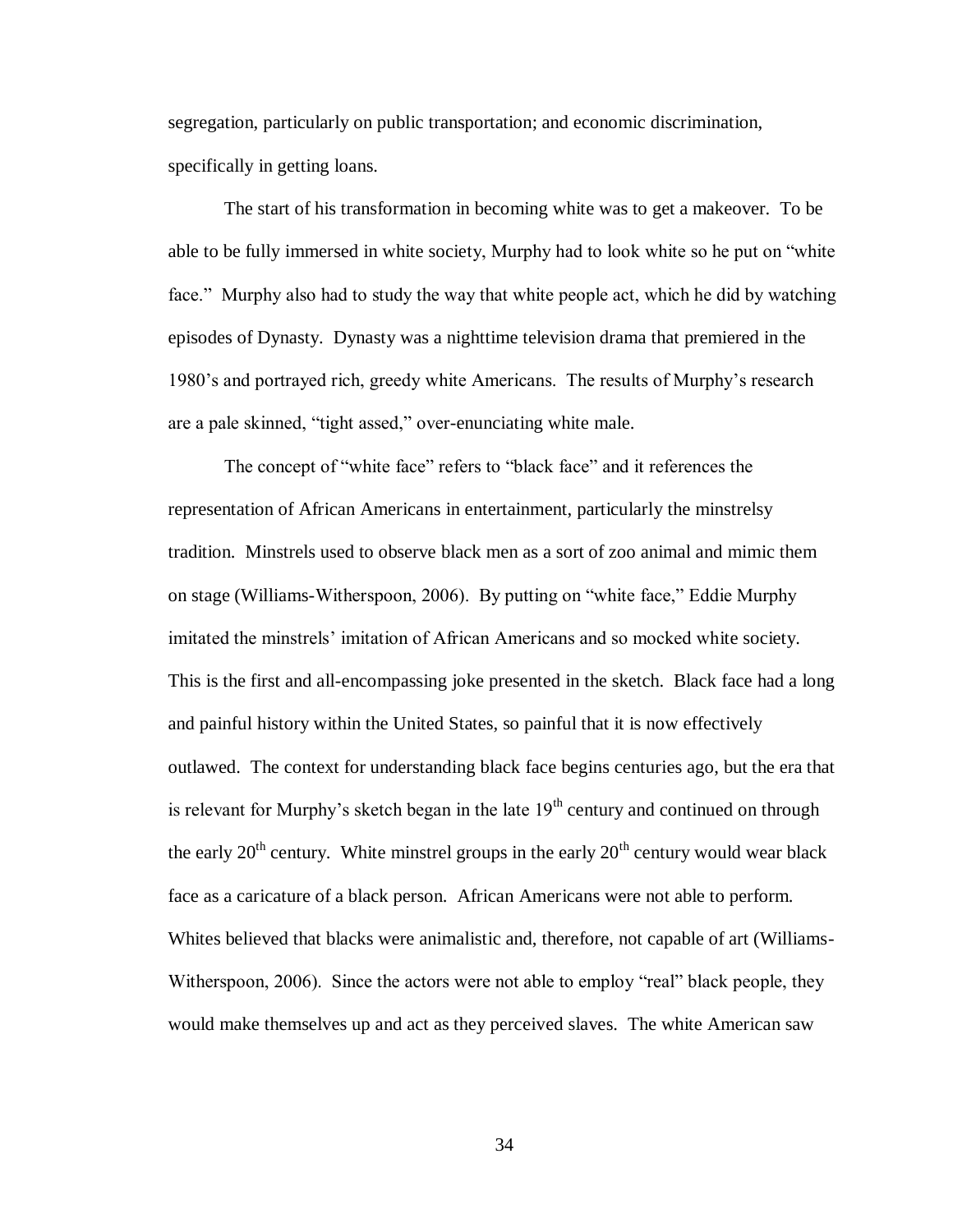slaves as unintelligent, tribal beings that danced very strangely, and so the African slaves were the "butt" of the joke in minstrelsy.

With black makeup on their faces and exaggerated white lips, minstrels would strut around the stage doing various silly things that "negroes" did, such as the cakewalk which had became popular in the theater. Although the cakewalk did have some roots in tribal dances, many slaves danced that way to mock their owners. "Ironically, the cakewalk was also a dance blacks used during slavery to imitate the strutting of whites" (Krasner, 1997, p. 78). African Americans thought white people danced ridiculously because of their stiff and rigid movements. When their owners had balls, slaves would watch them dance and then, in turn, imitate their owners dancing. Their white owners generally did not realize that their slaves were imitating them and thought they were doing primitive tribal dances. In essence, by mocking the African Americans the white minstrels were unknowingly mocking their own race (Krasner, 1997).

Many minstrels also sang the songs slaves would sing on the plantation. This again is ironic in that many plantation owners suppressed slave culture by not allowing slaves to sing or tell stories, by mocking plantation life, white minstrels were in fact salvaging African culture. This incorporated black culture into American history (Williams-Witherspoon, 2006). Although the intention of the minstrels was to criticize primitive ways of former slaves, their comedy did the opposite and empowered them.

Eventually, white audiences wanted more authenticity. They wanted real black characters. "According to Lisa Anderson, because audiences perceived blacks onstage 'not as actors but as real live exhibits, or freaks shows" (Krasner, 1997, p. 23). This gave many African American actors the opportunity to perform and the opportunity to subtly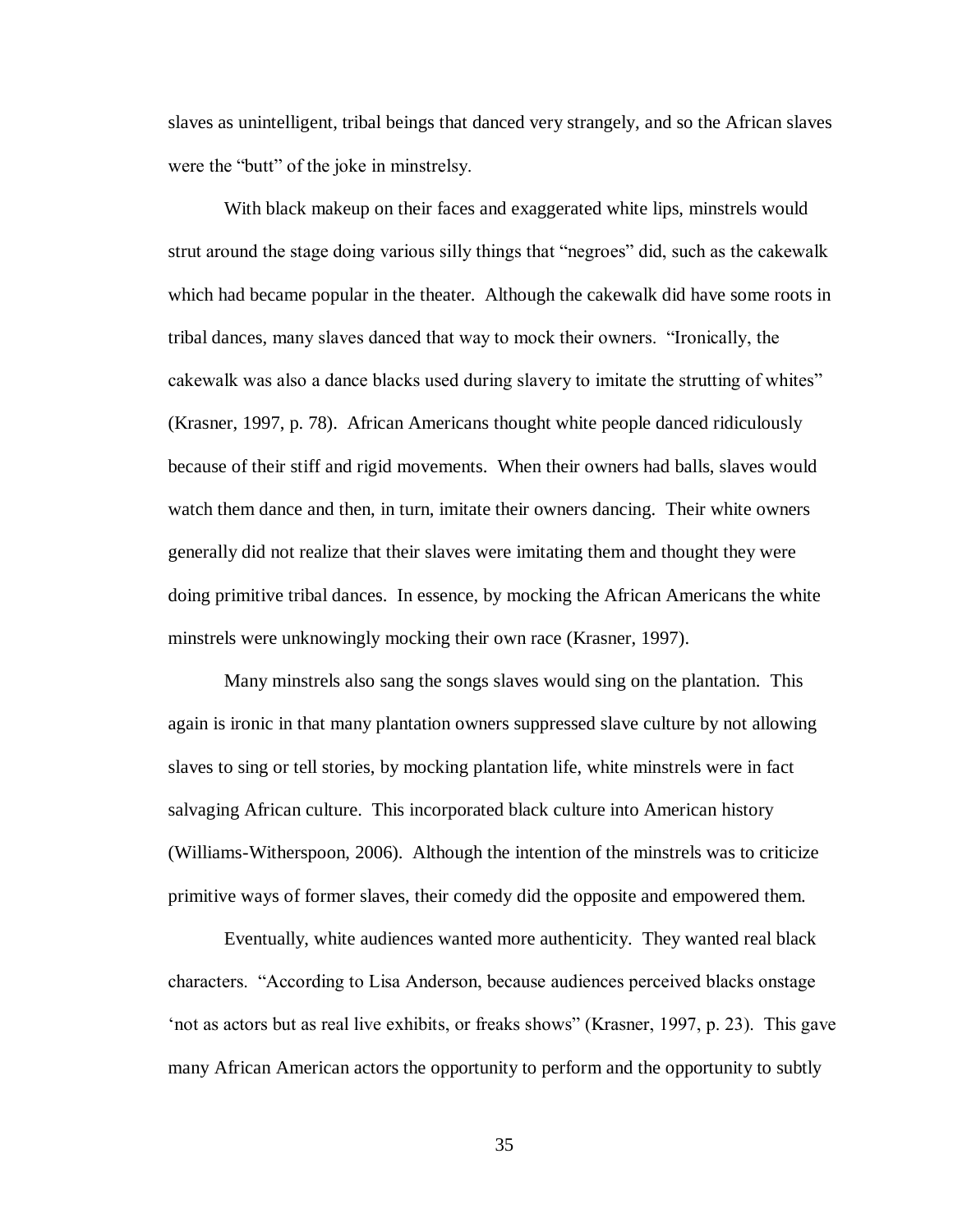change the way white people perceived the black community. Unfortunately, African American performers were restricted to performing the stereotypical "silly" slave. Although they had the opportunity to perform, minstrels and the audience limited the range of material to demeaning caricatures of black people (Krasner, 1997).

Post-slavery, African American performers were able to sneak criticism into their performances in ways intended to be noticed by many other African Americans and proequality Americans. "Counter-codes, innuendoes, and subtle shifts in emphasis suggest that the significance underlying performance was open to broader interpretations, and that performers, producers, and audiences could play against the grain of restrictive racial codes" (Krasner, 1997, p. 4). If the African American performers were too bold in their criticisms they would be fired, so actors resisted dominant culture by putting camouflaged criticism in their performances. Sometimes, however, African American audience members did not understand the criticism embedded in the performance and, therefore, also believed that the black performers were mocking African American culture. This caused African American performers to live in a sort of limbo, or a double consciousness (Krasner, 1997).

Murphy's use of white face had a rich set of possible meanings as a result of this history. Murphy was not the first African American to perform in white face. Before him there was the character Willie Wayside, played by the famous African American performer Bob Cole. Willie Wayside was the town drunk and although the character was not the protagonist of several plays he made appearances in, he was an important comedic character during that time. He was an antagonist engaging in social critique.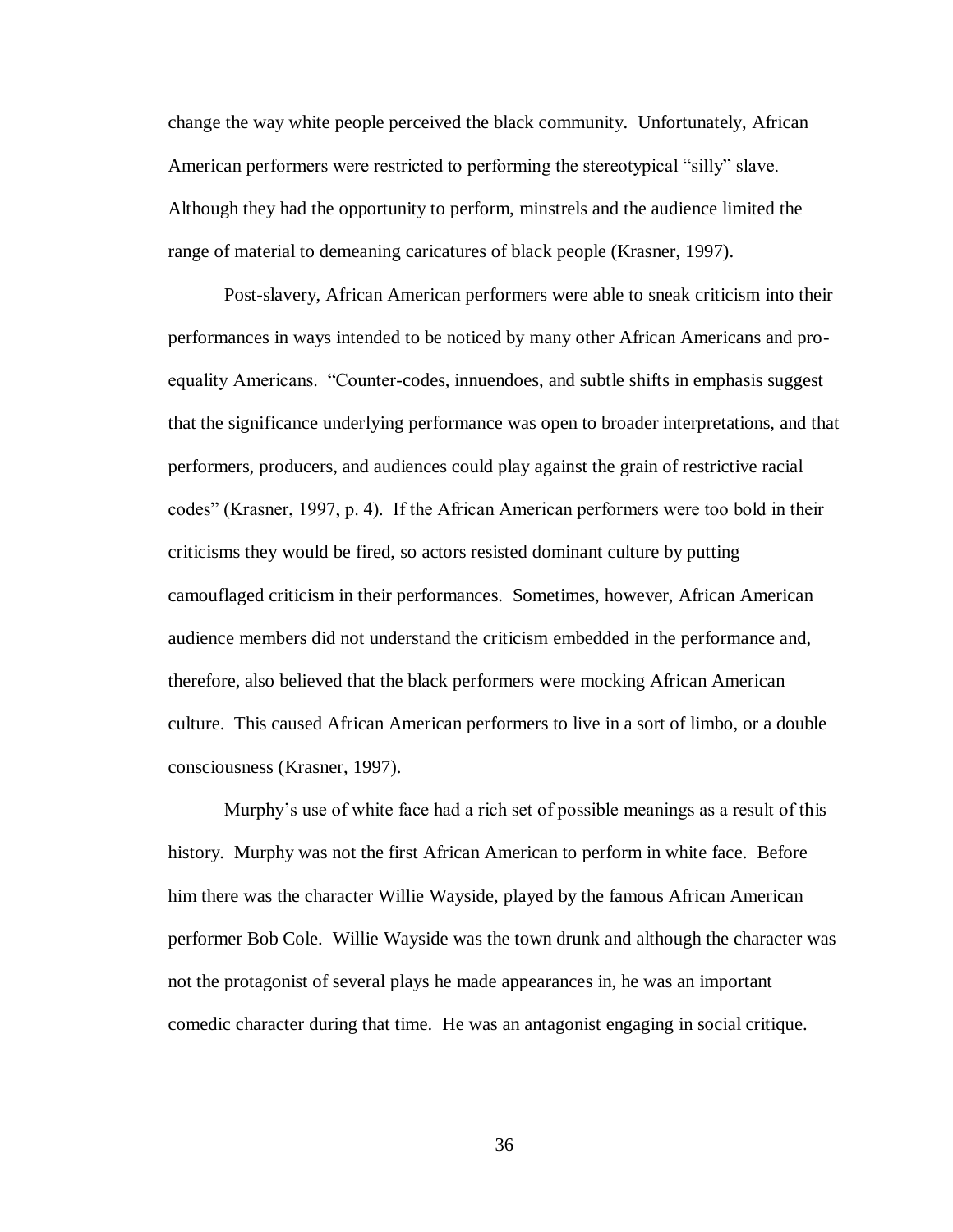Through exaggerated signs and multiple codes configured in the lyrics, the music, the unsaid, the implied, the historical context, the gestures, and the racial (whiteface) mask, Cole confronts Jim Crow by *attacking, albeit indirectly, its symbolic representation,* while simultaneously appearing as the "town drunk" in the midst of a carnivalesque ambiance (Krasner, 1997, p. 37).

The white audience would laugh at the predicaments that Willy Wayside would find himself in. Yet, what the audience was laughing at was a caricature of itself. By presenting a caricature of white culture to a white audience, it allowed a black performer to critique members of the ruling society to their willingly attuned ears.

Thus, African American comic performers found a way to critique an unjust society during the late  $19<sup>th</sup>$  century. Similarly, Murphy's performance is a critique of contemporary society.

The 1980's in America were characterized by large-scale immigration "and the changing complexion of the large cities coupled with de-industrialization, growing unemployment, the flight of capital to states with permissive work laws a large reserve army of labor and the upward redistribution of wealth" (Patterson, as quoted in Williams—Witherspoon, 2006, p. 86.)

Although the minstrel theater and black face has ended decades ago, white Americans still maintained the image of the "'black-skinned, blubber-lipped, [and] 'flat-nosed' character" (p. 50). This image has carried through the decades and is still resonant in the 80's. Murphy was using the same critical method as Willie Wayside; he was highlighting the injustices of a racially divided country while making the white audience laugh at itself.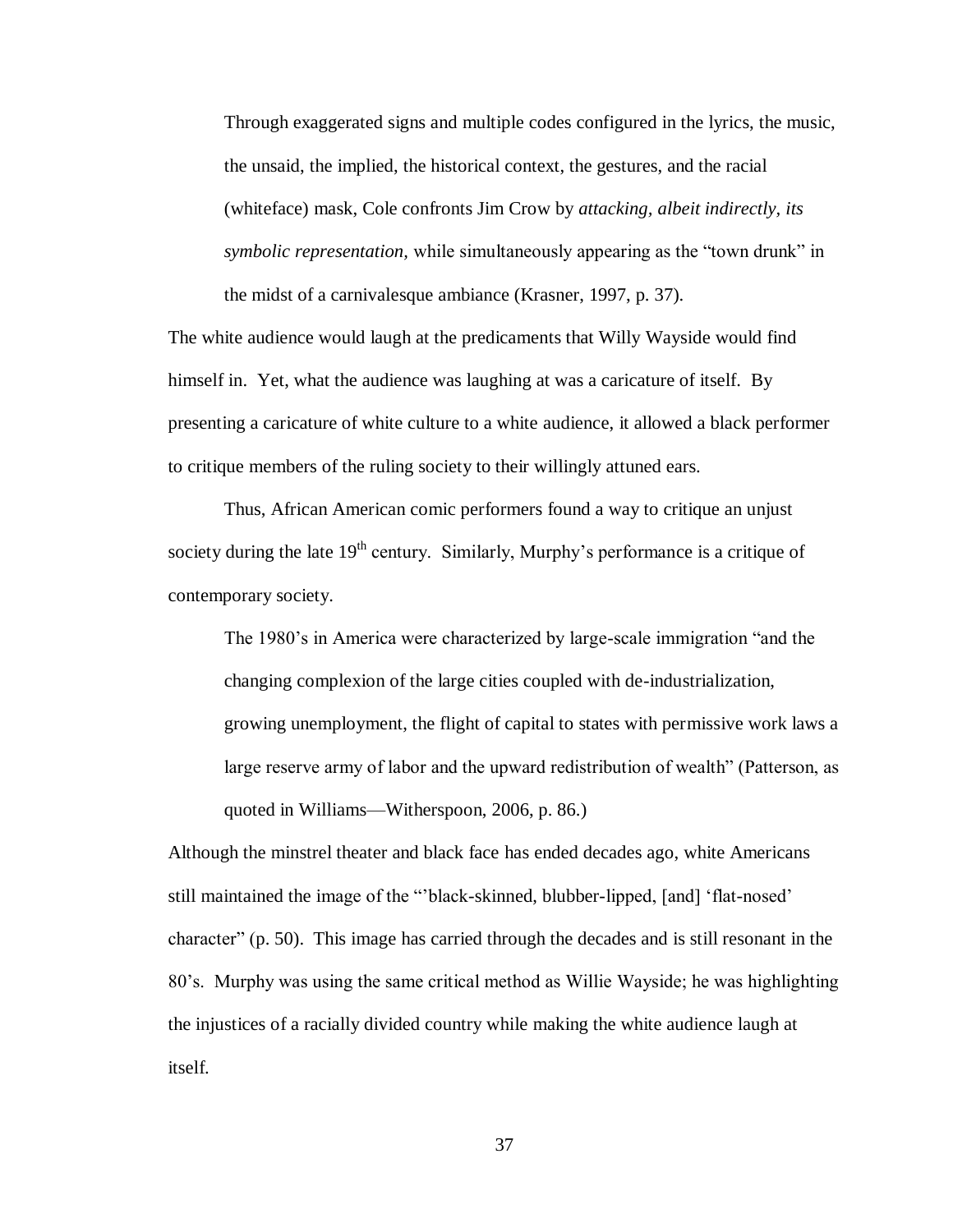The second joke that Murphy made in "White Like Me" is about the racial divide itself. As Eddie Murphy walks through New York City, he discovers that there really is a white America hidden from Blacks. Eddie Murphy finds himself on a public bus, in New York City, with only one other black man. The bus is filled with deadpan faces of white folks sitting and waiting for their stop. Although the African American is not sitting in the back of the bus, he is surrounded by contemptuous white people; they are just waiting for him to get off. Finally, when the African American bus rider gets off, the white people, not knowing that Murphy is actually black, start to throw a party. So, although contemporary American society had destroyed formal segregation, the sketch argued there is still segregation between whites and blacks, although it did so through absurdity.

The bus as the scene for the joke has a great rhetorical significance when it comes to the oppression of African Americans. Prior to desegregation, African American were not allowed to sit at the front of the bus and had to stand if there were not enough seats for white Americans. Although the sketch did not represent segregation in terms of who can sit where, the setting of the bus symbolized a century of post-emancipation segregation that African Americans had to endure.

During the 1950's, when bus segregation became an iconic scene of the civil rights struggle, Morris (1984) argues there was a "tripartite system of domination" wherein whites controlled blacks economically, politically, and personally. In 1953, in Baton Rouge, black leaders successfully petitioned the city council to pass an ordinance to allow seats on the bus be a "first-come-first-serve." Although this law was passed, many bus drivers ignored the ordinance and still made African Americans sit at the back of the bus. African Americans started protesting the bus system by refusing to use the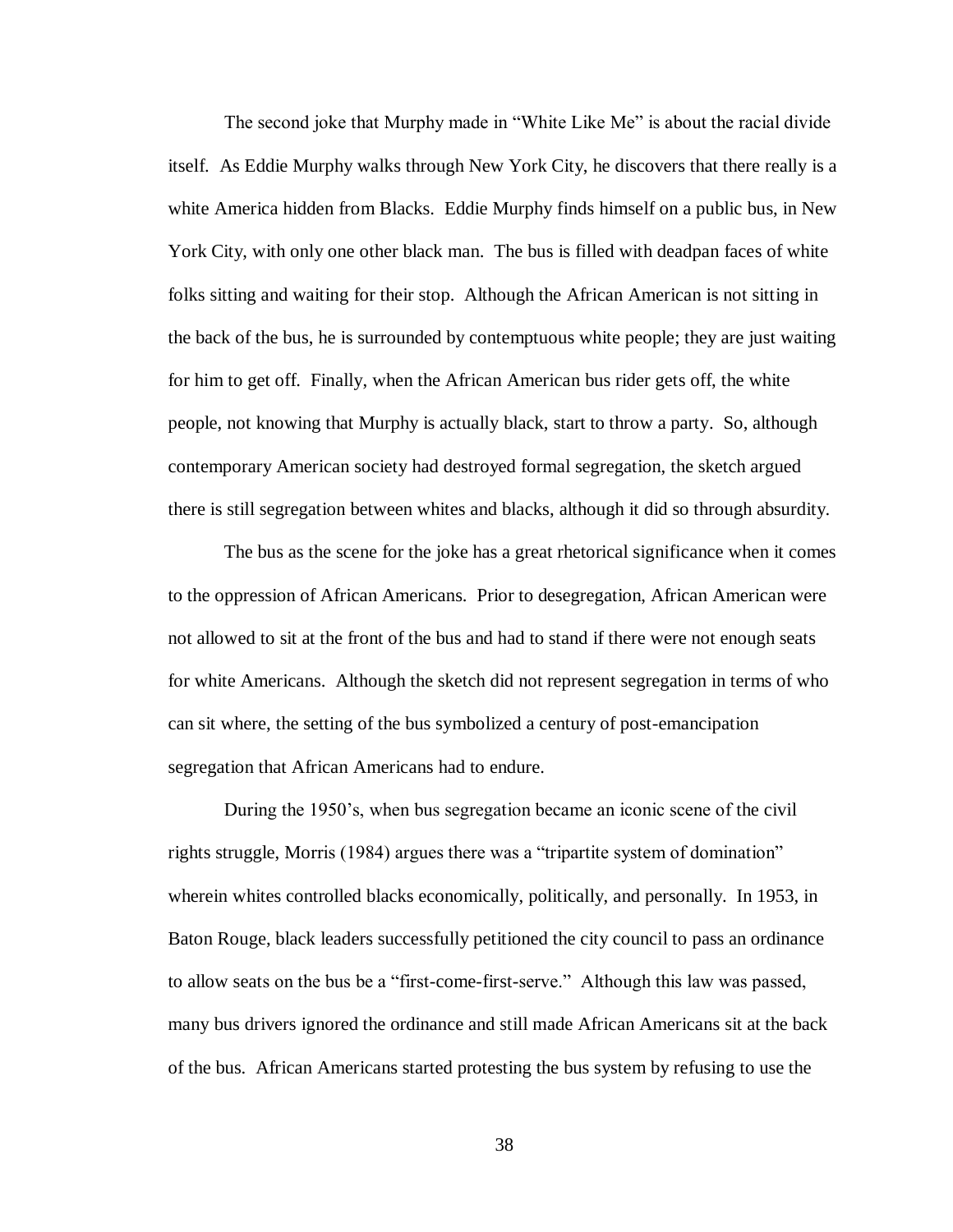buses (Morris, 1984). President Johnson signed the Civil Rights Act of 1964, banning any type of discrimination based on race, religion, color, or country of origin (Bruner & Haney, 2012). Although African Americans gained civil rights in the 60's, presumably opening all aspects of society to all people, Murphy depicts the persistence of a secret world of white America, a conspiracy to keep the races apart. The iconic setting of the bus provides the context that Murphy needed to make an absurd situation into a critical comment on racial divisions.

The last joke in this sketch is in regard to economic discrimination of African Americans. Murphy's character goes into a bank as a white man because the joke is that African Americans cannot get a loan. Murphy goes into a bank called "Equity" looking for a loan. He uses the alias "Mr. White" to reinforce his race. He sits down with an African American banker who looks through his history to see if he qualifies for a \$50,000 loan. The African American banker says, "you have no collateral, you have no credit, you don't even have any I.D." Just before the banker is about to turn Murphy down for the loan, the banker's white boss relieves him by sending him on break. After the African American banker leaves, the boss laughs and says, "that was a close one." The boss says that they do not have to bother with formalities, gives Mr. White a box of money, and tells him that he does not have to pay the bank back. Like the bus scenes, the sketch uses an absurdist plot twist to make a real issue visible.

This practice referenced in the bank scene is called redlining. Redlining is "the refusal of lenders to make mortgage loans in certain areas regardless of the creditworthiness of the individual loan applicant" (Holmes and Horvitz, 1994, p.81). Redlining began in 1934 but did not gain much attention until the post-civil rights era.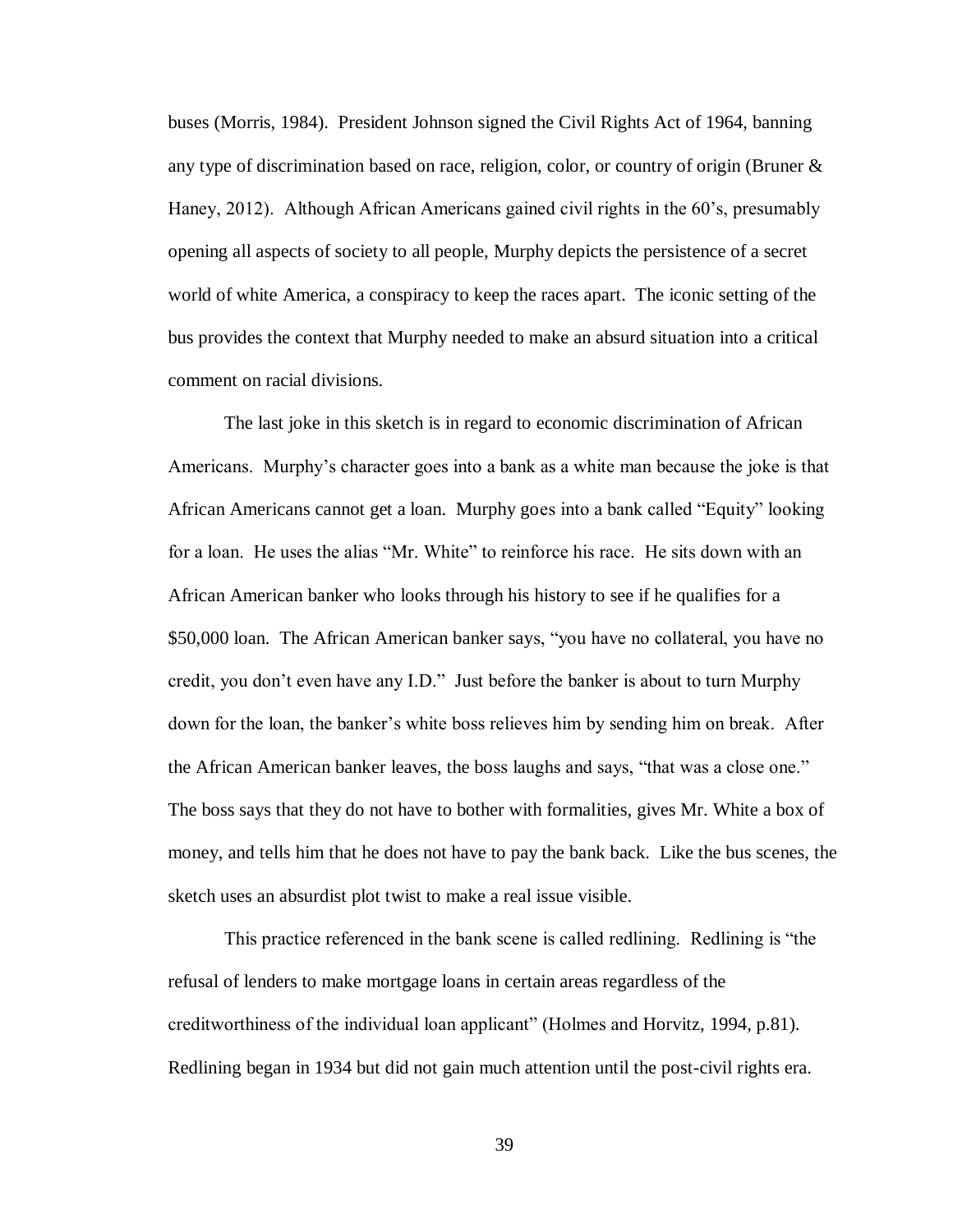As racial minorities started moving to the inner city, following newly granted equality and opportunity, white Americans started to move out. Bankers were aware of this "white flight" and would discriminate against the African Americans to make sure they did not move into any white neighborhoods. The banks would outline African American neighborhoods with a red line. That red line meant that the people living in that area would not receive a loan, regardless of their credit (Wilson, 1997).

This decreased the value of the houses in that area which decreased the desire to move in to those areas. Without loans, African Americans and other minorities also could not move out of increasingly undesirable neighborhoods. On top of housing discrimination, employers were not willing to move into the inner cities because of the criminal stereotypes associated with those areas. This made it hard for the people living in the inner cities to find work. Transportation was also scarce so it was nearly impossible for the citizens to travel outside the city to find jobs. This combination of factors did cause an increase in crime because without jobs there is no routine and without routine there is boredom, and usually following boredom (along with economic disadvantage) is crime. So, in essence the stereotypes were confirmed (Wilson, 1997).

All this history provides the context for Murphy's surprising trip to a bank in the sketch. The sketch was produced and performed in 1985, a time in which crime was up and the inner cities were represented as lawless. "Despite a high rate of poverty in ghetto neighborhoods throughout the twentieth century, rates of inner-city joblessness, teenage pregnancies, out-of-wedlock births, female-headed families, and serious crime were significantly lower than in later years and did not reach catastrophic proportions until the mid-1970's" (Wilson, 1997, p. 261). This immigration into the cities caused poverty to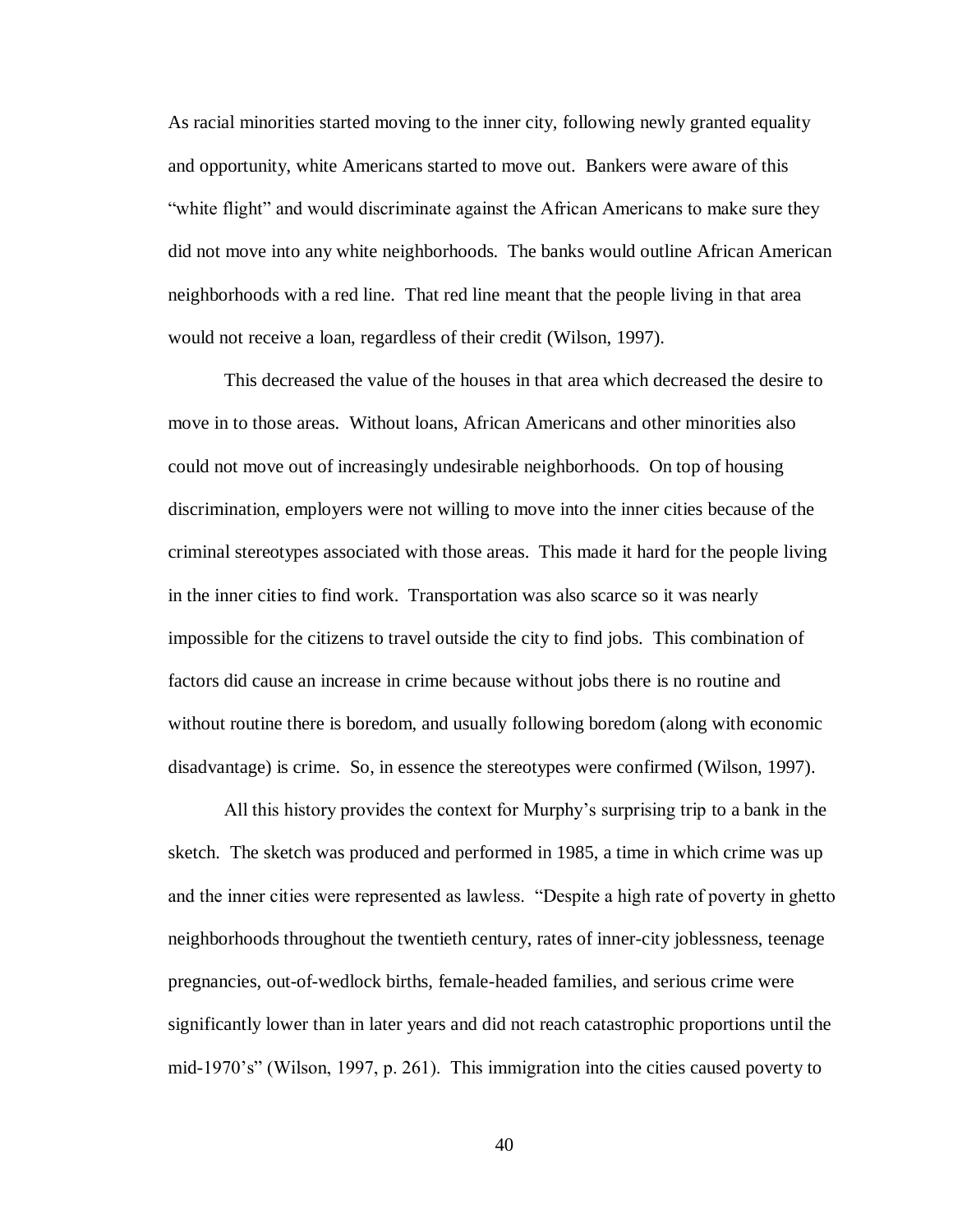shift from being mostly rural to mostly urban. Inner city poverty rose from 14.2 percent in 1970 to 19.9 percent in 1982 (Committee on National Urban Policy, National Research Council).

Also in the 1981, President Reagan was elected president; he staunchly opposed affirmative action. He also proposed the biggest tax cuts in history to that point, which were passed by both the Senate and the House, and which offset the governmental programs put in place by Franklin Roosevelt during the New Deal. This resulted in less government help for inner cities, which exacerbated the poverty. In 1982 the unemployment rate was the highest since the depression, rising to 10.4 percent (America's Best History). The inner city "epidemic" was becoming a major problem in the United States and Murphy chose to address this through his sketch, pointing to racism as a cause of inequity.

By making references to these historical events in his sketch, Murphy made racial discrimination a thing of the present, not just the past. The sketch, performed by one of the most popular comedians in American history, showed that African Americans had made great strides, but by juxtaposing the different eras next to each other it also showed that despite all the social transformation surrounding race relations, discrimination persisted. In doing so, it functioned as comedy and as critique, but only if the audience understood something of the events that structure the action in the sketch.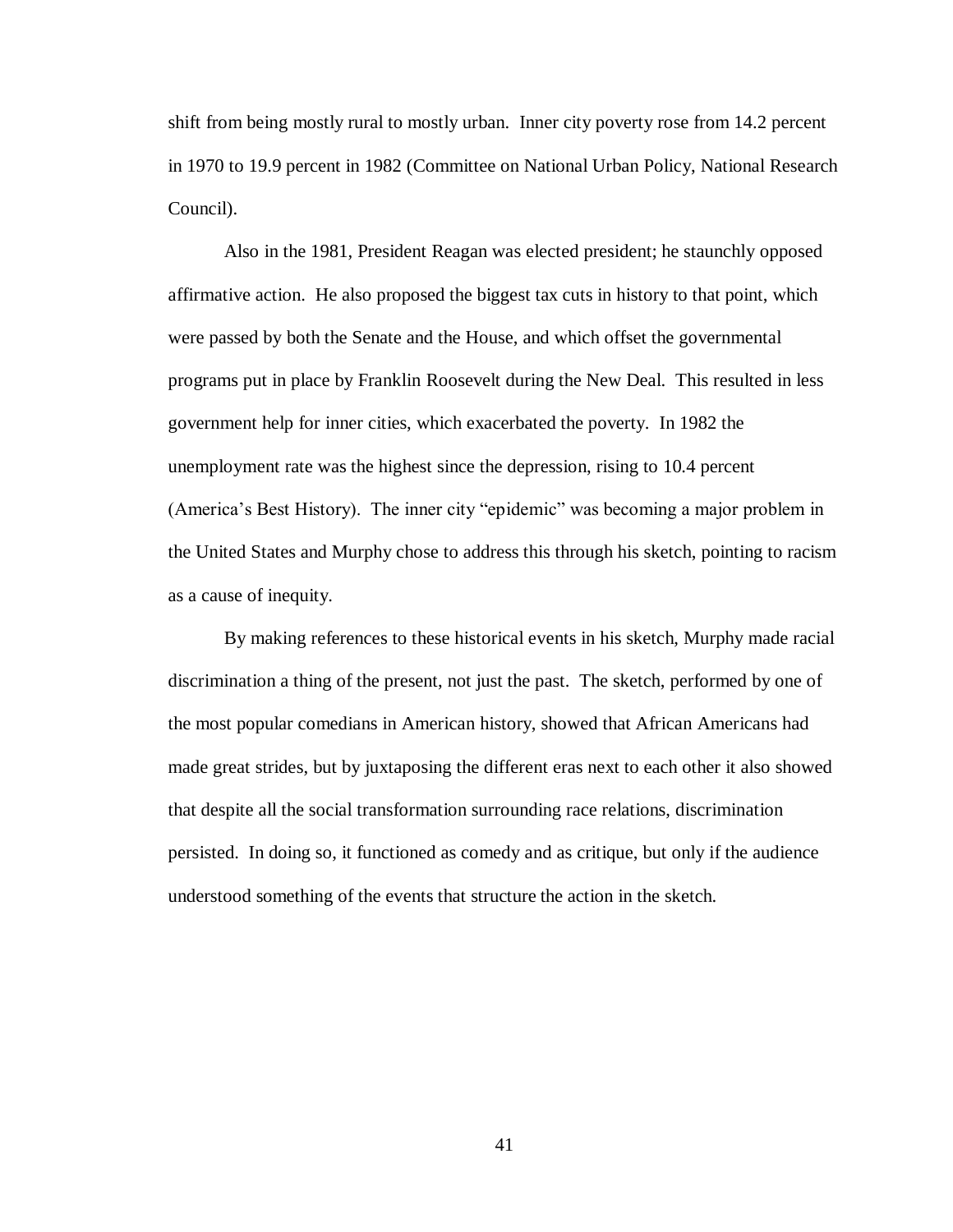#### **Chapter 4: The Results of Comedic Social Criticism**

<span id="page-45-0"></span>Because it relies on ambiguity and double-meanings, comedy has different effects on people with different backgrounds. Comedy is much like the story of the six blind men and the elephant (Polimeni & Reiss, 2006). The story goes that there were six blind, Indian men who were asked by the king to determine what an elephant was. When the six men found an elephant they all grabbed a different part of the elephant. According to the section of the elephant the man felt, he speculated on what an elephant was. The first man felt the broad side of the elephant and thought an elephant was a wall. The second man felt its tusk and thought an elephant was a spear. The third one thought it was a snake because he had felt its trunk and the fourth one felt its knee and believed the elephant to be a tree. The fifth man touched the ear and determined the elephant was a fan, while the last man grabbed the elephant's swinging tail and defined the elephant as a rope. When the men gave their accounts to the king, with each reporting different stories of what an elephant was the men all started fighting with each other and none of them ever gave up his definition. The moral of the story is that the blind men each "saw" the elephant with a different point of view and although they were all wrong, no man accepted any other man's opinion (Saxe, 1873).

This proverb was used to teach to preachers and scholars that there are many different points of view, and none of them are right or wrong. This proverb can also help explain how comedy means different things to different people. The context of comedy is the elephant, and the different parts of the elephant are the points of view that different people take, with their distinct cultural toolkits when hearing comedy. This story explains why comedy in one culture is not comedic in another culture. People only see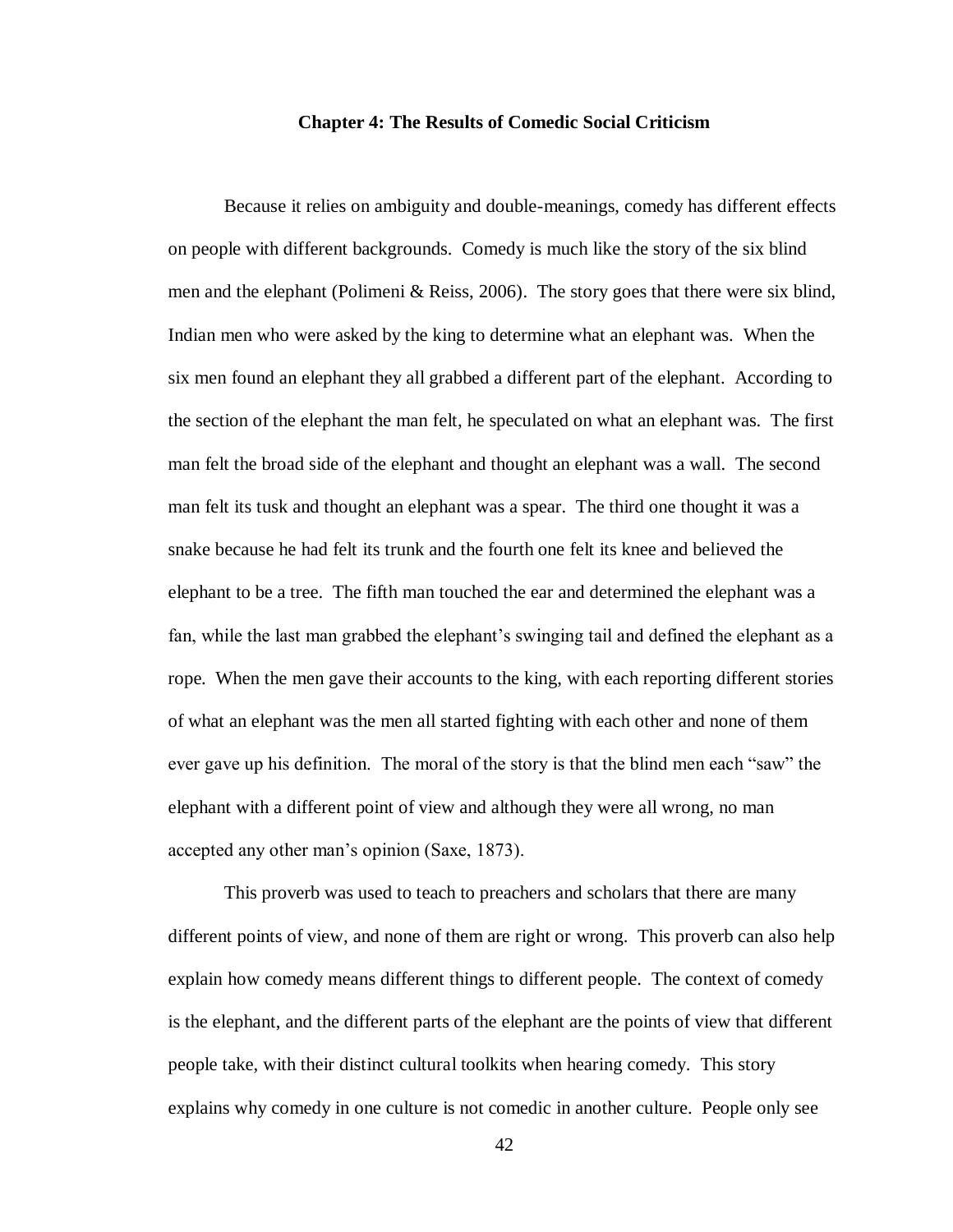and experience limited parts of the full context and therefore cannot understand the other point of view.

Sometimes people are so blinded by their own points of view that they think others are wrong, and this can especially be true when it comes to comedy. People from different cultures can sometimes think that other cultures are not funny or do not have a sense of humor. For example, some Americans do not think British comedy is funny because they find it haughty and stuck up. By the same token, some people from Great Britain think that American humor is crude and ignorant.

It is also notorious that a "sense of humor" is an unreliable quality, and what will seem laughable to and English audience will not necessarily seem so to a Scottish. As a psychologist Thoules (1937) has written, "If members of a social group observe that their own objects of laughter do not produce laughter in another social group they are inclined to express this fact by saying that second group has no sense of humor." (Styan, 1962, p.230)

This is why in the "semiotic triangle of comedy" there is the ability to have two audiences and two "butts of the joke."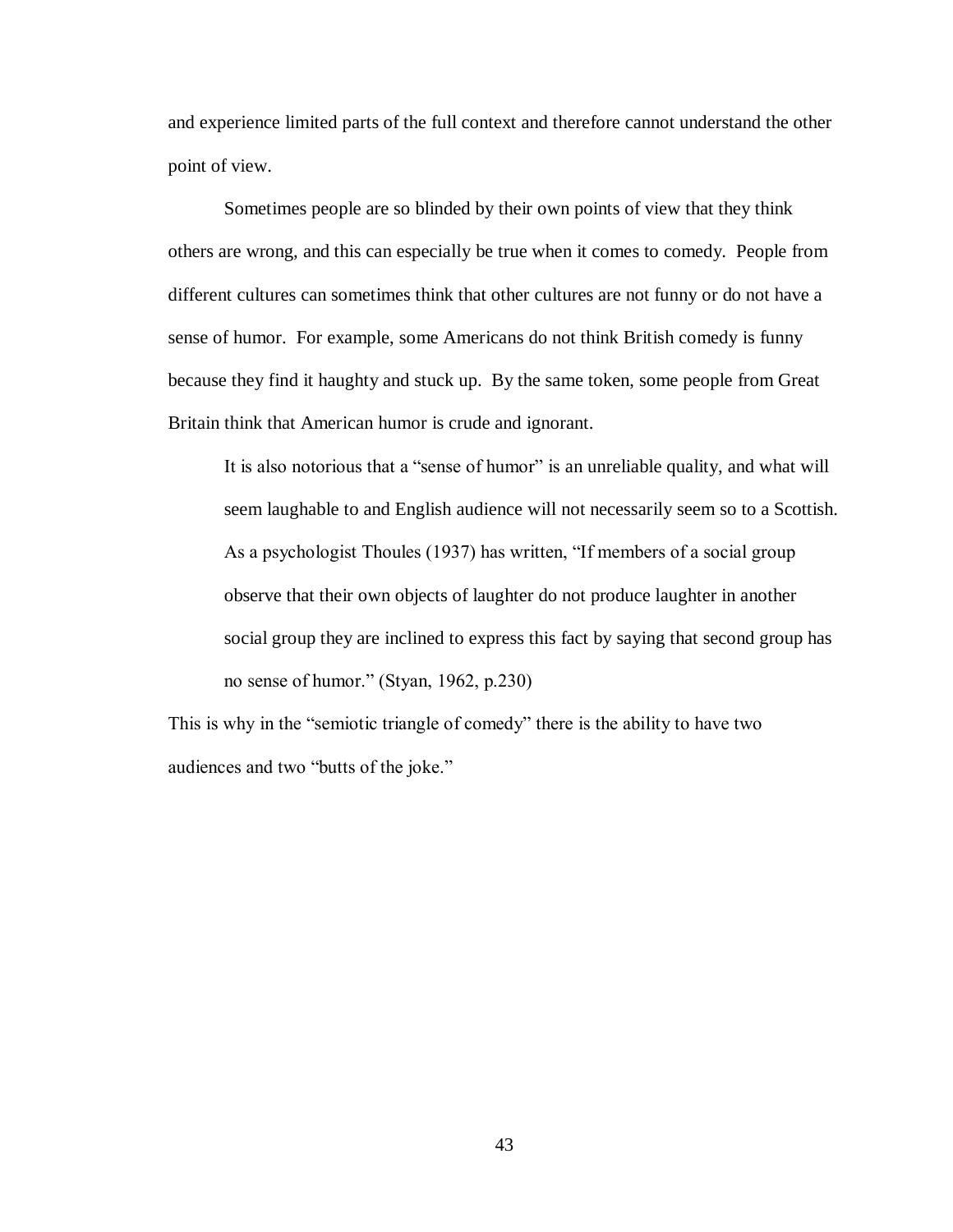## <span id="page-47-0"></span>**African American Comedy**

Depending on the perspective, people laugh at different jokes for different reasons; this is where comedy becomes dangerous. Although the African American performers in the early twentieth century were trying to speak out against stereotypes by putting subtle criticisms within their performance, many of those statements were lost on the white audience. Many of the white American audiences just saw the African American performer as an authentic, ignorant Negro. "'Nobody can deny that a Negro can be one of the most amusing persons possible as long as he remains a Negro… It is when he tries to speak, do and look like a white man that he is at his worst'" (Krasner, quoting a racist critic, 1997, p.101). To some extent this state of mind has been carried through the centuries to today.

Because of comedy's ability to be ambiguous the meaning found within the comedy is ambiguous too. For a white audience Murphy's performance can be seen as just so many incongruities such as his pale skin, or the fact that he walks stiffly (unlike a stereotypical "black person walk") or the fact that he over annunciates all his words like a white person. For an African American, the sketch might be seen differently. "For black performers, the tension between accommodating the needs of the public and a desire to transform the image of blacks was never quite resolved" (Krasner, 1997, p 159).

During the minstrel times, the African American performers formed a type of double consciousness. The first consciousness was the passion to perform in a hostile environment, and the second consciousness was the strong roots they felt towards their African culture.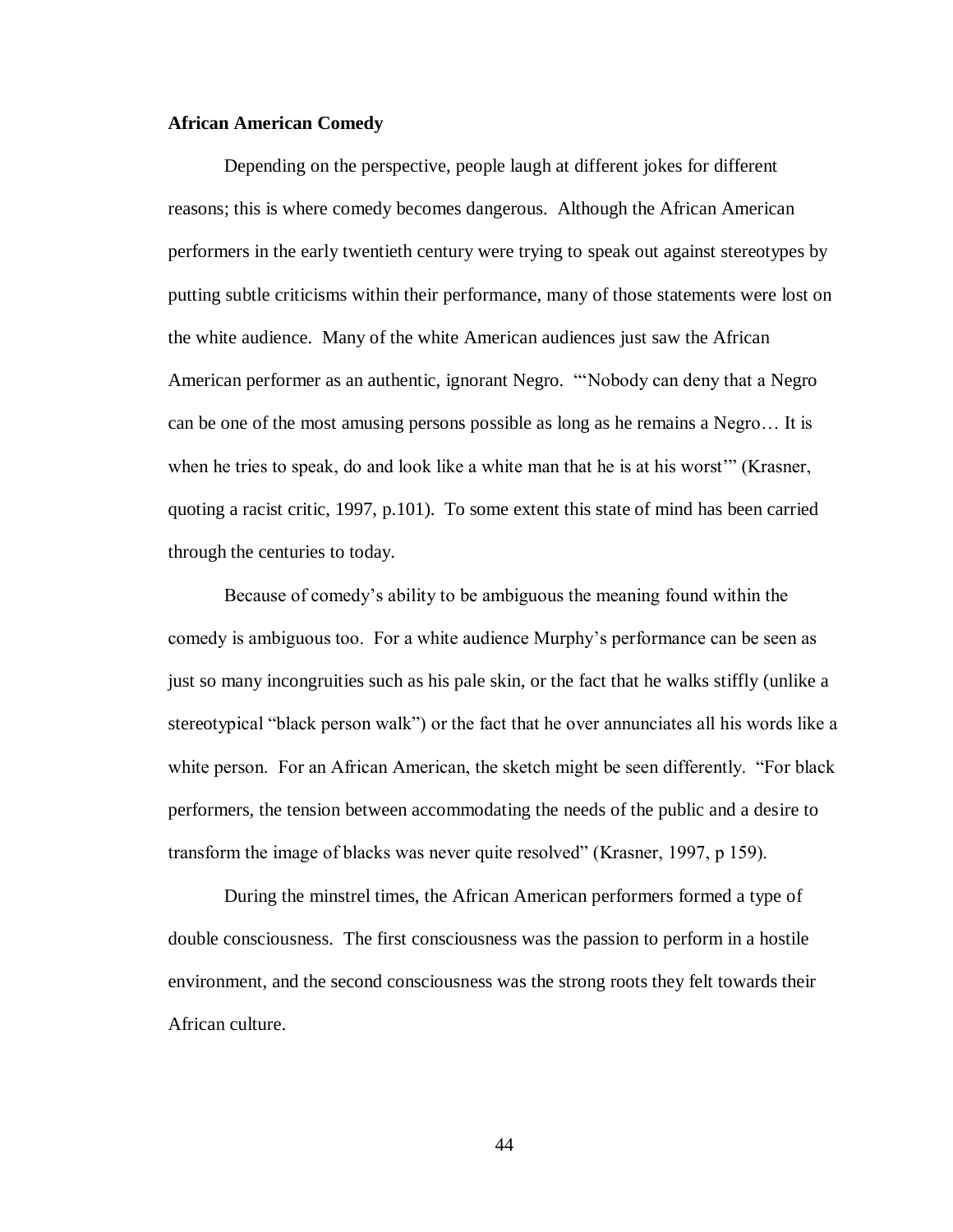It is a peculiar sensation, this double-consciousness, this sense of always looking at one's self through the eyes of others, of measuring one's soul by the tape of a world that looks on in amused contempt and pity. One ever feels his twoness, - an American, a Negro; two souls, two thoughts, two unreconciled strivings; two warring ideals in one dark body, whose dogged strength alone keeps it from being torn asunder. (Dubois, 1903, p. 4)

Although the performers were given the opportunity to perform, they had to perform under the restrictions of whites. This caused tension between the performers and other African Americans because the latter thought that the performers were giving in and strengthening the stereotypes as seen by white Americans. Yet the performers were at a stalemate because they were not able to perform if they did not bow to the expectations of the whites. This is what formed the double consciousness. The African American performers lived their public life, under the eye of the white culture, and also lived a private life, the life of their ancestors. Their performance was their way of subtly resisting the double consciousness (Krasner, 1997).

Through his sketch, Murphy was making a criticism of the American culture, and how double consciousness effects African American's today. "Brenda Dixon Gottschild asserts that the black performer, by and large, 'has an intimate understanding of the necessity of living in two worlds and utilizing the mask as a survival mechanism" (Krasner, 1997, p. 4). The conundrum faced by early black performers, and negotiated by Murphy, is alive today. The comedian Dave Chapelle used to have a show on comedy central called the *Chapelle Show.* During the height of his career he ended his show and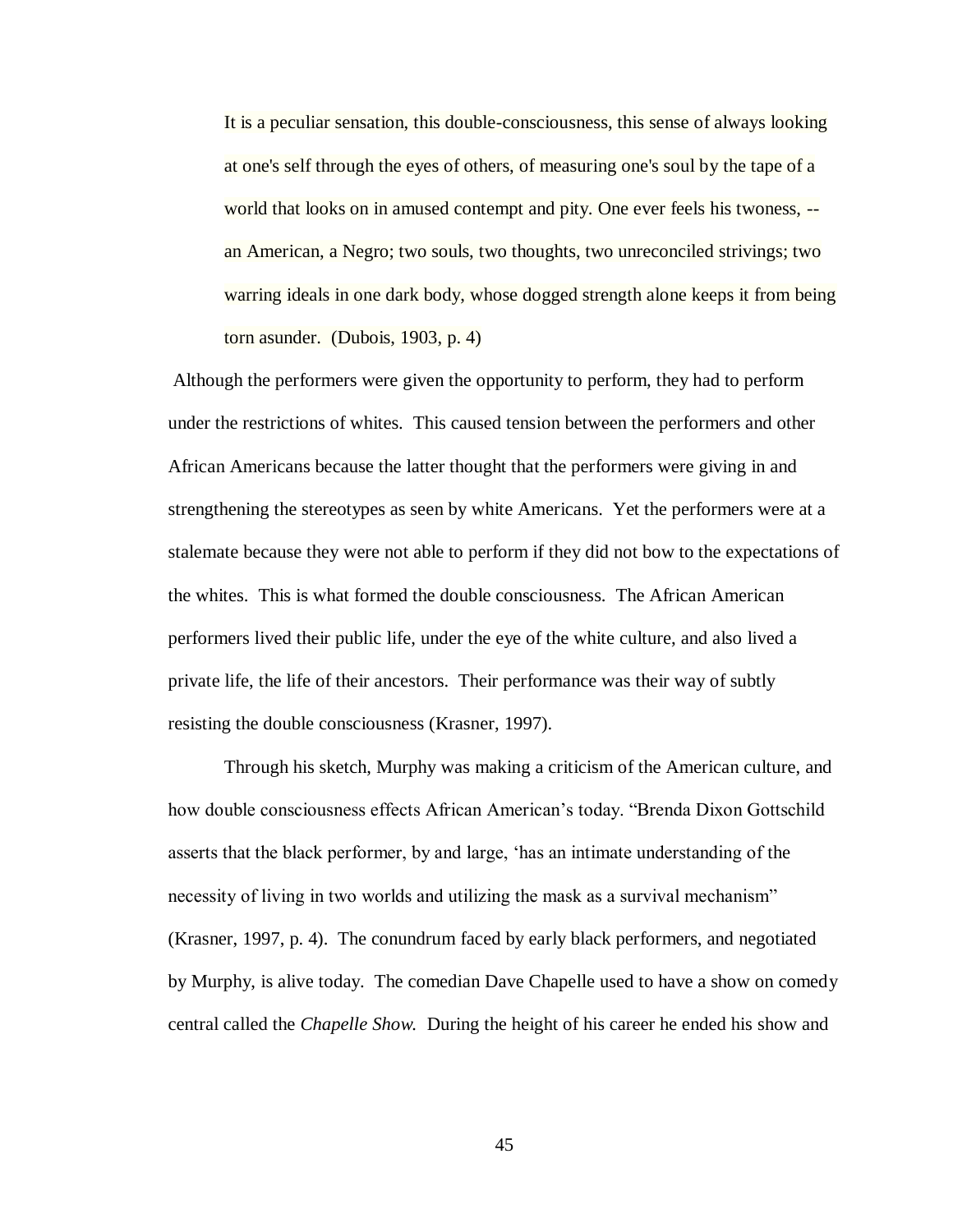disappeared from the limelight for awhile. He later went on Opera's talk show to explain why he had left.

Comedian Dave Chappelle confessed his discomfort on Oprah that while filming one of his stereotypical Black characters, he noticed that the white cameraman's enjoyment of the disparaging depiction was unusually distinct (see Chappelle's Story, 2005). Chappelle shared that "I know the difference of someone laughing with me and someone laughing at me." He described the experience as "a complete moral dilemma." This implies that the underlying mechanism of enjoyment of racial humor differs for White audiences specifically. (Banjo Pg. 142)

Many black comedians have experienced the scrutiny of white culture, but also have tried to maintain their identity. Murphy did not have leading parts on SNL until the audience started to enjoy his performances and Chapelle thought that he was losing his identity by reaffirming African American stereotypes. "[O]ne mistake these colored comedians did was the attempt to invade the white man's territory" (Krasner, 1997, p. 100). African Americans performers even today are stuck in a constant "catch-22" of acting as the minstrels portrayed them or not pursuing their passion because they were too "white and serious."

One way that African Americans are taking a step in maintaining their identity is through the use of language. One word that comes to mind is the word "nigger." This word has created much tension between the races. While white people ask "why are *they*  allowed to used the word, but *I* can't," African Americans are trying hold firm in their stance of the word. "The matter of language becomes rooted in a struggle of usage,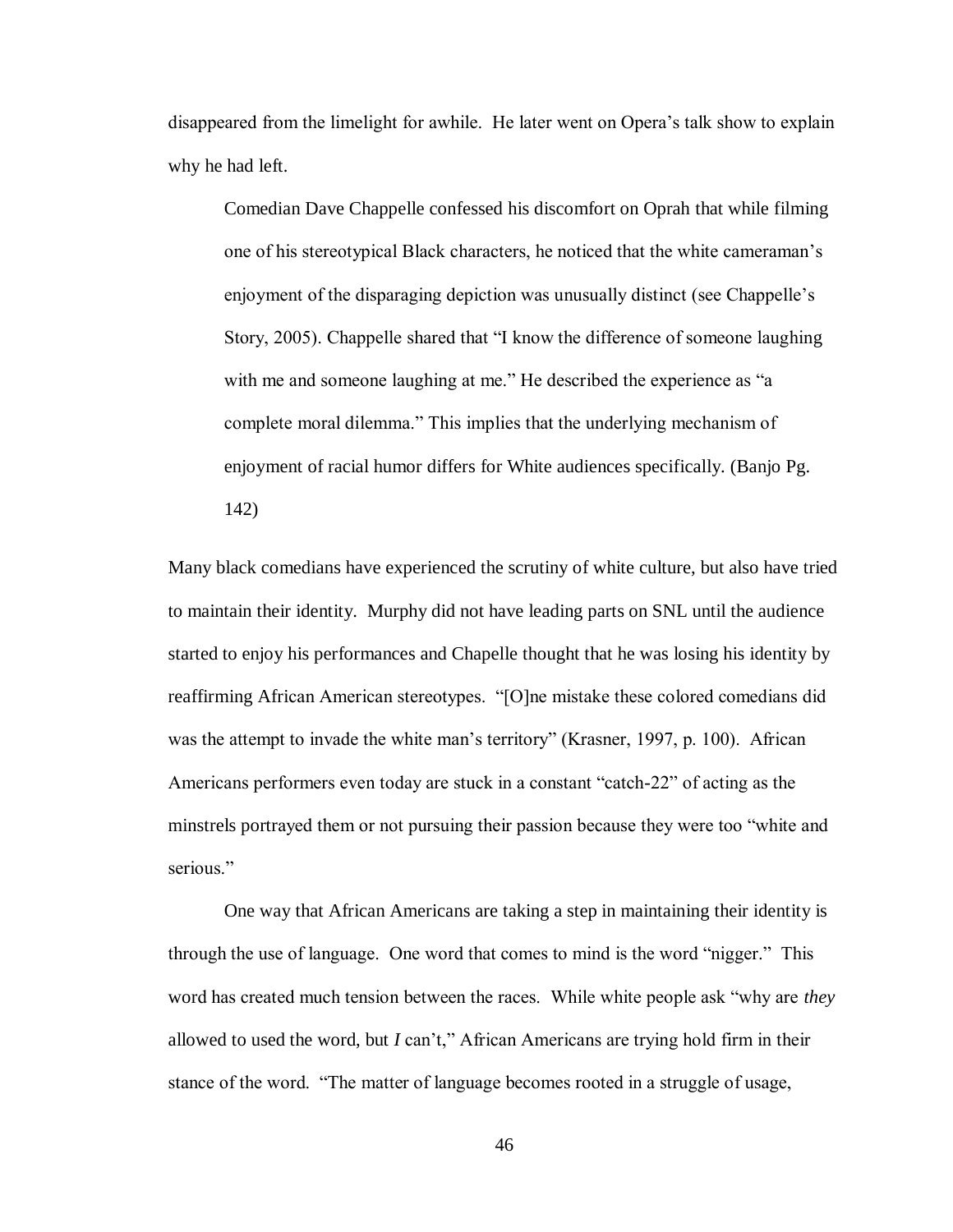definition, and connection. David W. Blight observes that 'the ownership of language the liberation of words from debasement and control by the masters of plantation or states—can rescue the human spirit from totalitarian control'" (Krasner, 1997, p. 106).

#### <span id="page-50-0"></span>**Conclusion**

Just like the elephant in the proverb, comedy can be seen as different parts of a whole context. Assuming that one does not know anything about "white face" the sketch can still be funny on the surface. All the painful emotion from the history of black face is absent but the incongruities are still there. Essentially, to the naïve eye, the sketch is about a black man who dresses up like a white man and looks funny. Someone with a broader view of the context surrounding black face may know that white minstrels used to paint their face black, but might not necessarily understand the brutal segregation reinforced by the act. This view can be dangerous because it can encourage the humor of the criticism without fully grasping the meaning and, therefore, run into the danger of making wildly insensitive jokes. For example, if Murphy became carried away with making white people look foolish, that group of the audience could turn on him just as the Floridians turned on Romney, and part of his intended audience would miss the criticism within the comedic sketch. Knowing the history that formed the context surrounding the joke makes it possible to establish the critique and to do some resistant work with it.

The same can be seen during the bus party scene. In fact, I almost missed the reference to the bus, but the location of the party seemed so unusual. If an audience member is not knowledgeable about the segregation on buses then that person would not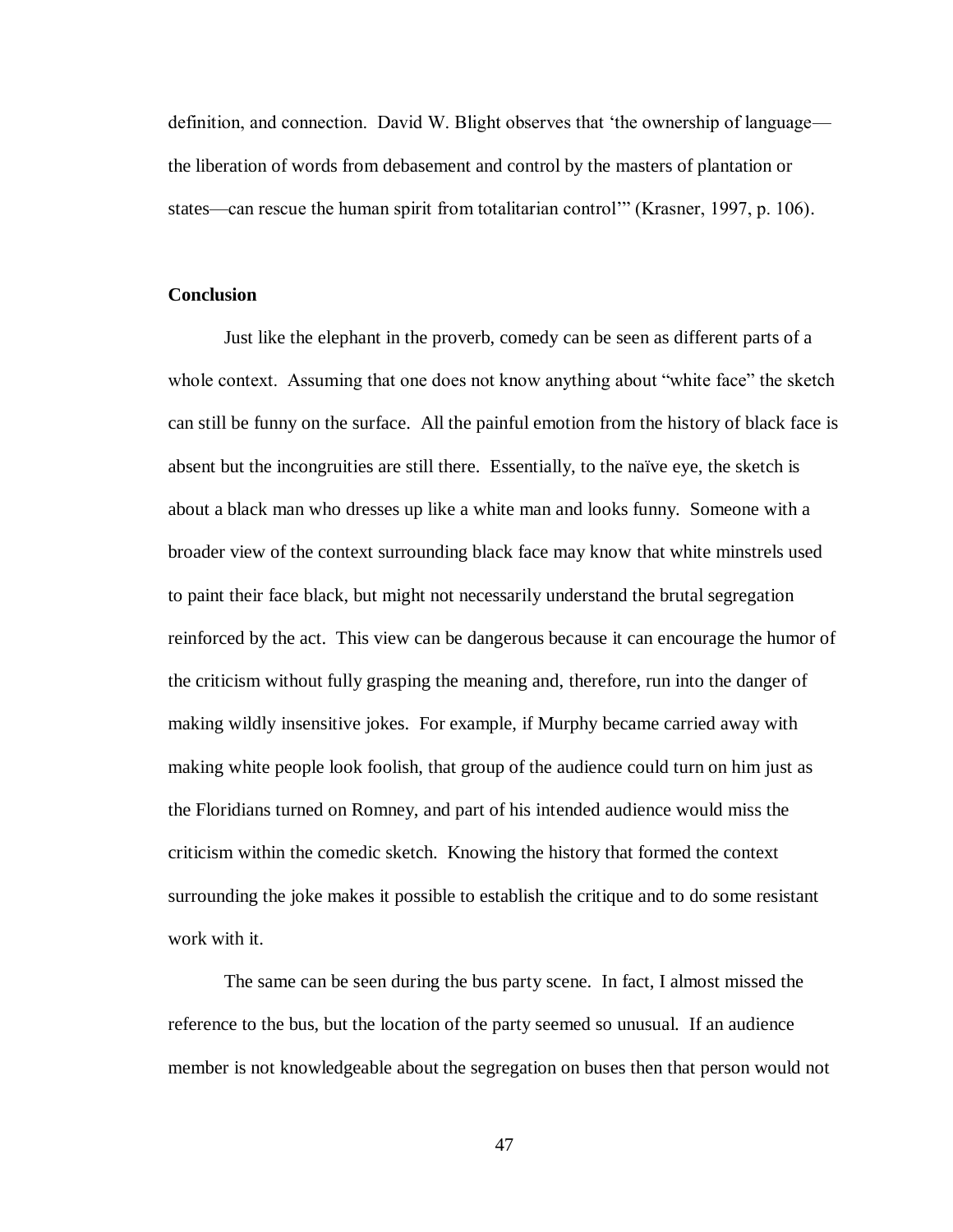understand Murphy's point that segregation is still alive in contemporary America, even though it is trying to be hidden.

None of the jokes are being harmful outright toward African Americans, but what Murphy seems to be showing the audience is that treating someone a little more kindly because of the color of his or her skin can turn into a disaster. By ending on the most recent discriminatory events in history, redlining, Murphy is showing the United States the issue of racial division is still a problem even though it may not be physically hurting anyone. Without knowing the effects of redlining the audience would not know what problems inner city citizens face, and why certain stereotypes apply to certain races. What is worse is when the audience does understand the concept of redlining but does not understand the ramifications. Not knowing the consequences of actions can enable certain races to continue to be labeled by specific stereotypes, which is more harmful than being ignorant to the discrimination.

This sketch can be seen as funny without understanding the background behind the jokes, but it does not have the effect that the writer hoped it would if not. Knowing that black face was started to oppress and humiliate African Americans an audience member can recognize the discrimination that is being referenced to when they see Murphy's "white face." Remembering that segregation was enforced on the public bus system can help the audience be critical of any segregation going on around them. Finally, recognizing the consequences of economically discriminating against a race is useful because it can instill hope in trying to redress injustices. Murphy does give the audience a hopeful ending by telling them that if you get to know someone and like them,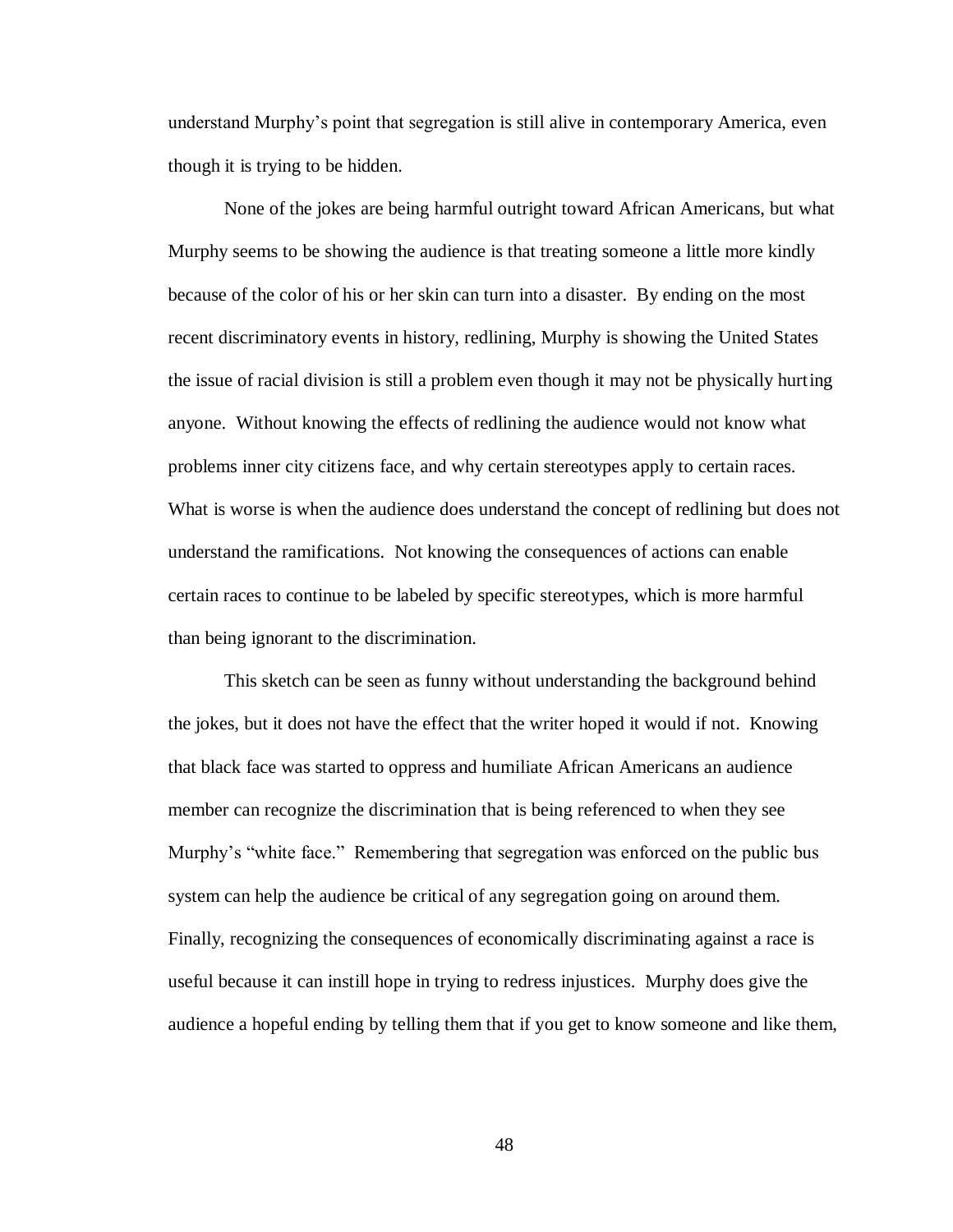their skin color does not matter in the end. By understanding all these elements the audience is able to "form the whole elephant."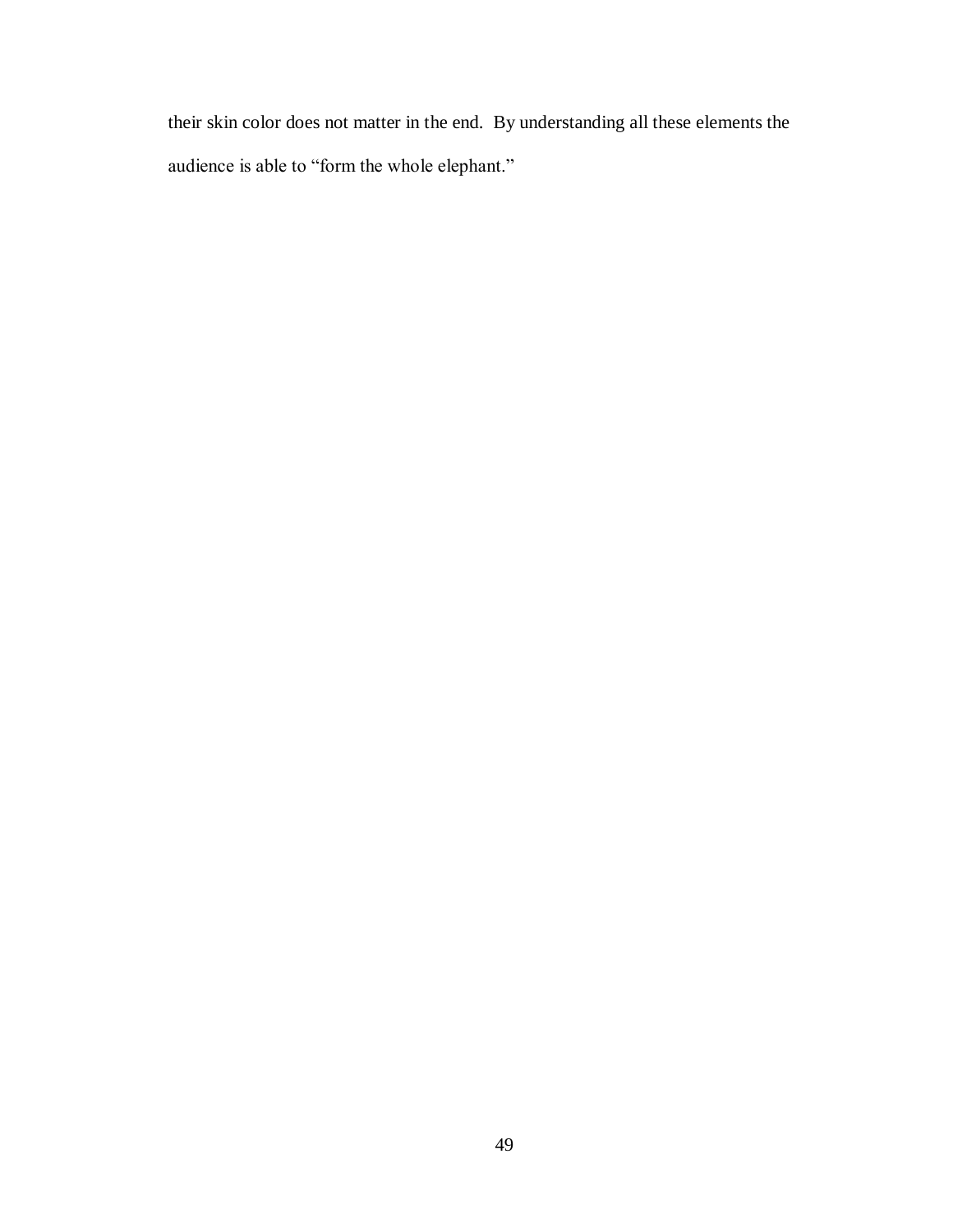#### **References**

<span id="page-53-0"></span>Arnold, R. (1965). Techniques of Farce John Maddison Morton*.* Western Speech.

- Bakhtin, M. (1984). *Rabelais and His World.* Bloomington, IN. Indiana University Press.
- Banjo, O. (2009). *What Are You Laughing At? Examining Predictors of Whites' Enjoyment of Black Entertainment.* Pennsylvania State University.
- Baynes, K. (1992). *The Normative Grounds of Social Criticism: Kant, Rawls, and Habermas.* Albany, NY. The University of New York Press.

Bergson, H, & Sypher, W. (2009). *Laughter*. New York, New York. Atropos.

- Bratslavsky, L. (2010). Satire TV: Politics and Comedy in the Post-Network Era*. Journalism & Mass Communication Quarterly*.
- Bresnahan, K. (2009). To Make a Nation Laugh: The Framing of Governor Sarah Palin through the Satire of Saturday Night Live*. Conference Papers*. National Communication Association.
- Bruner, B, & Haney, E. (2012). Civil Rights Timeline. Retrieved from http://www.infoplease.com/spot/civilrightstimeline1.html
- Burke, K. (1964). *Perspectives by Incongruity*. Bloomington, IN. Indiana University Press.
- Corrigan, R, Stayan, R, & Fry, B. (1980). *Comedy Meaning and Form.* New York, NY. HarperCollins Publishers.
- Du Bois, W.E.B. (1903). *The Souls of Black Folk.* New York, NY. Penguin Classics.
- Flowers, A. (2010). Parodying Palin. *Journal of Visual Literacy.*
- Gills, D, & Adams, B. (1998). *ABC's of Communication.* Retrieved from http://books.google.com.prxy4.ursus.maine.edu/books?hl=en&lr=&id=qhXZU39 BVJYCoi=fnd&pg=PA56&dq=ABC+of+communication+studies+David+gill,+br idget+adams&otz=MdCTw29vwk&sig=A\_RWLuw7gfLH6Zosy2CA49Dv5zs#v =onepage&q=ABC%20of%20communication%20studies%20David%20gill%2C %20bridget%20adams&f=false
- Hurrell, J. (1959). A Note on Farce. Quarterly *Journal of Speech*.

Johnston, I. (2012). Retrieved from

http://www.siue.edu/~ejoy/eng208NotesOnComedyAndTragedy.htm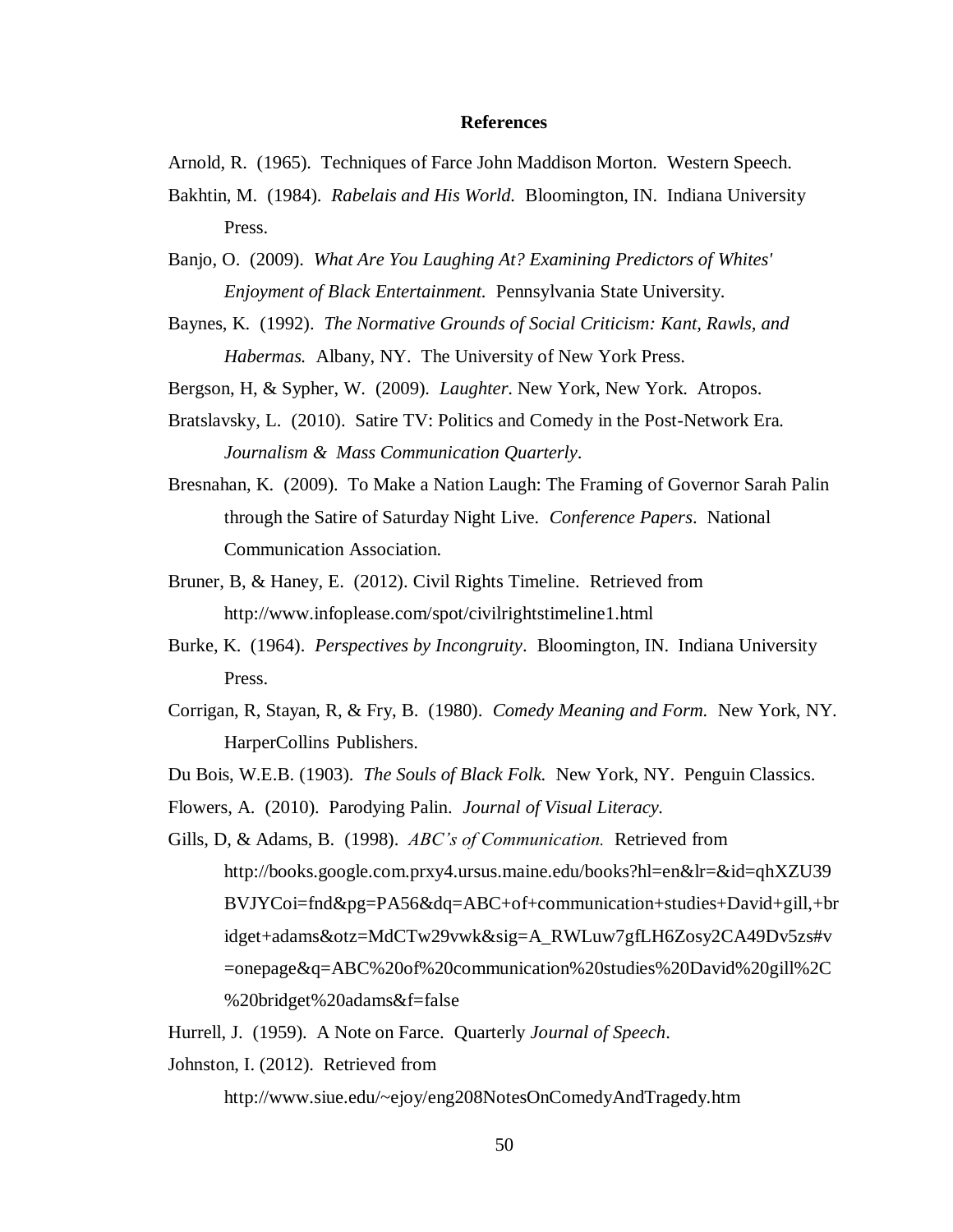- Krasner, D. (1997). *Resistance, Parody, and Double Consciousness in African American Theater, 1895-1910.* New York, NY. St. Martin's Press.
- Levin, H. (1987). *Playboys and Killjoys: An Essay on the Theory and Practice of Comedy.* New York. Oxford University Press.
- Marder, M. (2011). Jokes and Their Relations to Crisis. *The New York Times.* Retrieved from http://opinionator.blogs.nytimes.com/2011/10/16/jokes-and-their-relation-tocrisis/
- Martin, J, & Nakayama, T. (2009). *Intercultural Communication in Context.* Boston, MA. McGraw-Hill Higher Education.
- Morris, A. (1984). *The Origins of the Civil Rights Movement: Black Communities Organizing for Change.* New York, NY. The Free Press

Morrison, J. (1992). Comedy/Cinema/Theory. *Postmodern Culture.*

Olson, E. (1968). *The Theory of Comedy*. Indiana. Bloomington.

Peacework Back Issues: Racism, Prisons, and the Future of Black America. (2011). *Peacework Magazine.* Retrieved from

http://www.peaceworkmagazine.org/pwork/1200/122k05.htm.

- Polimeni, J, & Reiss, J. (2006). The First Joke: Exploring Evolutionary Origins of Humor. *Evolutionary Psychology.* Retrieved from http://www.epjournal.net/wpcontent/uploads/ep04347366.pdf
- Pye, G. (2006). Comedy Theory and the Postmodern*. International Journal of Humor Research.* Retrieved from http://www.degruyter.com.prxy4.ursus.maine.edu/view/j/humr.2006.19.issue 1/humor.2006.003/humor.2006.003.xml
- Reeves, J, & Campbell, R. (1994). Cracked Coverage: Television News, The Anti Cocaine Crusade, and the Reagan Legacy. Durham, NC. Duke University Press
- Rosmarin, A. (1985). *The Power of Genre*. Minneapolis. University of Minnesota.
- Saxe, G. (1873). The Three Blind Men and The Elephant. Retrieved from http://www.noogenesis.com/pineapple/blind\_men\_elephant.html
- Shales, T, & Miller, J. (2002). *Live from New York: An Uncensored History of Saturday Night Live.* New York, NY. Jimmy the Kid Inc.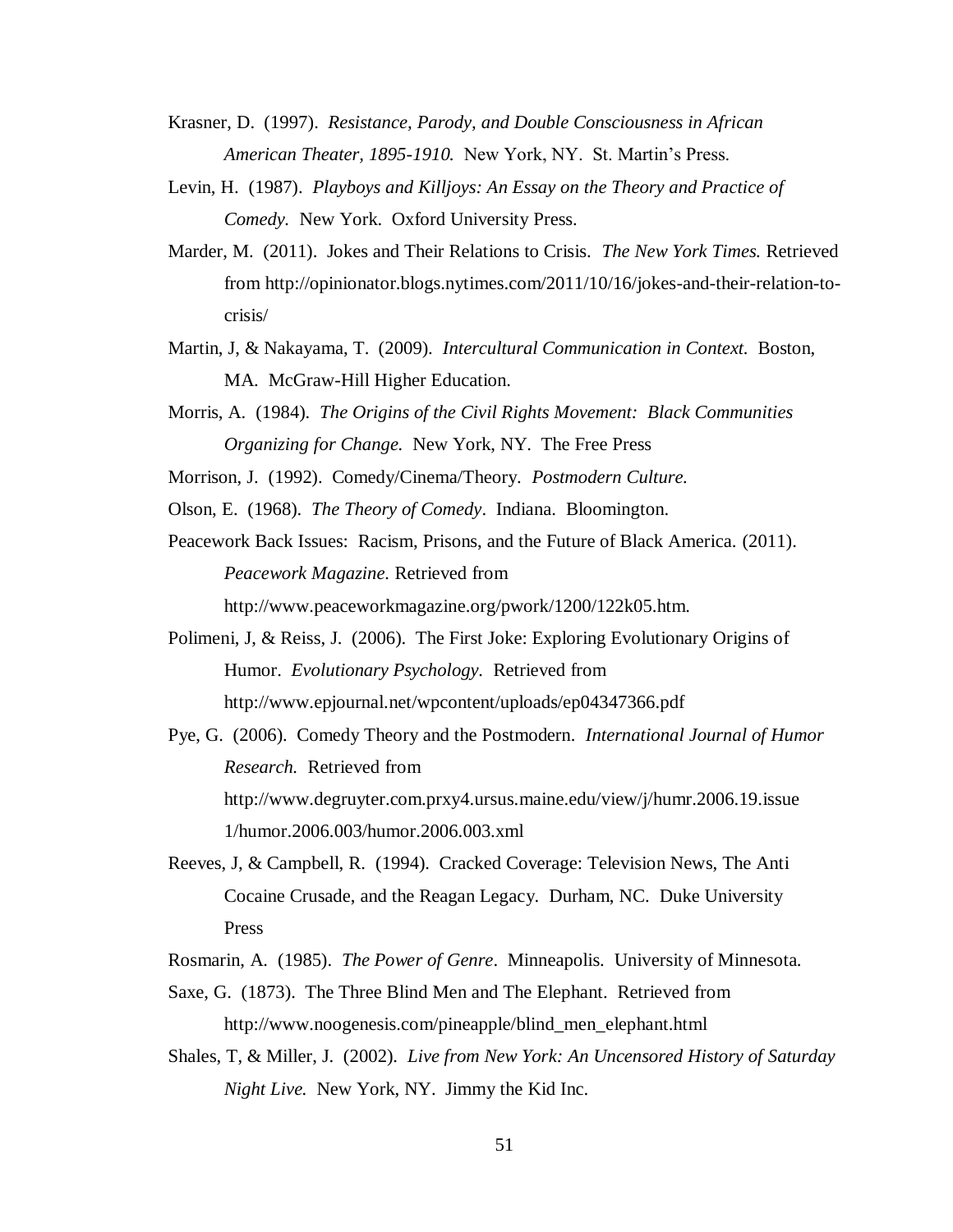- The Internet Classics Archive Poetics by Aristotle. (2011). *The Internet Classics Archive: Works of Classical Literature.* Retrieved from http://classics.mit.edu/Aristotle/poetics.html.
- Top 35 Best 'Saturday Night Live' Skits of All Time. (2011). *AOL TV*. Retrieved from <http://www.aoltv.com/2010/10/14/best-saturday-night-live-skits/>.
- TV Network for Primetime, Daytime and Late Night Television Shows. (2011). *Saturday Night Live.* Retrieved from http://www.nbc.com/saturday-night-live/.
- Wasserman, N, & Streck, M. (2012). The World's Oldest 'Yo Mama" Joke is 3,500 Years Old. *The Huffington Post.* Retrieved from http://www.huffingtonpost.com/2012/01/30/babylonian-yo-mamajoke\_n\_1242617.html
- Whaley, J. (2010) *Saturday Night Live: Hollywood Comedy and American Culture.* New York, NY. St Martin's Press.
- Willett, C. (2008). *Irony in the Age of Empire: Comic Perspectives on Democracy and Freedom.* Bloomington, IN. Indiana University Press.
- Williams, R. (2005). New *Keywords : A Revised Vocabulary of Culture and Society.* Malden, MA. Blackwell Pub.
- Williams-Witherspoon, K. (2006). *The Secret Messages in African American Theater: Hidden Meanings Embedded in Public Discourse.* Lewiston, NY. The Edwin Mellen Press.
- Wilson, W. (1996). *When Work Disappears: World of the New Urban Poor.* New York, NY. Vintage Books.